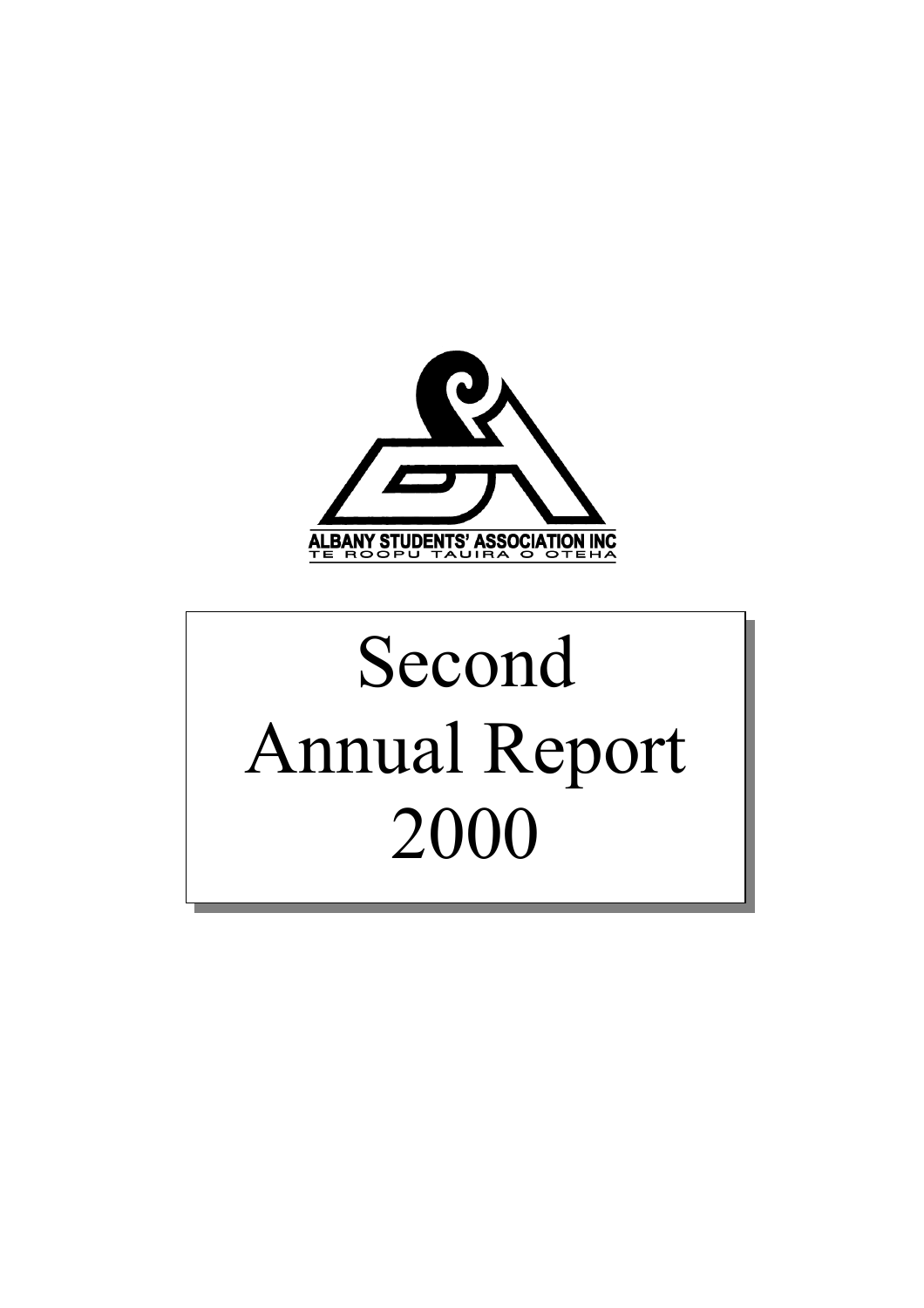# 2

## *SECOND ANNUAL REPORT AND FINANCIAL STATEMENT FOR THE YEAR ENDED 31 DECEMBER 2000*

# **Contents**

#### *Page No.*

| 3  | Members of the Executive                                       |
|----|----------------------------------------------------------------|
| 4  | Students' Representatives on 2000 Committees                   |
| 5  | <b>Statement of Financial Position</b>                         |
| 6  | Trading Account – Scholars' Bar                                |
| 7  | <b>Statements of Financial Performance</b>                     |
| 8  | Statement of Movements in Equity                               |
| 9  | Notes to the Financial Statements                              |
| 14 | <b>Audit Opinion</b>                                           |
| 16 | President's Report                                             |
| 27 | Manager's Report                                               |
| 34 | Vice-President's (Administration) Report                       |
| 40 | Vice-President's (Education and Welfare) Report                |
| 44 | College Representative's (Business) Report                     |
| 45 | College Representative's (Humanities & Social Sciences) Report |
| 48 | College Representative's (Science) Report                      |
| 51 | Co - Maori Students' Representatives' Report                   |
| 53 | Mature Students' Representative's Report                       |
| 56 | Pacific Islands' Students' Representatives' Report             |
| 59 | Recreation and Leisure Representative's Report                 |
| 67 | Co - Women Students' Representatives' Report                   |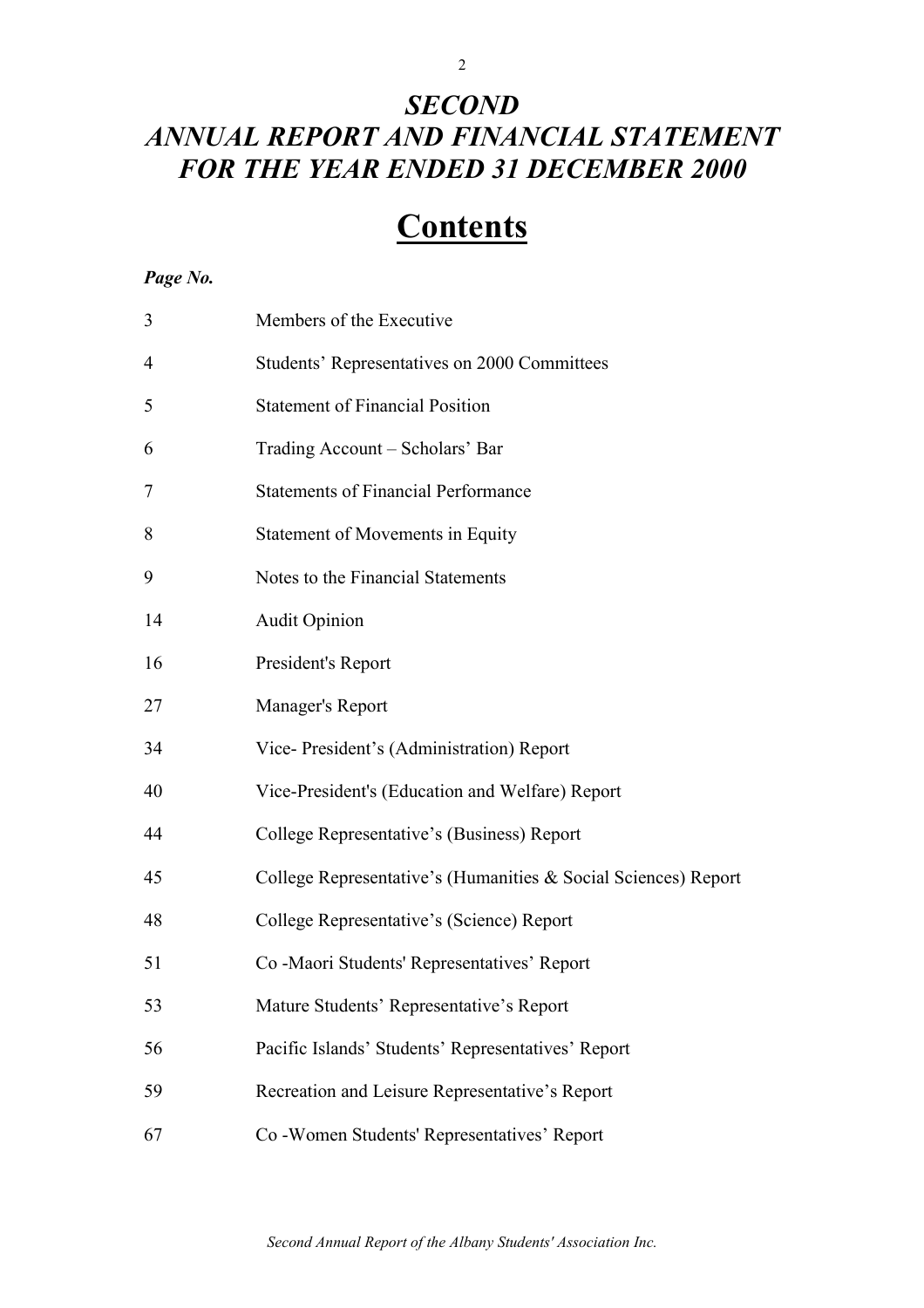## **MEMBERS OF THE 2000 EXECUTIVE COMMITTEE**

| President                                                 | Emma MacDonald                                                              |
|-----------------------------------------------------------|-----------------------------------------------------------------------------|
| Vice President (Administration)                           | Vaughn Penn<br>Tony Meyer                                                   |
| Vice President (Education & Welfare)                      | Sheetal Narayan                                                             |
| College of Business Representative                        | <b>Rachel Giesbers</b>                                                      |
| College of Humanities & Social Sciences<br>Representative | Maria Cavanagh<br>Analosa Ulugia                                            |
| College of Sciences Representative                        | Simon Kelly                                                                 |
| Maori Students' Representatives                           | Matiu Blair<br>Tammie Taniwha<br>Rebecca Wirihana<br><b>Ngaire Williams</b> |
| International Students' Representative                    | Ajay Ranipeta<br>Natasha Fernandez                                          |
| Mature Students' Representative                           | Fiona Lambert                                                               |
| Pacific Island Students' Representative                   | Maria Cavanagh                                                              |
| Post-Graduate Students' Representatives                   | <b>Margot Symes</b><br>Nick Shand                                           |
| Recreation & Leisure Representative                       | Tony Meyer<br>Jolene Rodley                                                 |
| Women Students' Representatives                           | <b>Beverley Dowling</b>                                                     |

3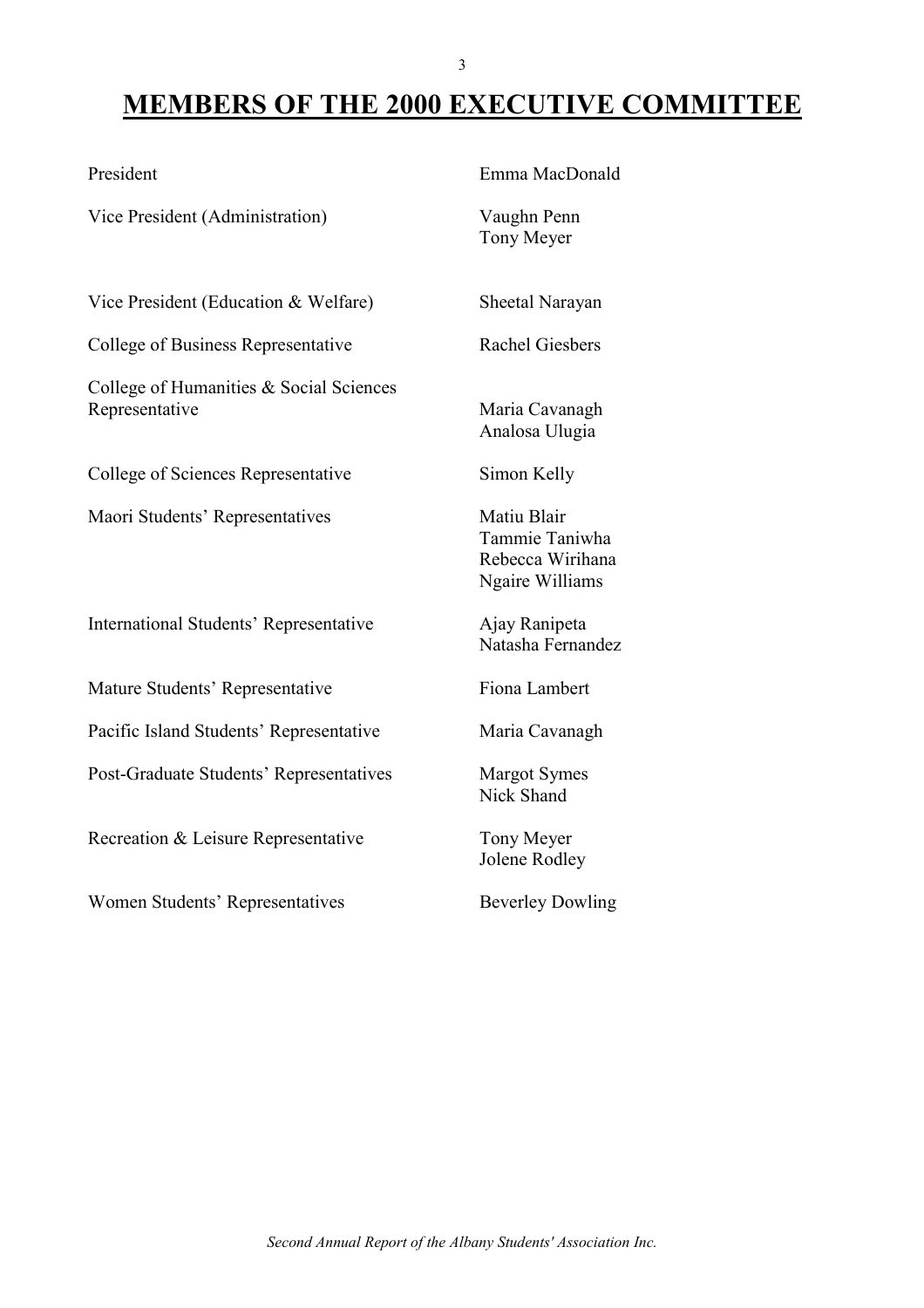## **STUDENTS' REPRESENTATIVES ON 2000 COMMITTEES**

| <b>Students' Associations of Massey University</b> | Emma MacDonald, Rebecca Wirihana                              |
|----------------------------------------------------|---------------------------------------------------------------|
| Academic Committee (Albany and Palmerston North)   | Sheetal Narayan, Matiu Blair,<br>Michelle Herbert             |
| Committee for People with Disabilities (Albany)    | Michael McCool, Simon Kelly                                   |
| Disciplinary (Palmerston North)                    | Emma MacDonald                                                |
| Equal Opportunities Committee (Albany)             | Sheetal Narayan, Beverley Dowling                             |
| <b>Education Quality Group (Albany)</b>            | Sheetal Narayan                                               |
| Graduate Advisory (Albany)                         | Emma MacDonald                                                |
| Harassment (Albany)                                | Sheetal Narayan, Beverley Dowling,<br>Ajay Ranipeta           |
| Health and Counselling (Albany)                    | Analosa Ulugia, Simon Kelly                                   |
| Health and Safety (Albany)                         | Tony Meyer, Jolene Rodley, Fiona Lambert<br>Natasha Fernandez |
| International Students' Advisory (Albany)          | <b>Rachel Giesbers</b>                                        |
| Library Advisory (Albany)                          | Rachel Giesbers, Nick Shand                                   |
| New Migrants Advisory (Albany)                     | Emma MacDonald, Ajay Ranipeta,<br>Natasha Fernandez           |
| Pacific Island Students Advisory (Albany)          | Maria Cavanagh, Sam Partisch                                  |
| Recreation and Sport Advisory (Albany)             | Tony Meyer, Jolene Rodley                                     |
| Spiritual Advisory (Albany)                        | Tony Meyer, Beverley Dowling,<br><b>Rachel Giesbers</b>       |
| Te Whanau Ururu Tau (Albany)                       | Rebecca Wirihana, Ngaire Williams,<br>Michelle Herbert        |
| Visual and Performing Arts Advisory (Albany)       | Tony Meyer, Jolene Rodley, Fiona Lambert                      |
|                                                    |                                                               |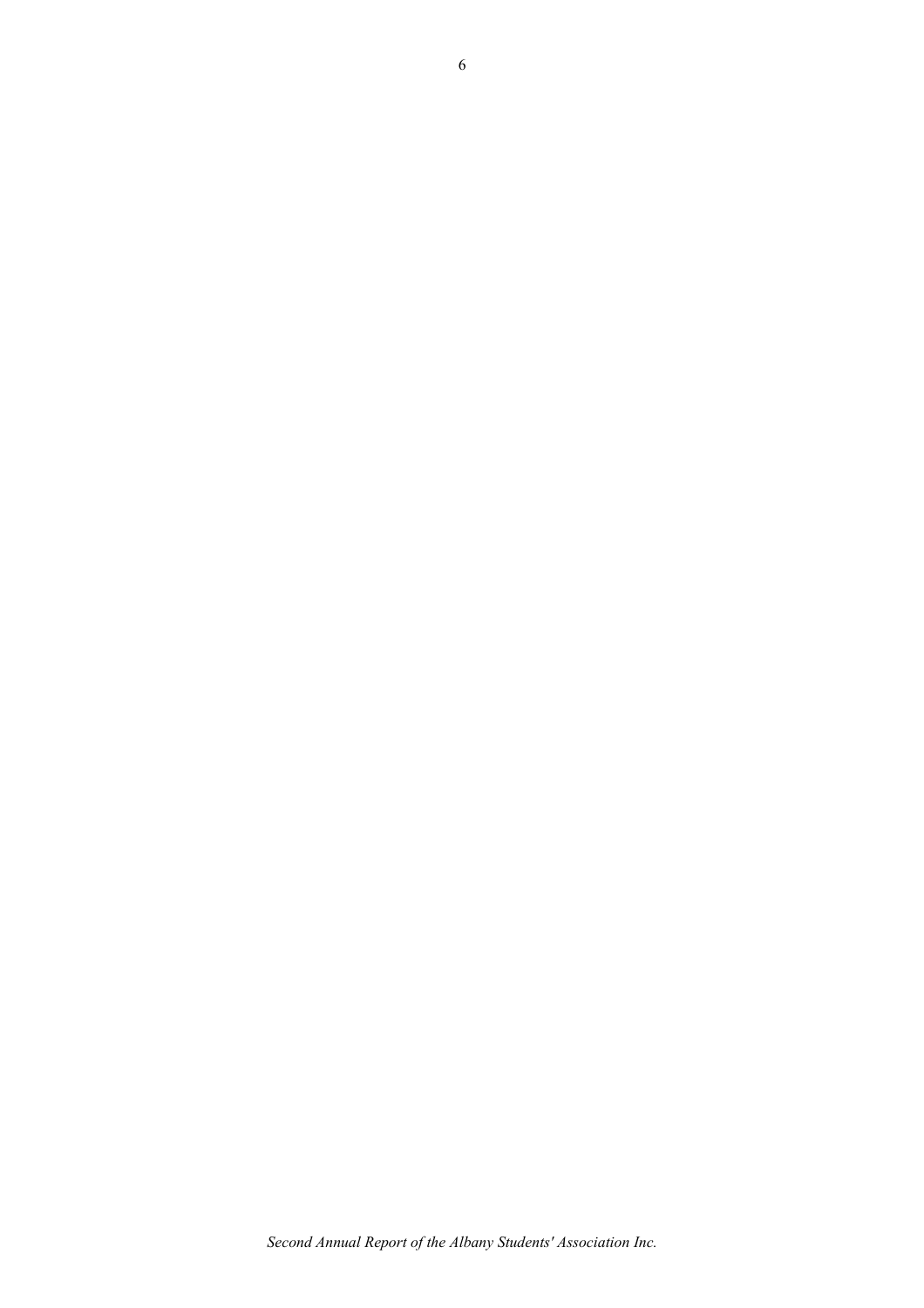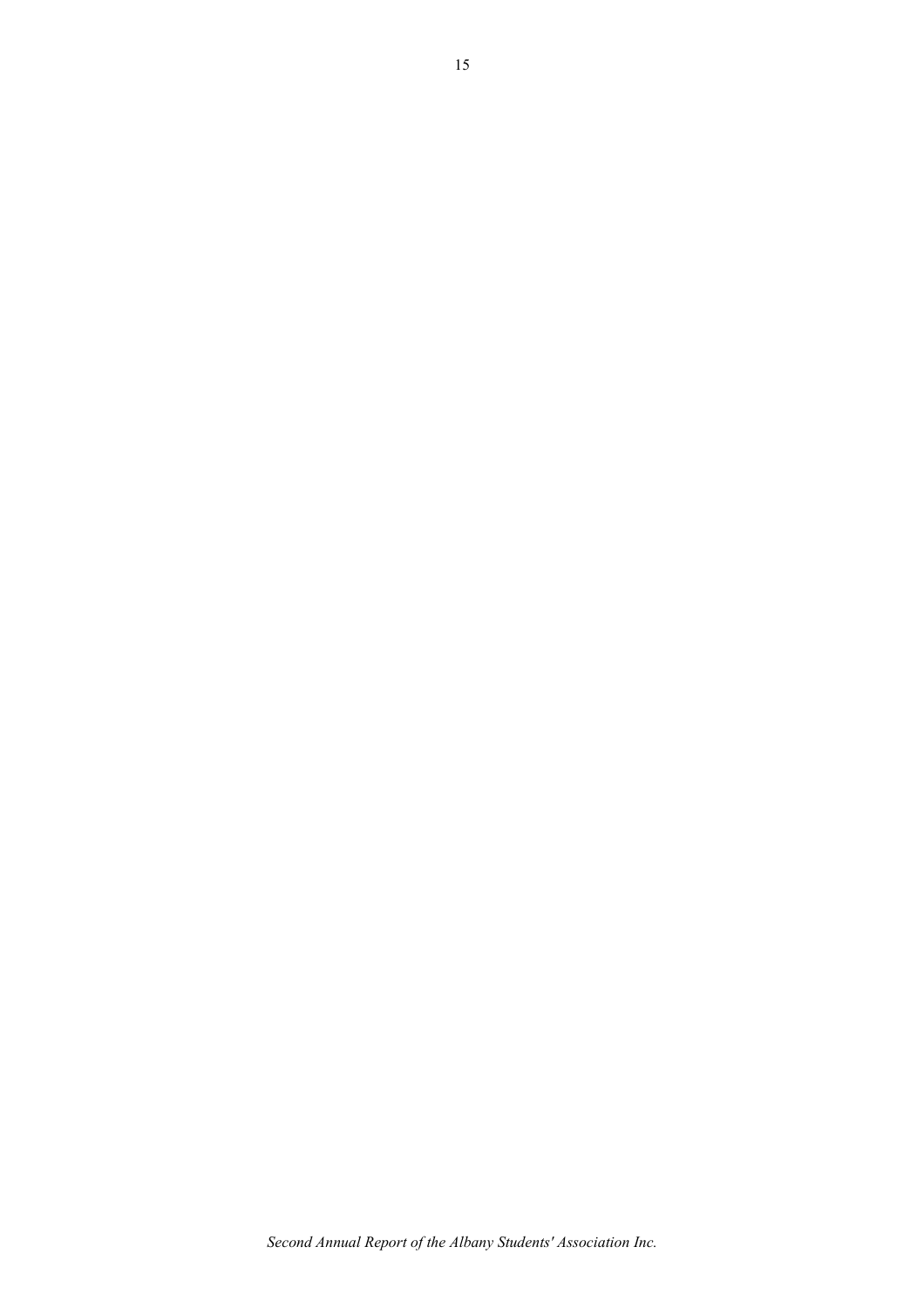## **PRESIDENT'S REPORT**

#### *"Philosophers have merely interpreted the world in various ways, the point is to change it".*

ASA has changed this year. I would like to highlight that this would never been achieved without my hard working Executive and Staff behind me. It is due to their hard work and vision that a lot of the hopes I had for ASA were implemented. When I started this year, I thought that the Presidency would be something quite different. I had all these hopes of what I, by myself, could achieve. Six months down the track I realised that nothing was achieved without the work of others around you.

The job of President is multi-faceted, the job description is very general, and it is impractical to outline everything that I have done over the year. The job involves a lot of paper work, as well as fighting the University bureaucracy to have students' voices heard. It involves taking media releases and submissions home because you didn't get a chance to read them in the office. It involves staying till 3 a.m. writing a report, because you have been talking to students all day - trying to achieve some sort of justice for them in an environment that doesn't always seem student friendly, working with a wide range of people, and keeping communication flowing.

Basically the President oversees what the Executive does, ensuring that the various roles come together to function as a whole. Being President is more than a job; it's a full-time commitment for the year. Some days I felt disillusioned from hitting my head against the proverbial brick wall, other days - this was the only place I wanted to be.

This report outlines some of the issues that I see as having been important; it does not outline the day-to-day practicalities of the job. As I write this report, and look back at the highs for the year, I realise that it is the work of others that I will remember, and I feel fortunate to have been a part of this. Nothing will ever compare to the moment when Team Albany was announced winner of the inaugural USNZ Small Campus Trophy, or the night of the Pacific Island Students' Graduation, or the thrill of when I first saw people going out of their way to pick up the new Satellite. Albany has grown and changed, and I am immensely proud to have been a part of that.

#### **Internal Advocacy, Services, and Representation**

#### *Satellite*

One of my goals for this year was to see the student newspaper back on campus. There were strong arguments for having Satellite as an insert in the local newspaper (the *Shore News*). For example, it could be a great political tool, however I still believed strongly that a "student" newspaper should be for the students, and not used solely for the purposes of disseminating party political broadcasts on behalf of the association. A lot of work was undertaken in order to move back to this format, as everyone did not share this vision. I can happily say that Satellite is back on campus, and, through the changes that were wrought, is becoming stronger and more self-sufficient. The feedback I received from students is that they enjoy the format and hope to see it continue.

At the time of this vision, ASA did not have a full-time Satellite Editor. Although it would normally be within my job description to be involved with the interviewing, I stood down, as one of the candidates was a personal friend. I feel that it is important for future Presidents to realise small issues such as this can undermine accountability.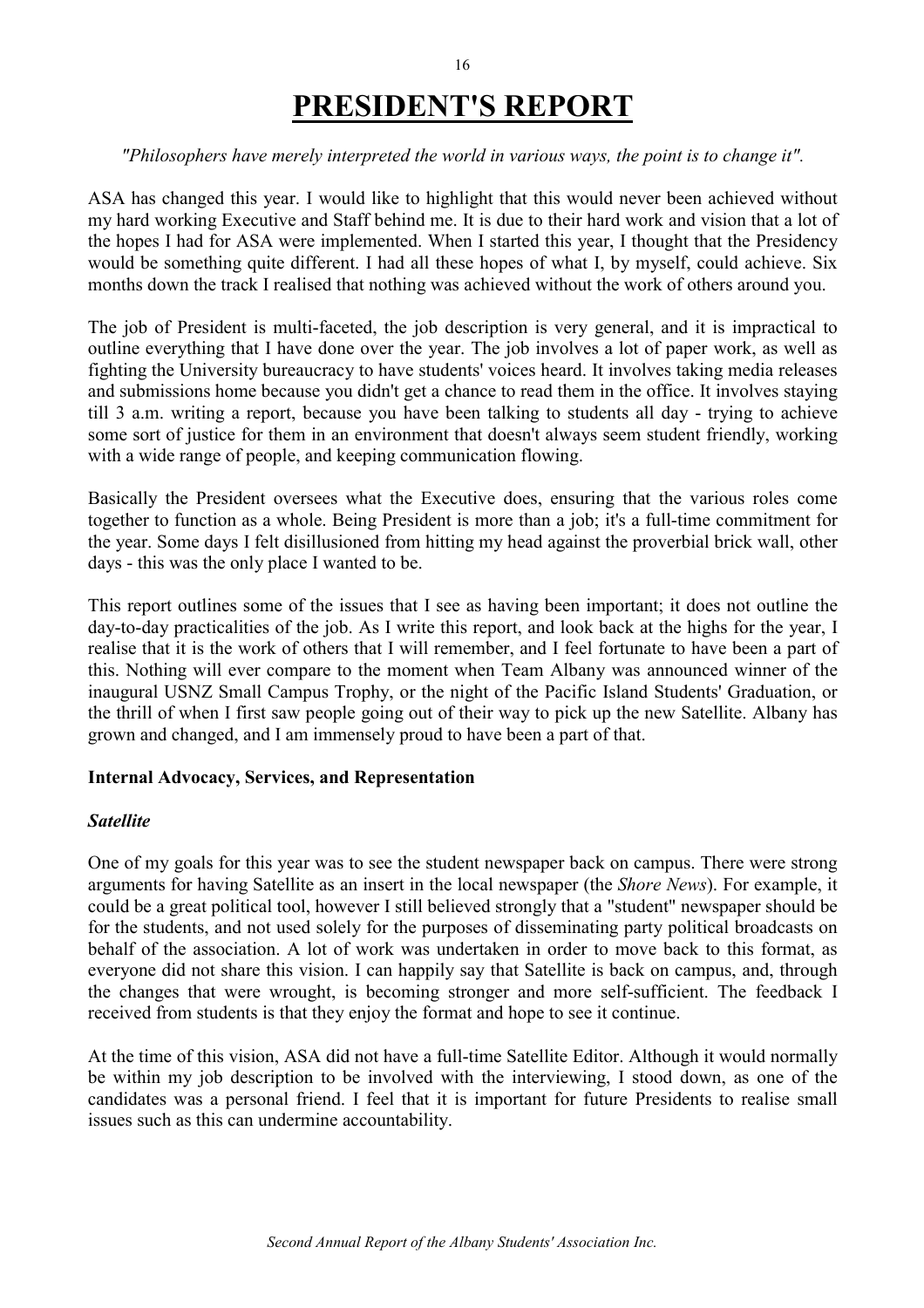The job is not to seek to have control over every little issue that is made in the Association. It is important to realise when a personal bias will come into play and trust the rest of the team you have around you. One of the most important things to know about the job is that the association is bigger than the President's ego and that you do need to stand back at times and let others take control

Satellite still has a long way to go. We cannot hope for it to be everything we want on the budget we have but I have confidence that it will grow, and as it stands it is something I am incredibly proud of. For that reason I would like to say thank you to Michael Goldthorpe, and Michael Matthew - the respective editors for 2000, for the work and dedication they put in to seeing Satellite achieve what it has this year.

#### *Training*

A lot of time, effort and passion are put into being a student association President. Ask any past or present President, and they will all say it is done for love not money. In order for the year to be successful, however, it is not an individual thing. The Executive must work as a whole to achieve anything. A lot of this work is undertaken with trust. The team needs to know that other members will do what they say they will in order to achieve the goals. It was with this in mind that I held the Executive training weekend in March. For several reasons this training was relatively late in the year. My recommendation for future years is that it be held as early as possible.

The training weekend was held at Muriwai and involved both team building and training. The training aspect of the weekend was vital. We covered what ASA does, national organisations that ASA funds, and strategic planning for the year. With this said, it was the team building that I see as the most important aspect of this weekend. It is through this that you learn the strengths of the team, and start to build up the trust that is so vital. Some "team building" activities were held, but by and large it was the interaction in the "down times" that was just as valuable. As the President, it is important to be aware of the interpersonal interactions going on between the Executive, to see who makes strong teams, what annoys people, what makes people passionate. It is these things that will help you "hold the Exec" together during the year.

I would recommend team building sessions be held throughout the year. This enables the Executive to retain its focus as a whole, and assess the work already accomplished.

#### *Orientation*

When I started the position on the  $1<sup>st</sup>$  January, no Orientation Co-ordinator had been hired. This was due in part, to uncertainty about the bar situation (see below). The people that had applied for the job in November of the previous year had gained alternative employment over the summer. Chris Sanders was employed in February, with three weeks to the start of O' Week. In that short space of time, Chris managed to pull together a great O' Week. Although it was not well attended, once again, we believe this was as a result of students being unclear on the bar's status, the events went exceptionally well. The people who attended came back with positive feedback. Problems still occurred, the most notable was that lead act "Tadpole" pulled out the day that they were meant to play. Nothing can counter this, but being well prepared goes a long way towards dealing with the stress.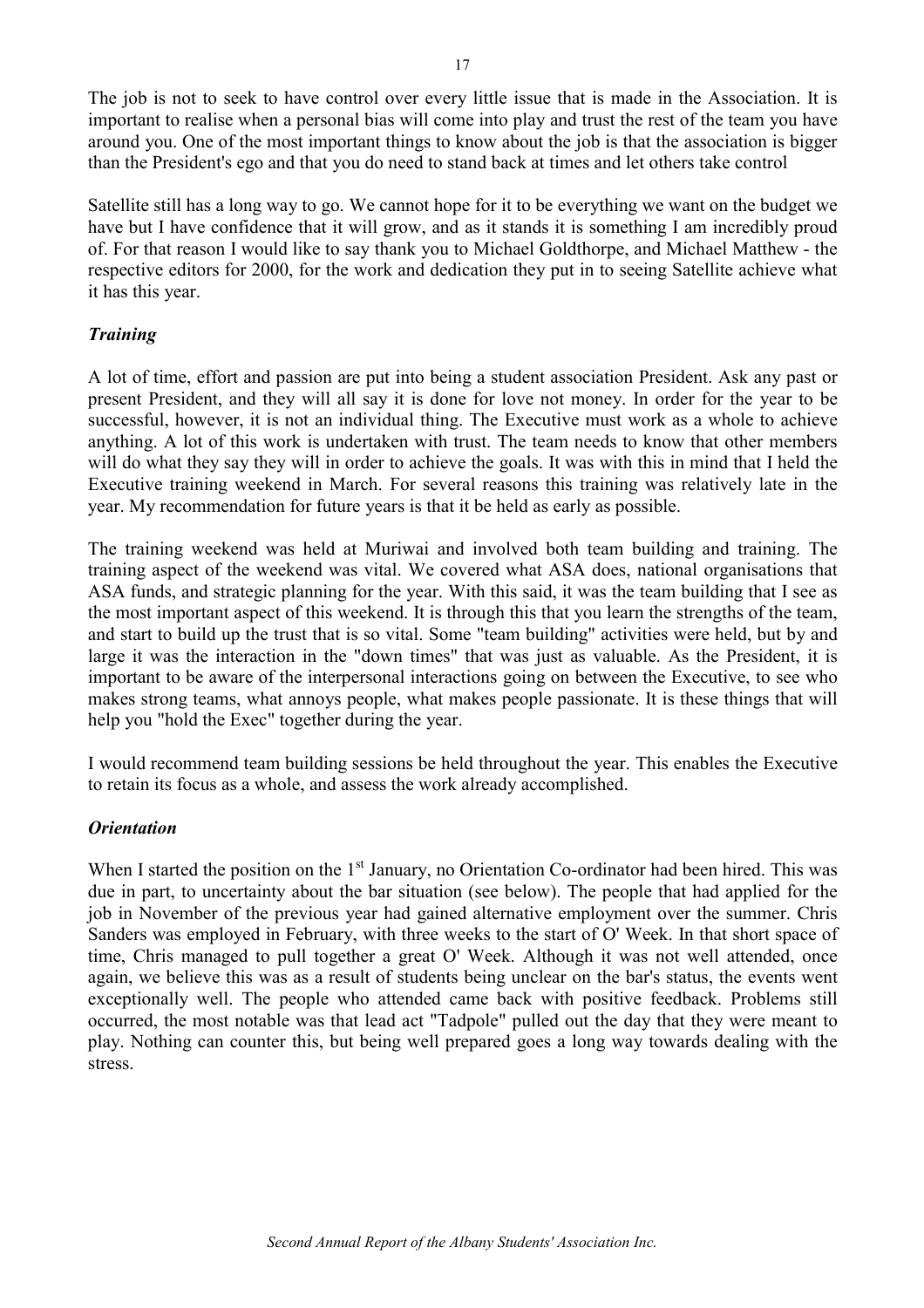Orientation should be organised prior to the President taking over. At the start of the year you are learning so much information that having to organise the biggest event on the Association's social calendar is near impossible. I believe that the key to this event is advertising. In order for this to work, the events need to be in place a long time before the start of the academic year, and hence hiring of a co-ordinator for the event should be something that the Executive should be ensuring by September of the previous year.

Thanks must go to Chris for the event this year. If he had not stood in at the last minute, we would not have had an event.

#### *Scholars' Bar*

This year, the bar has caused more stress that I sometimes think it is worth. However, I do know that it is an important part of student life. At the end of 1999, the Grand Grad Finale was cancelled. This was because ASA had to go before the licensing authorities to have their special license accepted. The hearing date was to be three days before the event with the potential that permission for the event might have been refused, so it was decided that the event should be cancelled. This information was not widely disseminated, and students presumed that therefore ASA had lost its license. The bar and the Executive fought this assumption for the majority of this year.

In order to open the bar, I have had to liaise with the Regional Registrar, Andrea Davies, and ensure that everything ran without any problems. At this time, the 1999 Bar Manager had gone AWOL, with no communication at all with ASA. A new Bar Manager needed to be hired and O'Week ended up being run by a temporary Manager, Nicole Young. Interviews for the position were held after Orientation and Nicole was successful in her application.

The University Administration grants the ability for the association to operate the bar providing we meet certain provisions as part of the lease that we have on the building. The Regional Registrar indicated that, for the bar to remain open, ASA would need to appoint a Bar Manager who was not an Albany student as well as use their external security provider, Campus Security.

In the meanwhile, ASA was to apply for our own license as, at the suggestion of the Liquor Inspector Pat Cudby, the University deliberately left the premises off the re-licensing application. ASA was then contacted approximately a week before the deadline to indicate that it was on its own. It was pretty obvious neither administration was supportive of the bar continuing in its present status.

In the interim, a number of Executive members, in the hope of putting a new lease of life into the bar, gave it a face-lift. This included repainting the bar facings, putting in curtains for the windows, covering barstools, buying in new couches and tables, organising another pool table and video games, and adopting a new floor plan. When the bar was opened in the second semester it went well for the first month. After that, the numbers fell off again. The Executive tried a number of things to instill life into the bar, including establishing a "Scholars' Bar Sub-Committee," and requesting written submissions from students. A few submissions were received, and a number of the issues raised were addressed.

The major concern for the second semester was to obtain a Club License. With solid work from the Bar Sub-Committee, the Manager, Bar Manager and our liquor consultants, Tachelle Consulting, the matter went to a District Court Hearing in November where we were granted a Club License on a one-year probationary period.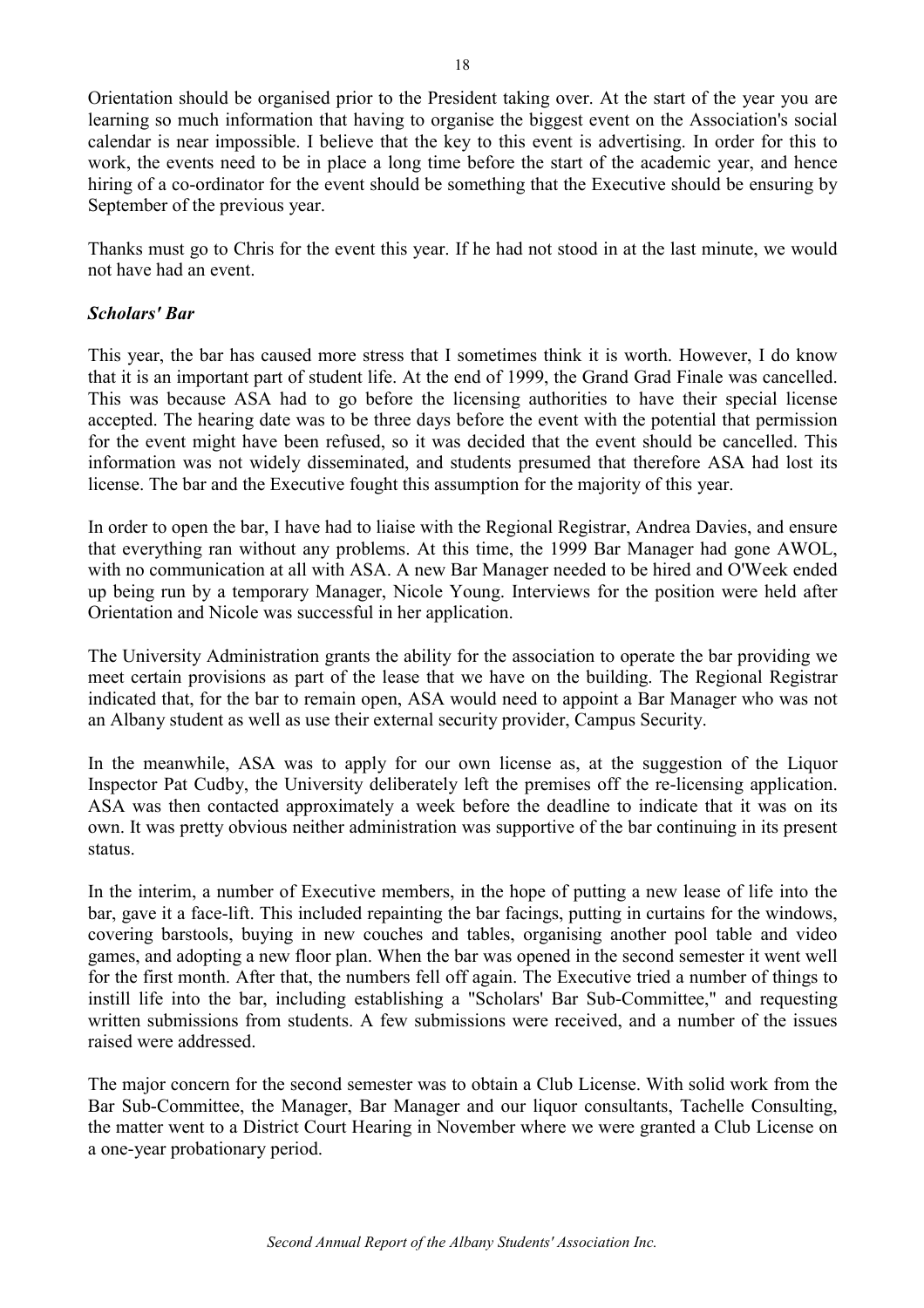#### *Work and Income New Zealand (WINZ)*

Work and Income New Zealand (WINZ) took over the administration of student loans in 2000. With the problems faced in 1999, when they took over the administration of student allowances, no students' association was looking forward to this event. In true WINZ form, this was the biggest mess I have seen in a long time. In some cases, students were left without income for months on end. WINZ did not see a need for contact officers on the Albany Campus, recommending that our students used the 0800 phone service link to Palmerston North (that was constantly engaged) or to go into their Auckland Central office. So I worked with NZUSA and WINZ Representative, Lorraine Williams, to ensure that Albany did have some WINZ officers on campus. This only lasted a few weeks, as disillusioned students, would come to us instead of discussing the matter with WINZ. However, having WINZ on campus did prove useful. I hate to think how much money was spent in those first few months on Student Assistance Programmes, but a continual stream of people came to ASA for financial assistance.

During the second semester, I met with Lorraine Williams again to discuss the measures to improve the service provided to students in regards to loans and allowances in the hope that they will go through 2001 without a hitch. Albany also had a new WINZ contact person Nicole Williams, and I had numerous meetings with her. She was helpful and seemed to get things done when asked. Although I remain cynical about WINZ in 2001, I believe that the processes that have put in place have been helpful.

#### *Space*

There were some changes in space allocation for ASA this year. After Te Waka o Nga Akonga Maori moved into Building 75, the Pacific Island students took over room 67.01, and the President and VP's moved into 67.07. Satellite has been transferred to 67.02, and the storeroom now incorporates a meeting room.

Early on in the year the Principal's Office informed us that the kiosk in the Study Centre would no longer be able to be used by ASA as USIT Beyond Travel was to move into it. This meant the association would have no contact point on the main campus until the completion of the Atrium in 2001.

Space remained a priority throughout the year with some women approaching the association wanting "Parents' Space" in order to cater for free childcare facilities. The logistics of this are a nightmare, and the ramifications could be immense. Although this issue was looked into, nothing further could be done at this time and ASA unfortunately did not have enough space to accommodate this sort of request. The University floated the potential for ASA to acquire more space in Building 68 and finally opened up the use of the garage area attached to Building 67. Unfortunately, the space in 68 did not pan out as the University had stupidly misallocated space to meet the requirements of its own staff as part of the relocation to the Atrium. ASA will also have space in the Atrium in 2001 and the likelihood is that it will become our main point of contact with students on the campus.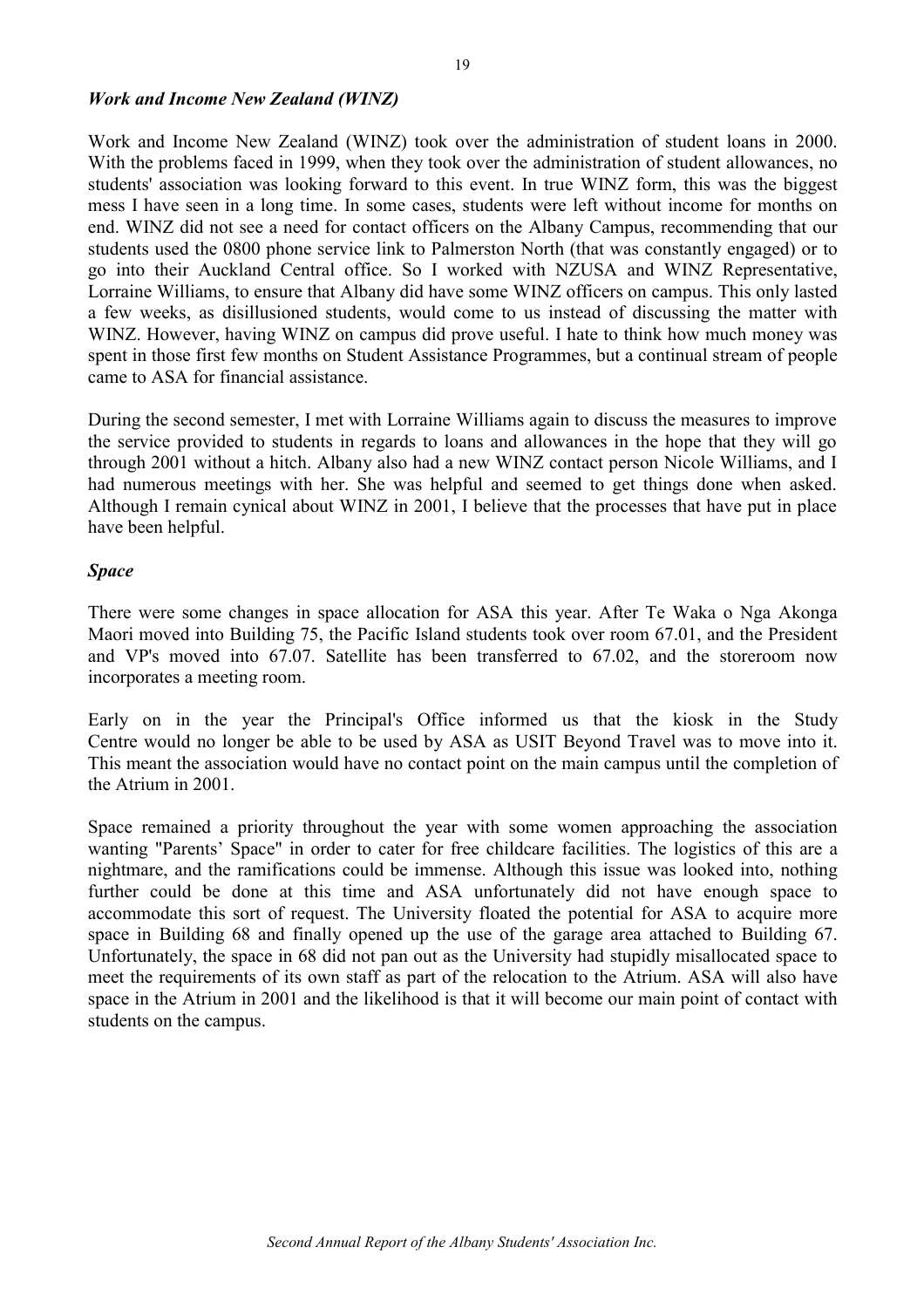#### *New Zealand University Games*

The NZU Games were held in Wellington this year. Albany sent down its biggest team ever with over 90 people participating. No problems were had with the Albany students, however I was disappointed with the organisation of the Games. Our Ultimate Touch team was not registered, Kilikiti (Pacific Islands' cricket) was cancelled with only a few days notice, our Soccer team was disadvantaged by having to play three games in a row, and our Volleyball team was disqualified after participating in the first heat for not having a full team. A formal complaint letter was written to USNZ, however they took months to begin to address these problems.

Despite these setbacks, Albany won the Small Campuses Trophy. This was one of the highlights of the year for me. Standing in a crowd of thousands of people, and having the *Team Albany* name read as the winners. Thank you to Richard Robinson, Darcy Tim and Shaulyn King for the work undertaken to achieve this goal.

#### *Graduation*

Graduation was an impressive event in Albany this year. It saw several firsts. The week started with the first ever Albany Capping Stunt, in which certain people placed the Oteha Rohe precinct on the market - that had nothing to do with repositioning. The media was in frenzy for a good two hours. On Tuesday, the first Albany Capping Show was performed. *The Massey Project* saw three students go on the search for intelligent life. It was not to be found. Wednesday saw the first New Zealand Pacific Islands Students' Graduation Ceremony. The Pacific Island students did such an impressive job; it was an honour to be part of this ceremony.

The rest of the week was taken up with four ceremonies, - in which I'm sure the person wearing a pair of PVC pants to the graduation must count as an Albany first, the Vice Chancellor's dinner and on Saturday the Maori Graduation with social afterwards. Graduation week seemed to be a very long, but it was most enjoyable and it was a great opportunity to mingle with the hierarchy of Massey University (we are politicians after all!)

#### *Inter-College Competition*

During O'Week we had an *"It's a knockout"* Competition. This was not widely successful. The plan was to keep this event going throughout the year. Due to an increasing workload I did not manage to organise this beyond what had been planned in O'Week. However, since then, Tony, Jo, Simon and Rachel started the "Inter-College Competition". Although the numbers weren't great, some members of the student body thoroughly got into it. Full credit must go to these four for organising these events; from small things, big things grow. It is with great pleasure I can say that Humanities and Social sciences won (yeah okay, that was in my dreams)!

#### *Campus Events*

Events that were held for the general campus also had disappointing turnouts, with staff being more inclined to participate than the students. The town won the annual "Town vs. Gown" kayak race, which was held in April. The "Around the Campus" fun run - in which I unfortunately couldn't run in because I had to marshal (gotta hate that) went well. The last event was the "Fashion Show", and I modelled. At this point I would like to say I was not in a bad mood - but was trying to do that "model pout thing" - apparently with little success! In an attempt to start student life on this campus I think that it is important to support any event aimed at students. It is not important who came up with the idea - but that events are held and the level of student involvement.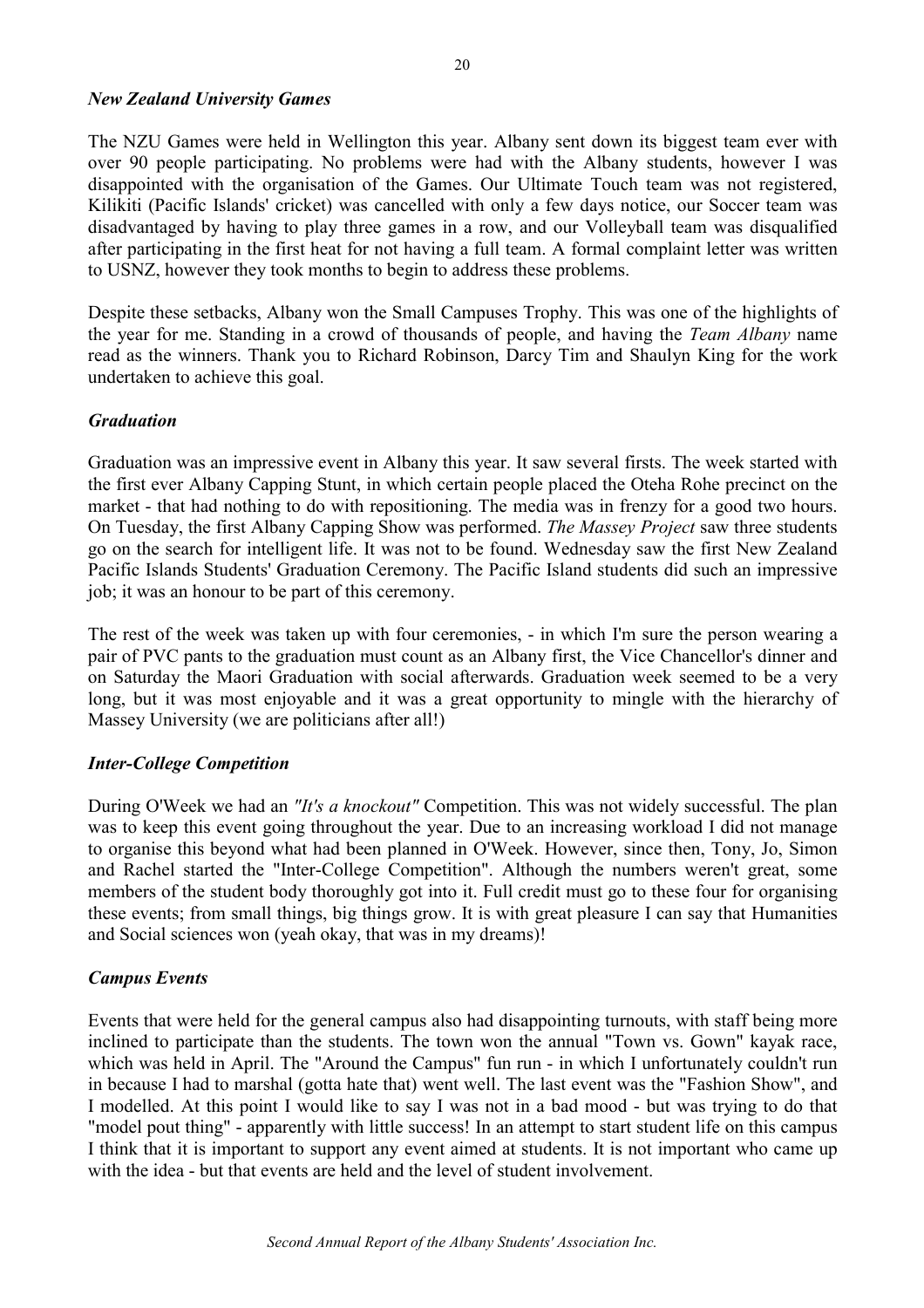#### *Executive Portfolios*

There were a few departures from the ASA Executive throughout the year. Margot Symes and Nick Shand - the Postgraduate Students' representatives resigned in March. Vaughn Dominic Penn, the Administration Vice-President also resigned in early March to take up a position at Inland Revenue. During the period between Dominic leaving and Tony Meyer starting, I undertook the Administration VP responsibilities. Ajay Ranipeta resigned in May due to work commitments. As Sheetal Narayan was undertaking a full time course in teaching, during periods when she on placement, I also undertook some of her responsibilities as Education and Welfare Vice President.

#### *Te Waka o Nga Akonga Maori (TWONAM)*

I spent some time this year fostering a good relationship with our parallel body, TWONAM. I supported the Roopu in their call for the currently vacant position of Kaihono Maori and I maintained regular contact with their Tumuaki, Michelle Herbert.

The long awaited "Heads of Association Agreement" has been accepted in principle by both parties and just awaits the final wording at the association lawyers. This agreement seeks to ensure that goodwill governs all dealings between ASA and TWONAM, that ASA honours its commitment to the Treaty of Waitangi, and that both parties seek to actively support one another. I hope this agreement can help close the gap between ASA and TWONAM. Although a lot of work has gone into the relationship, much work is still to be done, to ensure that TWONAM is recognised as the equal partner of ASA.

I hope that the relationship between the two groups continues to be positive and supportive.

#### *University Administration*

I had regular meetings with the Campus Principal, Professor Ian Watson every month, where I discussed any issue that needed to be raised. Whether it was information from management ASA had been trying to obtain, or securing a garage for the ASA van, Professor Watson was always ready to help if he could. It was also good to see him supporting more ASA initiatives, such as attending *the Massey Project* capping review, and him raving to the Vice Chancellor and Chancellor about it at the proceeding Graduation ceremonies.

The relationship between ASA and the senior administrative staff continued to develop and once again, although we did not see eye-to-eye on a number of issues, the support of the Principal's Office made it easier to function. Once again it became necessary to point out to the Regional Registrar that the University does not hold jurisdiction over ASA – something that apparently needs to be reiterated every year.

I would recommend any future Executive hold a healthy scepticism of the motivation of some of the University personnel. It is important to be able to realise what information should be taken with a grain of salt. Sometimes it is not in the interest of either party to work with the other. This however, does not mean that the relationship needs to be filled with animosity.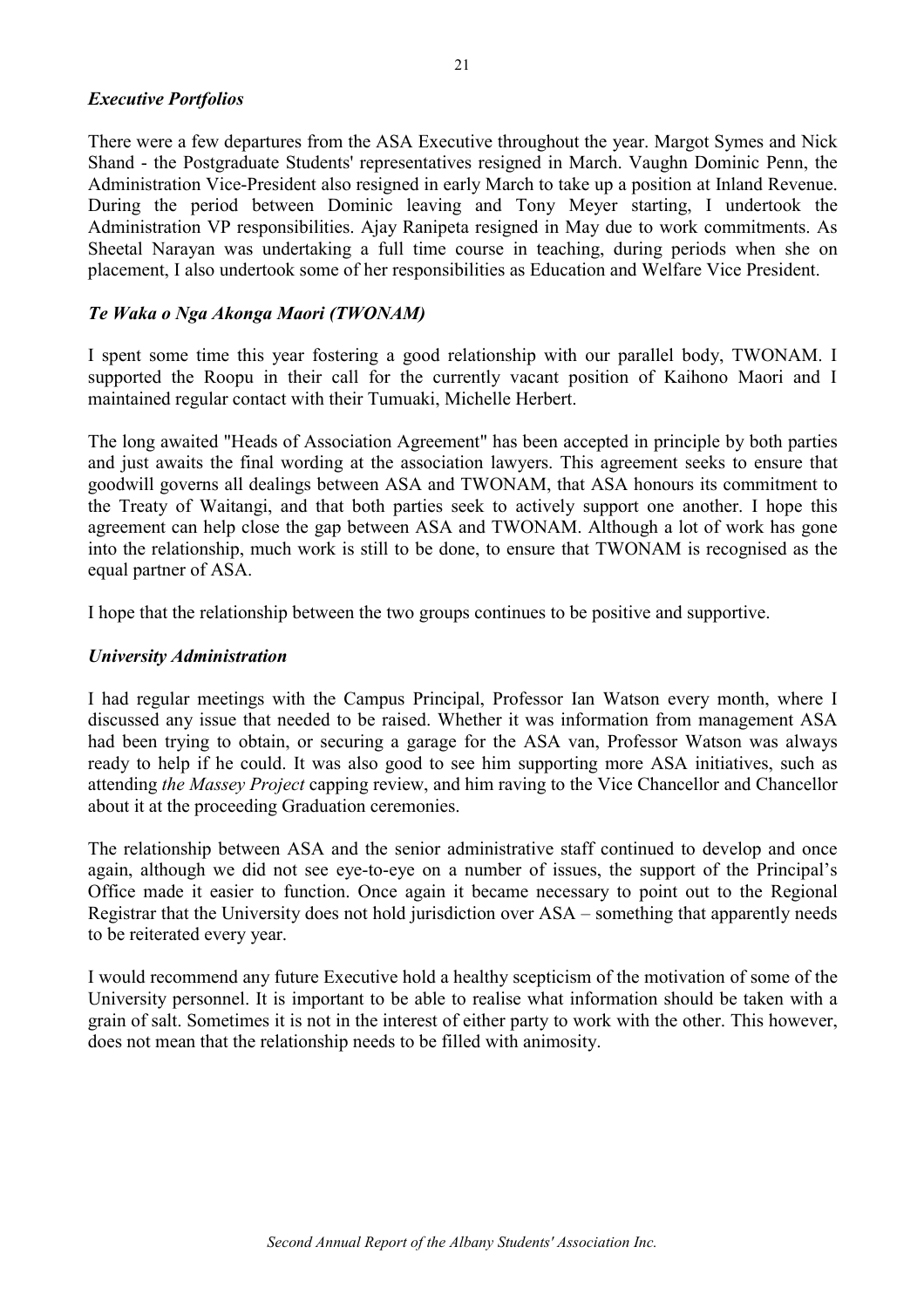#### *Fee Exemptions*

The Education Tertiary Amendment Act created various headaches for the association throughout the year. Among other things, the legislation stated that persons who conscientiously objected to becoming a member of a students' association should not have to pay this money to a charity of their choice. This was in contrast to how this policy has run in the past. With input from the various students' associations, the University was required to review and tighten the "Procedures for Exemption from Membership of an Association of Students". One of the largest initiatives was a change from a system where applications for exemption were considered under criteria established by the individual association to one where a joint committee, comprising both University and Association representatives, considered applications.

The incoming Labour/Alliance/Green Government eventually repealed the legislation, and I would like to think that the submission made to the Education and Science Select Committee by myself on behalf of ASA, went some small way towards reversing a stupid mistake by the previous Government.

#### *Repositioning*

One of the major issues facing Massey in 2000 and beyond was repositioning. With a dropping roll, and a low operating surplus, the University is looking to cost cut. The most notable result of this was in the proposed loss of 116 lecturers, and the cutting of courses that were no longer deemed financially viable. The uncertainty led to great amounts of stress and the Government's insistence that Universities implement an effective "fee freeze" will mean greater financial pressure still. Maintenance of pressure from the Albany students and staff did lead to the University backtracking their initial decision to cut 10 Albany positions and was a good example of effective political pressure.

#### **National Bodies**

#### *New Zealand University Students' Association (NZUSA)*

As President, I sat on the Federation Executive Committee (FEDEX), the governing body for NZUSA. Several issues come to mind for this year.

#### *The Tertiary Education Amendment Bill.*

This bill, worked on by both the Aotearoa Polytechnic Student Union (APSU) and NZUSA, was drafted to take the bias away from Voluntary Student Membership, whilst retaining student choice on the matter. The Bill also simplified the collection of student's association fees to "engender a more co-operative environment of partnership between Councils of institutions and students' associations." This Bill was begun very early on in the year, with submissions being due in May. The results from the Education and Science Select Committee was a reworking of the Bill with certain provisions that were entered without consultation so that while the main thrust of the Act was reversed, there remained some anomalies.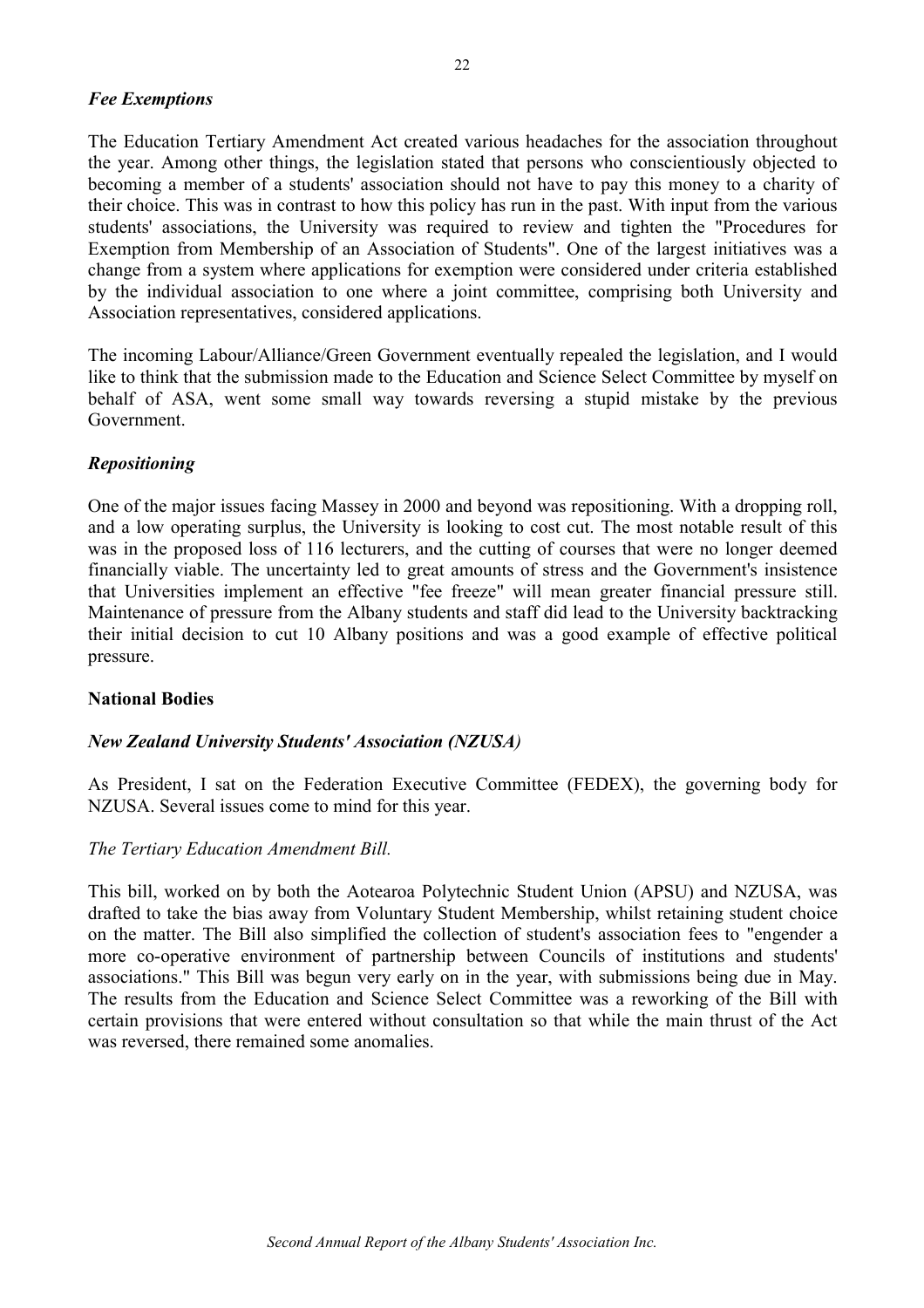#### *TEAC - Tertiary Education Advisory Committee.*

This committee was set up by the Labour Government to determine the future direction of the tertiary sector. NZUSA held a hui in Wellington to discuss the direction we felt that tertiary education should be going in to create the Government's proposed "knowledge society". NZUSA supported a move away from the competitive model that now governs education and to ensure a high standard of learning from the university sector.

#### *The future of NZUSA.*

With the University of Canterbury Students' Association (UCSA) withdrawing from NZUSA in 1999, negotiations took place with them as to whether they were interested in rejoining. Throughout the negotiations, Canterbury set out various criteria for rejoining, a large percentage of which were rejected by NZUSA constituents. At present it looks as if Canterbury will join APSU. NZUSA has also played a part in helping Student's Associations with the WINZ debacle at the start of the year, and has compiled a casebook of the effect this had on students.

#### *University Sport New Zealand (USNZ)*

There were problems within USNZ this year. The Executive Director left after the NZU Games. A replacement had to be hired, and USNZ seemed to be back on track.

Issues surfaced due to the effect of voluntary student membership on various campuses. Waikato Student Union (WSU) was looking to rejoin. However, with no financial security, the issue was discussed as to whether Waikato University could fund USNZ so that the students of Waikato could benefit from this body. This was agreed to - with some reservations, as having a University fund a student body will change the dynamic of the body. In the voluntary environment that exists, having the University pay for the service takes control away from the Associations and raises questions of mixed accountability. It was Associations that built up these institutions, and the power should remain in the hands of the Associations. In the environment that exists, USNZ is still a political tool.

Auckland University Students' Association (AUSA) has also had problems with VSM. With greatly reduced membership than in the past, AUSA did not see that they should pay on the agreed Effective Full Time Student (EFTS) basis - which would have seen them paying a great deal more than if by members - (EFTS are for all students, members are based on who has joined AUSA). This issue is yet to be resolved.

#### *Student Job Search*

This was the most professionally run of all the national organisations. I attended training at the start of the year to find out the running of it and attended six weekly RMC meetings to ensure everything was running smoothly.

#### *SAMU*

Previously the Massey University Students' Associations Federation or MUSAFed, the Federation of Students' Associations of Massey University (or SAMU and later simply "the Federation") represents the Students' Associations and Roopu of Massey University (excluding the Extramural Student Society, EXMSS). Albany hosted the first meeting in which we completed the constitution. It was also at this meeting that Auckland College of Education Students' Association (ACESA) pulled out of the Federation. They will rejoin when it becomes clearer if the merger will commence between Massey and the Auckland College of Education.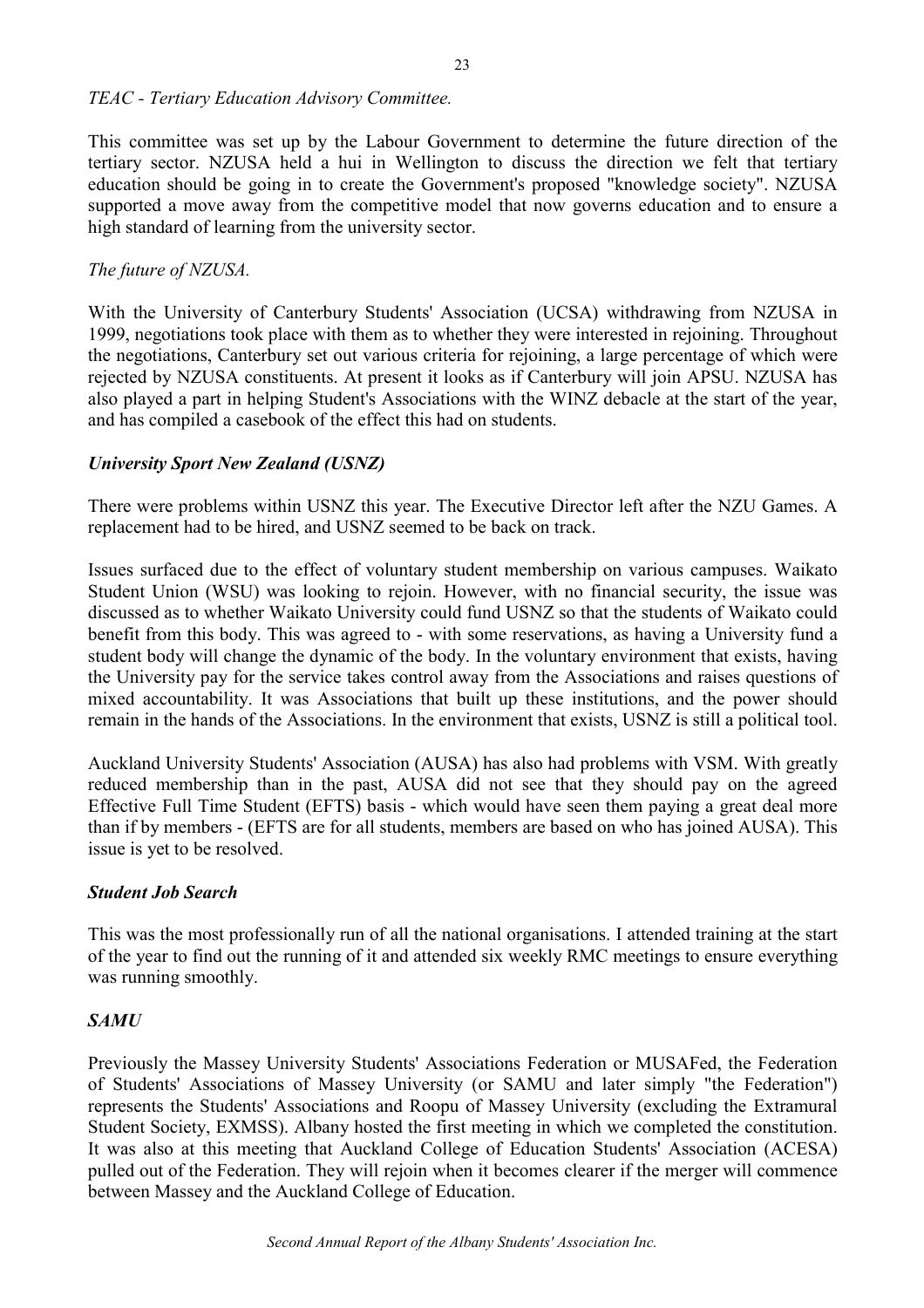Kylie Martin was voted in as Massey University Council Representative. Further elections were held for the third Student Representative position. Formerly a joint MUSA/EXMSS appointment, there was a push that this be a Maori student nominated by the respective Roopu. Helen Potter, A member of TWONAM stood for this position and became effectively the first Albany student representative to Council.

It is important to know that the SAMU Rep. only relates to Council - SAMU does not represent ASA on the other Palmerston North based committees. The University was trying to implement a system in which only one student representative was on committees, and the representative should be appointed by SAMU. Until SAMU can function in a way that will benefit all associations, this is not the ideal situation.

The relationship between the students' associations could be stronger. The situation at the moment is not ideal for any member. Another SAMU meeting was held in early July where issues of dissemination of information were discussed. I believe that a lot of work needs to be done on this body to have it functioning to a level that will benefit all the Associations.

#### *Human Rights Commission Sexual Harassment Training*

Sexual Harassment Prevention training was held during semester two by the Human Rights Commission and it was decided that this training needed to be included as part of the ASA induction for new Staff and Executive. Policy was in turn implemented to ensure that this occurs. All those who attended the training found it useful and informative. Among other things, the training reinforced how subjective the interpretation of sexual harassment can be. Due to the issues that faced ASA this year, it was good to clarify certain points. It also gave ASA the opportunity to draw on the resources of the Human Rights Commission, as we asked for our newly written Sexual Harassment policy to be taken away so that it could be reviewed.

#### *Elections*

The elections were opened in September, but due to a wide range of issues taking precedence on the time and resources of the Executive and Staff, they were not advertised as widely as would have been ideal. Consequently, some students, who had wanted to run for office, did not learn of the nomination period until after it had closed. These students complained to the association and threatened legal action. As part of a review of the association's position, it was discovered that we had inadvertently opened the nomination period for four and a half days, not the prescribed five days. This meant that nominations had to be reopened. Contrary to the belief of the original complainants, ASA was not forced to reopen the nominations for anything other than this procedural reason. I would like to reiterate that ASA does realise the importance of and encourage student participation, and in the interest of democracy and in keeping with the Constitution and Regulations reopened the elections.

The remainder of the election process was also unfortunately marred by problems. The Returning Officer disqualified candidates under the rules and policy that were set. However, due to a technicality, a verbal instruction given by him was misinterpreted and ignored by a group of candidates. Because the verbal instruction was not followed by a written reminder, the eventual argument became a "he said," "she said" matter. The candidates appealed and a panel of disinterested persons was established to consider the case and eventually overturned the Returning Officer's decision, as was their right.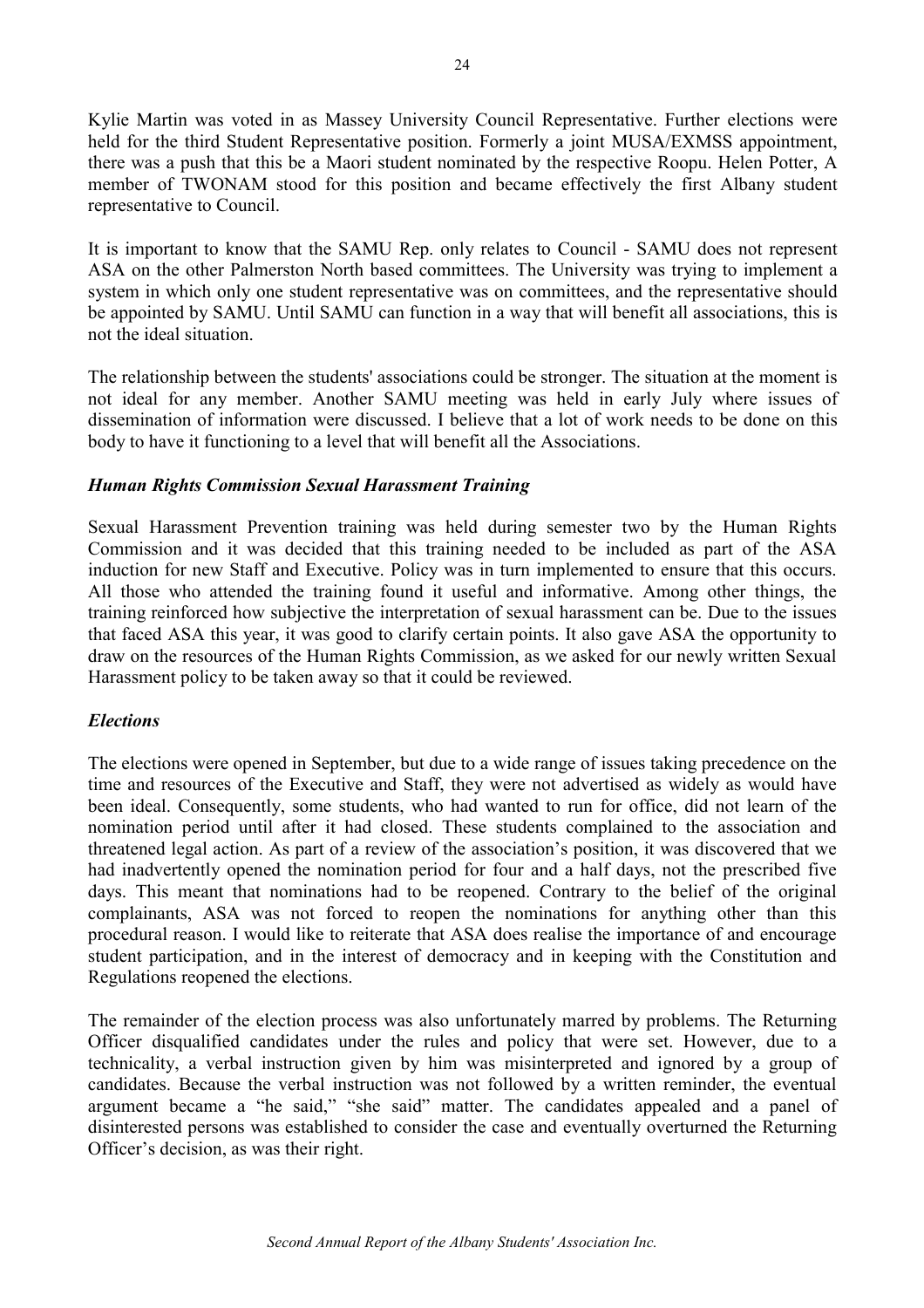The elections themselves, more than any other event this year taught me how important following process can be. Although we all whine that the paperwork slows down the dynamics of the organisation, it is what finally governs us. This year's Executive has been reasonably good at following policy to the letter. At times this has meant a number of people criticised us as to the perceived level of bureaucracy, but all the problems have arisen when all the "i's" haven't been dotted and the "t's" crossed. Granted this does slow things down, but the letter of the law at ASA is the Constitution, and it should be referred back to OFTEN!

#### *Special General Meeting's (SGMs)*

Several SGMs were planned in semester two, but none made quorum (we require a minimum of 50 students for a meeting to take place). The Executive tried to improve the turnout by changing the days and time from the normal Wednesday 12 noon to different days, and also played around with the venue; holding them in the Study Centre cafe and in the Concourse. Nothing seemed to work. I hope that these problems will not occur next year with the addition of a student common room in the Atrium, which seems an ideal venue for these sorts of meetings.

#### *Asset Purchases*

The second semester saw the much-awaited purchase of a van. This proved itself a valuable asset and resource for the association. Among other things, the clubs used it, as did the Executive for travel to conferences and as a courtesy car on bar nights to ferry home students rather than let them drive.

A banner, advertising ASA's presence at our home in Building 70, was also purchased. Early in the piece it was kidnapped by a group of students as part of a stunt to gain twenty points towards the Inter-college Competition campaign for the College of Sciences. We even received a small piece of it in the post alongside an electronic ransom note! It is small things such as this that show Albany really does have student life on campus, and as such, I would like to encourage other terrorist attacks on ASA.

Finally, ASA also bought a tuner so that the radio can be played in Building 70 without opening the bar. This has been something students have been requesting for many years.

#### *Theme Weeks*

The second semester started with "Good Health Week". It took some of us a while to get used to the new name (it used to be called "Healthy Lifestyles Week"), but we got there. As reports from the Recreation and Leisure Representative will show, this week experienced a few hitches. It was, however, a good theme to start off the second semester and was an initiative I would like to see continued.

"Sex Week" followed close on the heels of "Good Health Week" and although the participation was low, it was good to see the theme weeks continue as a joint initiative between the association and the University, building from year to year.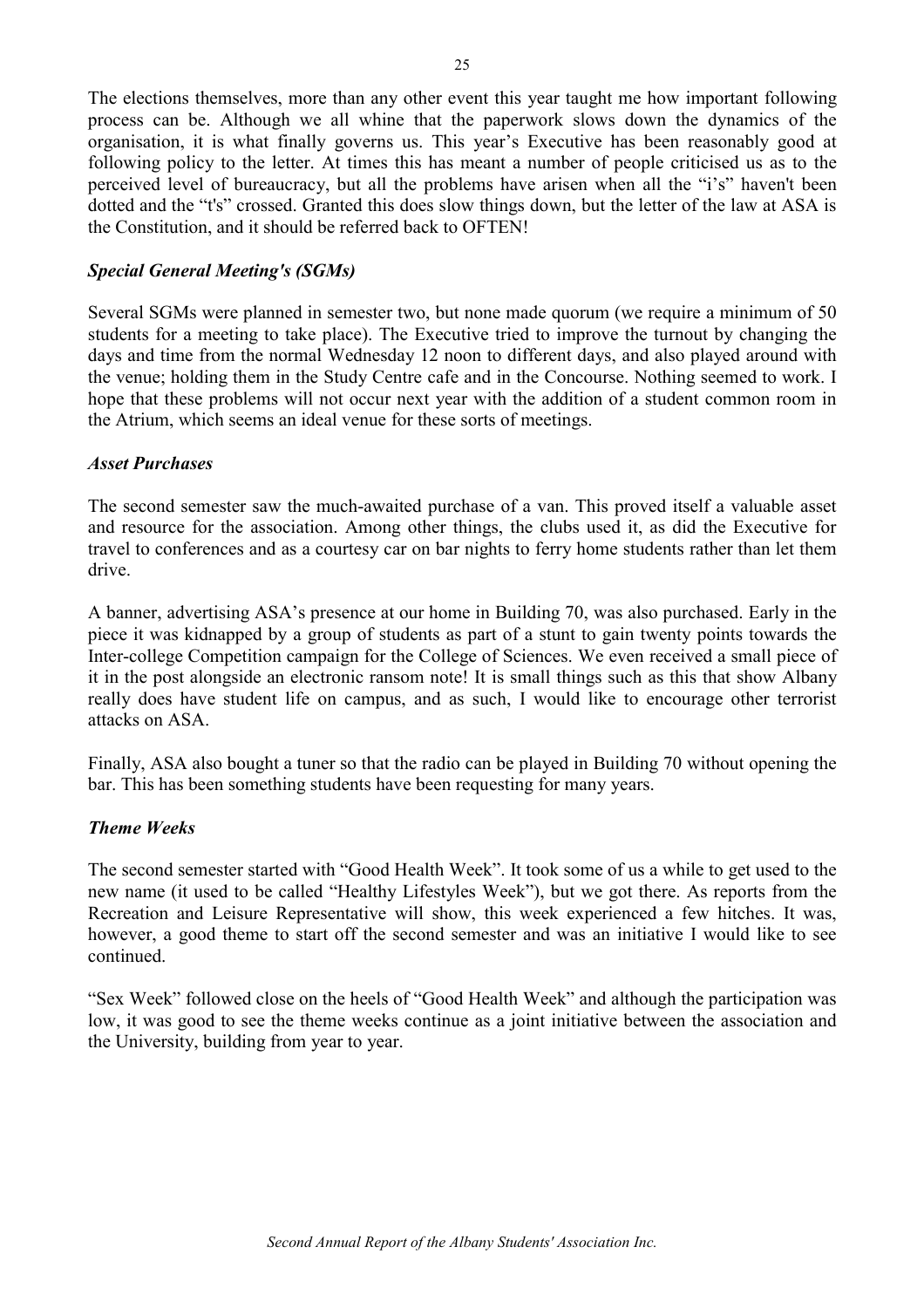#### *Fee Information*

ASA has been trying for a number of years to obtain information from the University relating to its membership. Progress has been slow, but a deputation of Executive members from each of Massey's campuses and students' associations finally met with the University Registrar, Adrienne Cleland to discuss these and other important issues.

The University has assured us that our autonomy will be respected and that they are looking to establish processes to enable them to provide us with accurate and relatively timely information relating to our membership and fees.

One of the other major issues discussed was the formulation of a Federation structure to accommodate all the students' associations. Under current legislation, Massey is bound to recognise only one representative group and with three major campuses, all with their individual Roopu and students' associations, problems had arisen that could only be resolved through the formation of a Federation structure. This would seek to ensure we got paid, received our information for our audit and had in place a sensible system for electing the Council Representatives. This structure would supersede that of SAMU but effectively play the same role.

**Emma MacDonald President 2000**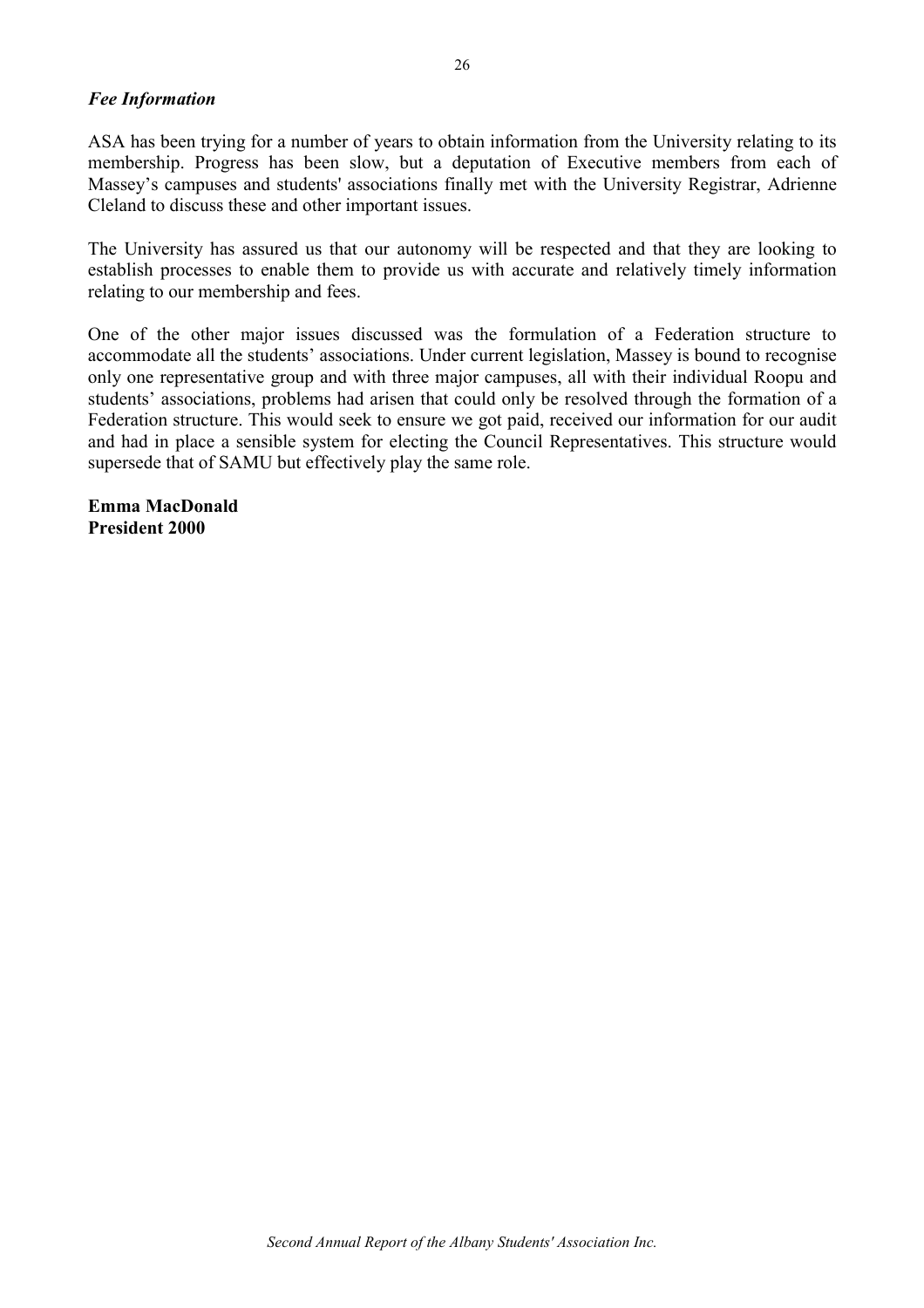## **MANAGER'S REPORT**

#### **Introduction**

My area of responsibility extends to the general management of the association's various services. I report directly to the Executive Committee who set policy for me to implement and provide direction through the setting of the annual budget. I oversee all staff appointments and ensure that the association meets its financial, legal and statutory requirements. I report all this information back to the Executive either through the Albany Management Board Sub-committee or directly to the Executive Committee. I also co-ordinate all the administrative and clerical support systems for all the services and for the Executive committee and devise and implement strategies to improve service provision at Albany.

#### **Policy Matters**

The Executive committee passed the inherited policy manual from MUSAPN en bloc, with a view to reviewing and revising the information to make it specific to ASA. This was because ASA, being technically less than a year old, did not have a set of policies from which to work, and had been reliant on this material previously. This work would normally be undertaken between my position and that of the Administration Vice-President, as it is their responsibility to ensure that policy development by the Executive is consistent with previous policy and collates all the information for updating the manual as required. However the work itself did not really begin until Tony Meyer was elected to the position and was complicated by the fact that we only had paper files and nothing electronic to work with, so it all had to be scanned into the computer before review and development could begin. Contracts had to be reviewed, various statutes changed throughout the year (through changes to ACC, the implementation of the new Employment Relations Act, and repeal of the Tertiary Amendment Act to name a few), which all had bearing on the policy. Some of this information was sent to the association's lawyers for review and recommendation.

There were also some areas that were completely overlooked in policy that led to significant problems. The most serious area was in sexual harassment. The status quo had a system that only dealt with cases of harassment arising from staff/staff interaction. These would normally be dealt with along the principles laid down in the staff contracts under the section on "discipline and dismissal procedures". This unfortunately proved to be woefully inadequate when a case arose that was beyond these parameters. The Human Relations Act requires an organisation to have policy that would be capable of dealing with situations arising between staff/executive, executive/executive, student/staff, student/executive, etc. We did not.

This particular situation required the association to address the absence of policy and the fallout over not having something in place to begin with. This is a common failing of transient staff in organisations such as ASA and spoke volumes for the need for an adequate system of induction training for all staff and executive. The eventual policy was referred through the University Harassment Sub-committee and the Human Rights Commission for comment, mainly favourable, and then incorporated into standard practice.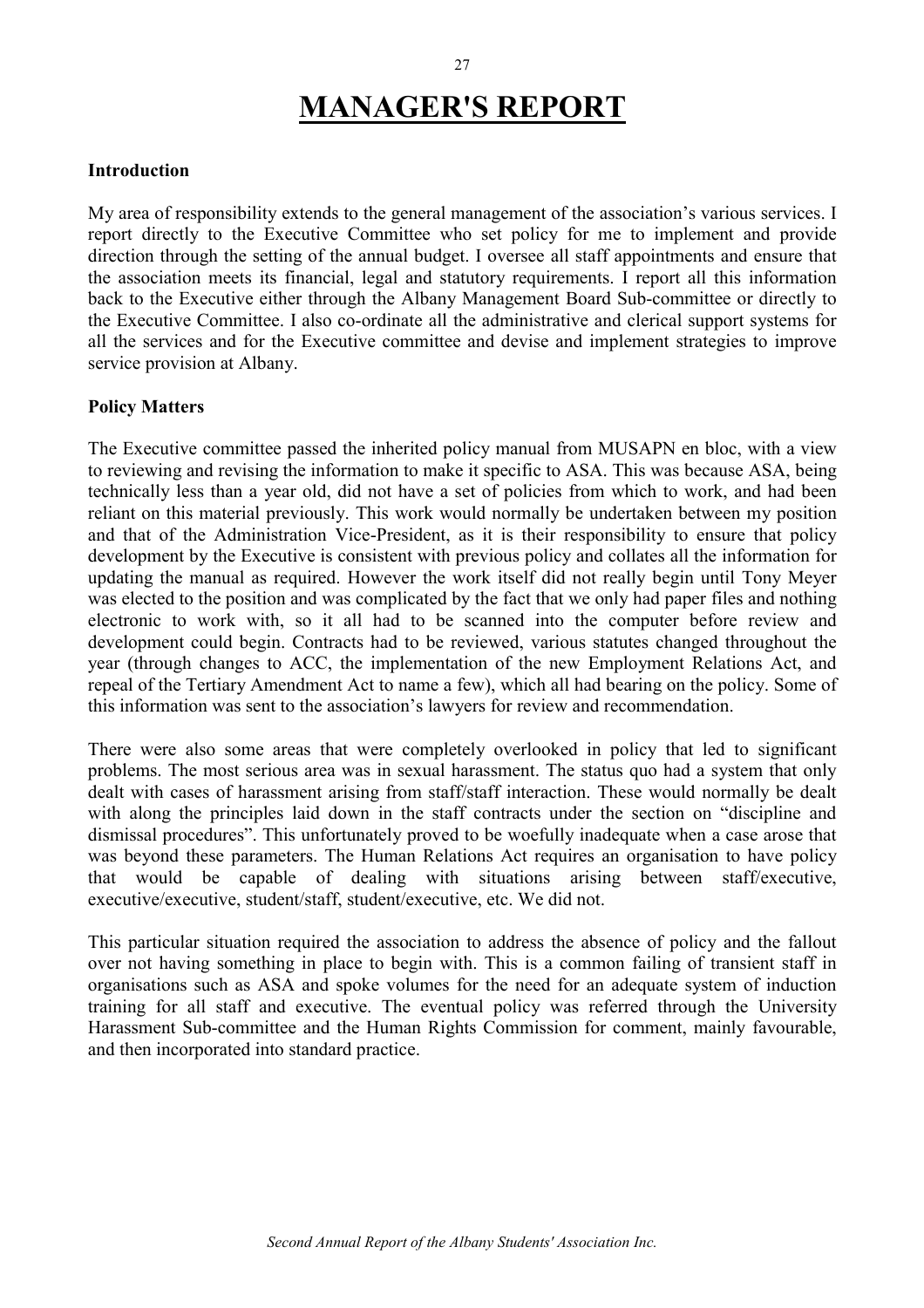#### **Audit and Accounting**

This was the first year that the association was audited. This is a review of the accounting procedures of the association and the information was incorporated into the first annual report. This is a complicated, time-consuming process that would be easier if ASA could afford to have a fulltime accountant in place, which it currently doesn't.

The auditors were generally happy with our processes, however there were some areas for improvement. For example, there was a caveat over the reconciliation of information provided by the University in regards to student fee payments, that we were finally able to discuss in an open forum with the University administration at the end of the year. The other recommendation was to move to a system of quarterly accounting, however this required a degree of staff continuity that was impossible to achieve that set this goal back around six months.

#### **Induction Manual**

To aid in induction and continuity, I developed a single induction manual with the intention of addressing issues such as training, continuity, history, advocacy, representation and service provision. I also touched on the basic elements of a students' association, statutory requirements, goal setting, Executive development, meeting procedure, administration, marketing, and a framework to hang it all off. The obvious plan was to provide, in one document, as much background information to overcome the information barrier and aid in the very steep learning curve faced by all incoming Staff and Executive. This document now forms the basis of all training and will be improved upon each year as an ongoing resource for the benefit of all those involved with the association.

#### **Staff and Contracts**

The new Employment Relations Act required some reworking of the staff contracts and a bridging document for persons employed on a permanent basis to be covered by the changes. The opening of the Atrium in 2001 required some restructuring of positions, as there was the desire to have a person acting in the capacity of an Information Officer making the responsibilities of the Secretary largely redundant. Ideally we would have moved to a system that employed a full-time professional Advocacy Officer and a Receptionist, but this will have to wait due to budget restrictions.

There was a relatively low turnover of staff over the year, the usual selection of contract positions came and went, although there was the recurring problem of finding suitable candidates to fill the various roles and within a suitable timeframe. Orientation particularly suffered from this and may indicate that the appointment of a permanent Campus Arts Co-ordinator position is finally required to provide the necessary planning, and continuity for the festival to be a success.

#### **Lease**

There was some progress in this area. ASA has been negotiating to have a standard lease with the University that lays out explicitly the terms and conditions for occupation of the various locations around the campus. There are all sorts of issues tied in around this including insurance, sub-letting, use of the bar, and repairs and maintenance, etc. Unfortunately, the only person with any experience in this area went on maternity leave midway through completion of the process and the document was once again placed in the University's "too hard" basket. We will continue to persevere until this matter is finally resolved.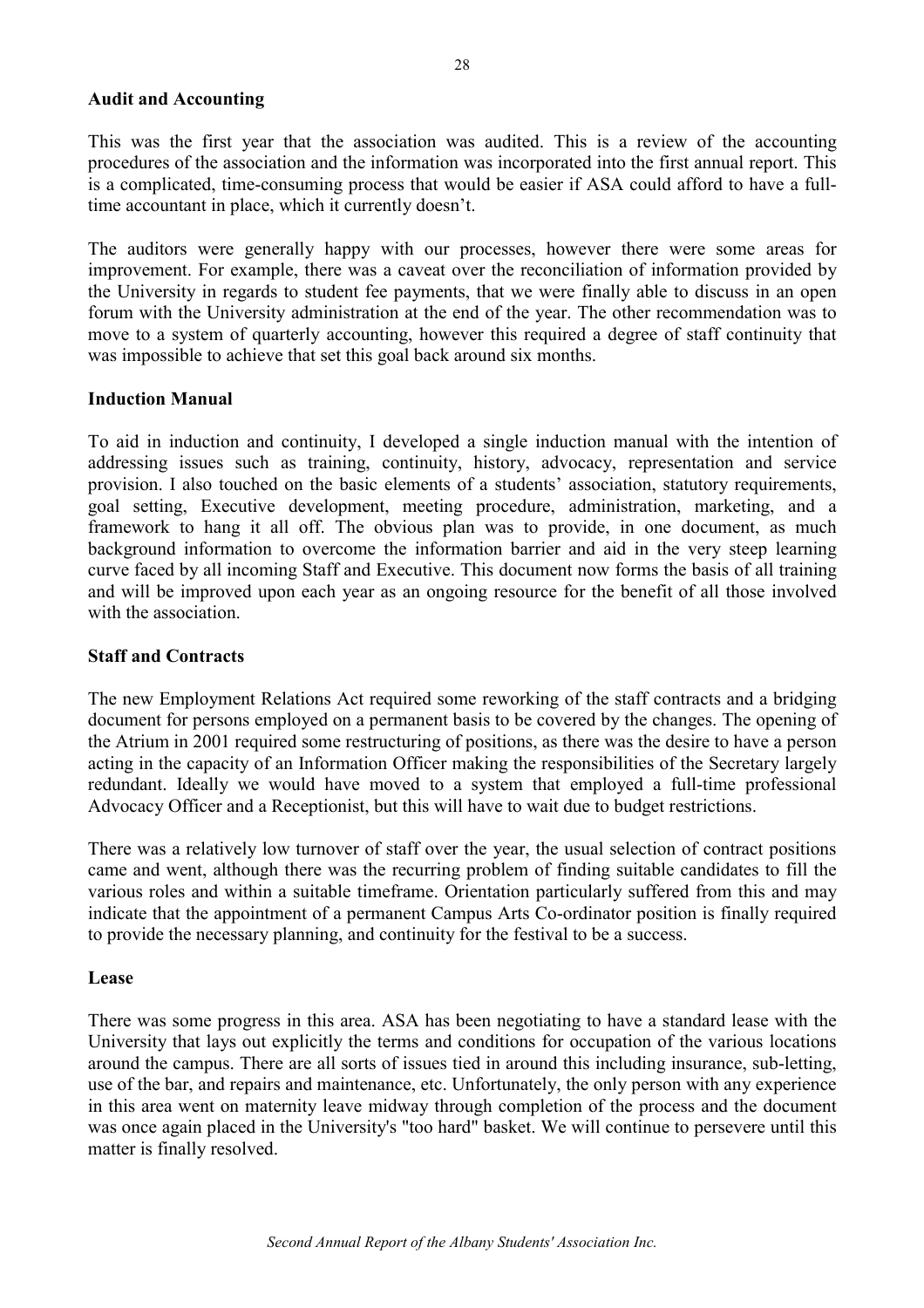#### **Building Investment Fund**

A long-term investment plan was established by the association to cover the portion of student levy that is raised for the purposes of eventually providing an association building on the East precinct (as well as other building development plans). The University will not commit any funds to such an endeavour unless the association can demonstrate fiscal prudence and goodwill by raising funds of its own to contribute towards such a project. Also, the association risks losing any control over the development of the facility unless it effectively owns part of it and this can be clearly demonstrated. The University administration has a tendency to move into joint endeavours with the students' association both here and at Palmerston North and then, as the executive turns over, they reinvent the terms and conditions of the original arrangements. The associations have often taken the University's word without having the documentation to back up their position and consequently have seen their ability to control their initial investment disappear over time. This happened at Palmerston North with respect to the Recreation Centre and later the Childcare facility. Albany will not go down the same path unless the Executive let it and maintaining and developing this fund should, alongside prudent negotiations, put the association in a much better position when it eventually seeks to sit down at the negotiating table with the University to plan its own association building.

#### **OSH Review**

Following the repeal of the Act governing provision of workplace accident insurance through private providers, the association was required to revert to the Government system of ACC. This came at the cost of higher premiums when the association paid one of the lowest rates for its mainly clerical staff. In order to offset this increase, we had the facility to undertake a review of Occupational Safety and Health at the workplace and review the safety and health of our staff. I undertook this review alongside members of the University's Health and Safety Committee with a view to incorporating this information into the ACC Self-Audit. This was completed close to the end of the year with a view to requesting an external auditor investigate the site in the New Year. This may only represent a 25% reduction in our premium, but as these jumped by almost 80% with the new regime; any saving is a step in the right direction.

#### **Management Board**

As previously mentioned, one of the major sub-committees of the Executive that I report through is that of Management Board. This seeks to meet and consider information that is gathered through service provision at the association. It covers the bar, the newspaper, the reception, marketing, information services, review of financial position and statements. The bulk of the material remains confidential, however there were certain matters that came out of the committee that can be safely reported here:

#### *Clothing Range*

The Board developed a clothing range for the association.

#### *Crèche Loan*

We continued to financially support the Massey University Early Childhood Centre by providing bridging loans to cover operating expenditure of the facility.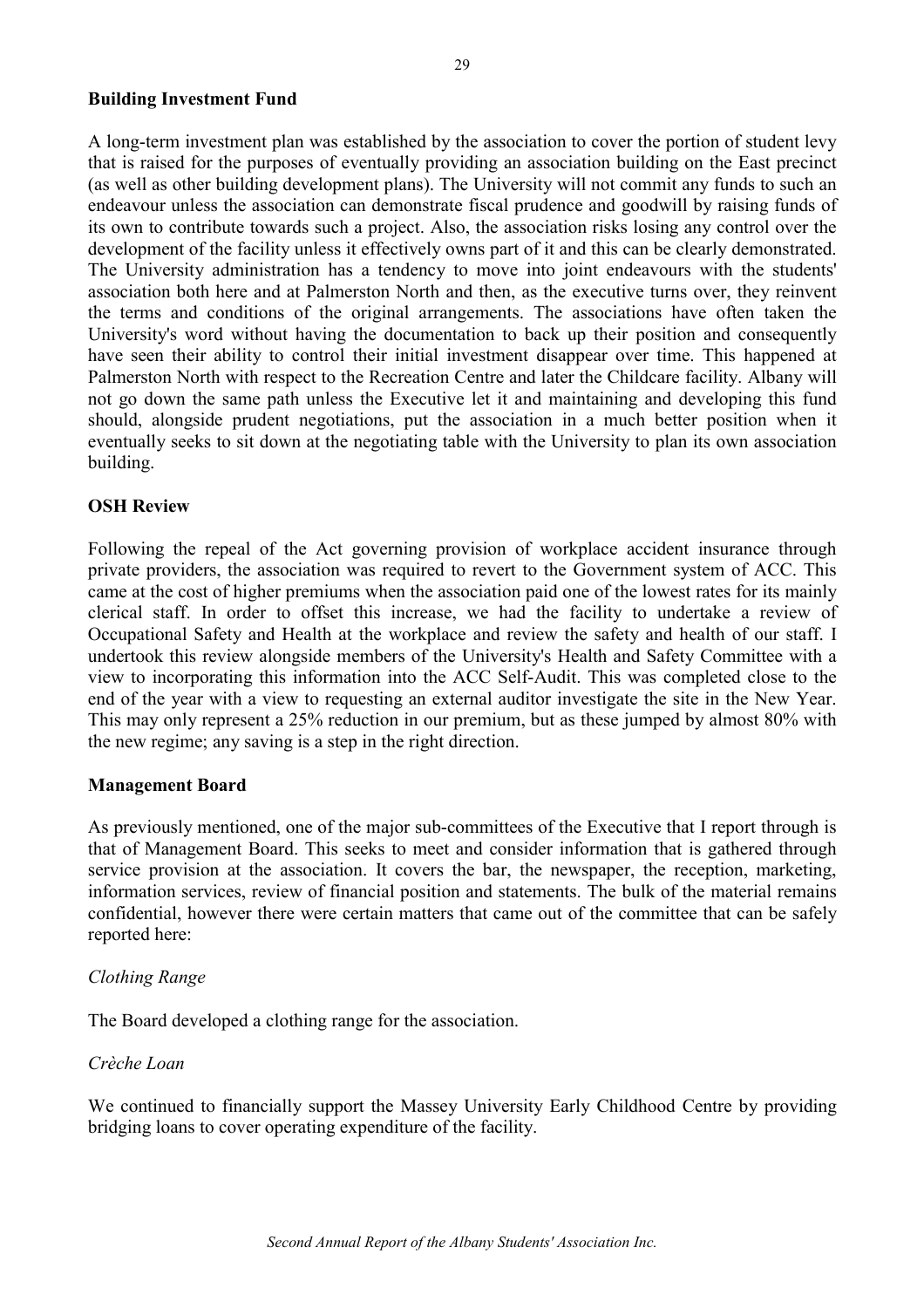#### *Atrium Contact Centre*

We built on the research and recommendations previously made by the association and assisted in the development of a new contact office to be sited in the completed Atrium Building. This was intended to replace the contact office in Building 70 due to the shift in foot traffic from one side of the campus to the other.

#### *Scholars' Bar Sub-committee*

We recommended the development of a separate sub-committee for the purposes of reviewing the bar policy, procedure and all other aspects of its management. This was integral to the successful application for our own Club License.

#### **University Information Provision**

As previously mentioned, the auditors raised concerns about the University's procedure for accounting for the collection of the association levies. Bearing in mind that the University is still effectively safeguarding itself from the potential for empire building to occur at Albany, it recentralised as much power and decision-making ability back to the original Palmerston North campus. The University Administration was notable for its judicious fence sitting during the Voluntary Student Membership amendment and could hardly have been described as studentfriendly since the departure of the previous Vice-chancellor. A change of the old guard as several senior positions retired meant that the association might see some small movement in its favour once some of the hubris of the past had departed. Negotiating with the University requires a remarkable degree of patience. If members of the administration don't see things your way and decide to resist or passively resist through inaction, it can take years to get something frighteningly simple or important achieved. I have been pursuing the resolution of this issue for almost eight years.

What we wanted to know was who was a member of the association and since you can only be a member if you have paid your association levy, we needed to know who had paid the University. This is a lot more complicated than it first appears, but the truly frightening thing is that the University has never done this accurately. The issue was raised by the Extramural Students' Society and it was mooted whether it would be simpler to have a question raised in the House of Representatives or directly to the Auditor General's office to finally put the matter to rest.

The University is the gatekeeper for all this information. The association is not in a position to be able to collect this information itself and the Education Act makes it the direct responsibility of the University. But the request is a double-edged sword: although the University is required to collect and account for the money, they also do not pass any of the charges associated with these administration costs along to the associations (unlike Waikato who by all accounts were charging this service out at a punitive rate). They also claim to carry the debt associated with persons who default on payment, so although the associations are not strictly regarded as preferential creditors, there are some benefits to us being aligned under the current system.

To date, we have still to obtain this information. We have had assurances that the University is working on it, but the indication is that they simply never saw the previous need to account to the associations for their money and their database is simply not set up to account for it.

In this year, there were two new appointments - a new Registrar and a new Chief Accountant at Palmerston North's Turitea Campus. They have suggested that the situation will improve, and we are working closely with them to ensure that this proves to be the case.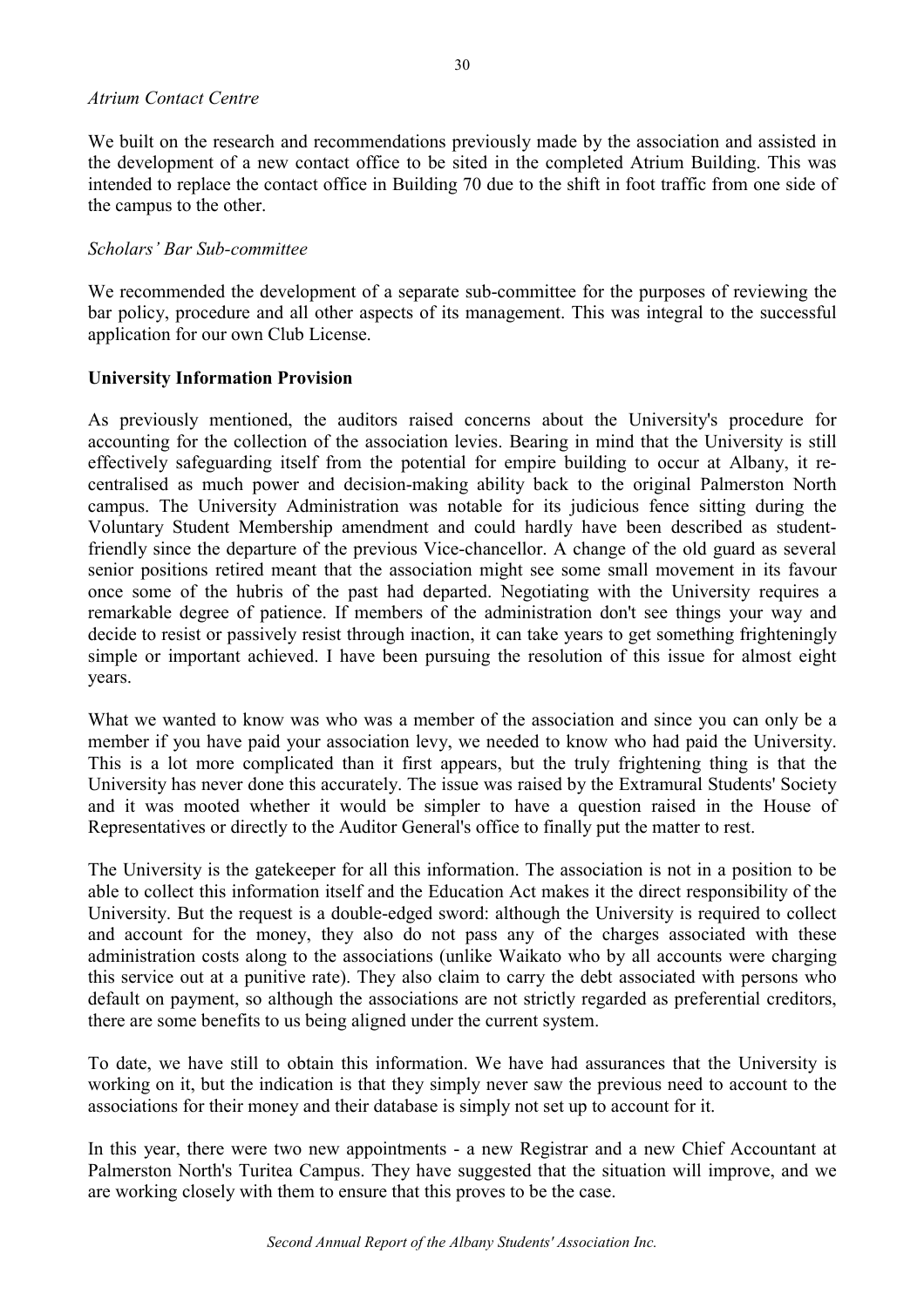#### **VSM and the Education Amendment Act**

Ex-Hamilton West MP, Tony Steel's Tertiary Amendment Act that threatened to undermine the financial effectiveness of students' association's through a process of self-determination that was dubbed "voluntary membership" was finally overturned. He had equivocated the term "union" to include the work of "student unions" and argued that we were the last bastions of trade unionism in the country. He then set about dismantling this perceived bastion and created havoc amongst the status quo. Waikato went voluntary voluntarily, as was their constitutional right. The rest of us were legislated against requiring a costly and lengthy process of referenda be held throughout the country. Auckland was the other major campus to become "voluntary" but Massey remained "compulsory". This was even after the vote was conducted throughout the entire institution and incorporated the Auckland, Palmerston North, Wellington and Extra-mural arms of the University. This expensive, time-consuming nonsense was finally put to rest in August of this year when the Act was further amended. Notably, the tide of popular opinion also turned on Mr Steel and he lost his seat at the last election.

#### **Services**

As previously noted, I am responsible for overseeing the provision of services here at Albany. This is the historical separation of this responsibility from the advocacy and representation services that are provided through the student Executive. A large of proportion of this is strictly clerical in nature – recording and filing of information, accounting, repair and maintenance of assets, and liaising with the various staff who co-ordinate services such as the newspaper, the bar, cleaning, reception, and the internal and external contractors. This work does not vary widely from one year to the next and the detail does not make for interesting reading. Instead, here are the high points relating to the various services in the 2000 year:

#### *Information pamphlet*

We managed to persuade the University administration to allow us the facility to include a folddown A4 information pamphlet to be inserted into the confirmation of enrolment mail out. This meant that in 2001, there would be information distributed about ASA to each and every student including a welcome from the incoming President, information about Orientation Week, the New Zealand University Games, the Class Representation System, and Fee Exemptions. This last piece of information is a requirement on the part of the Education Act and had to be distributed to all students, so it was ideal that we could include it along with the other enrolment information.

#### *Club Licence application*

We successfully applied and were granted a Club License. This makes ASA one of only three associations in the country with their own bar license. However, before we were granted this privilege, we were required to front up before the Licensing Board at a District Court hearing to determine whether or not we were responsible enough to hold a license. We managed to persuade the authority that this was the case and have the license on a probationary period until the end of December 2001, when we will be required to reapply. If neither the Police nor the District Licensing Authority at Takapuna have any problems with out management of the facility, the license will be renewed for a further three years.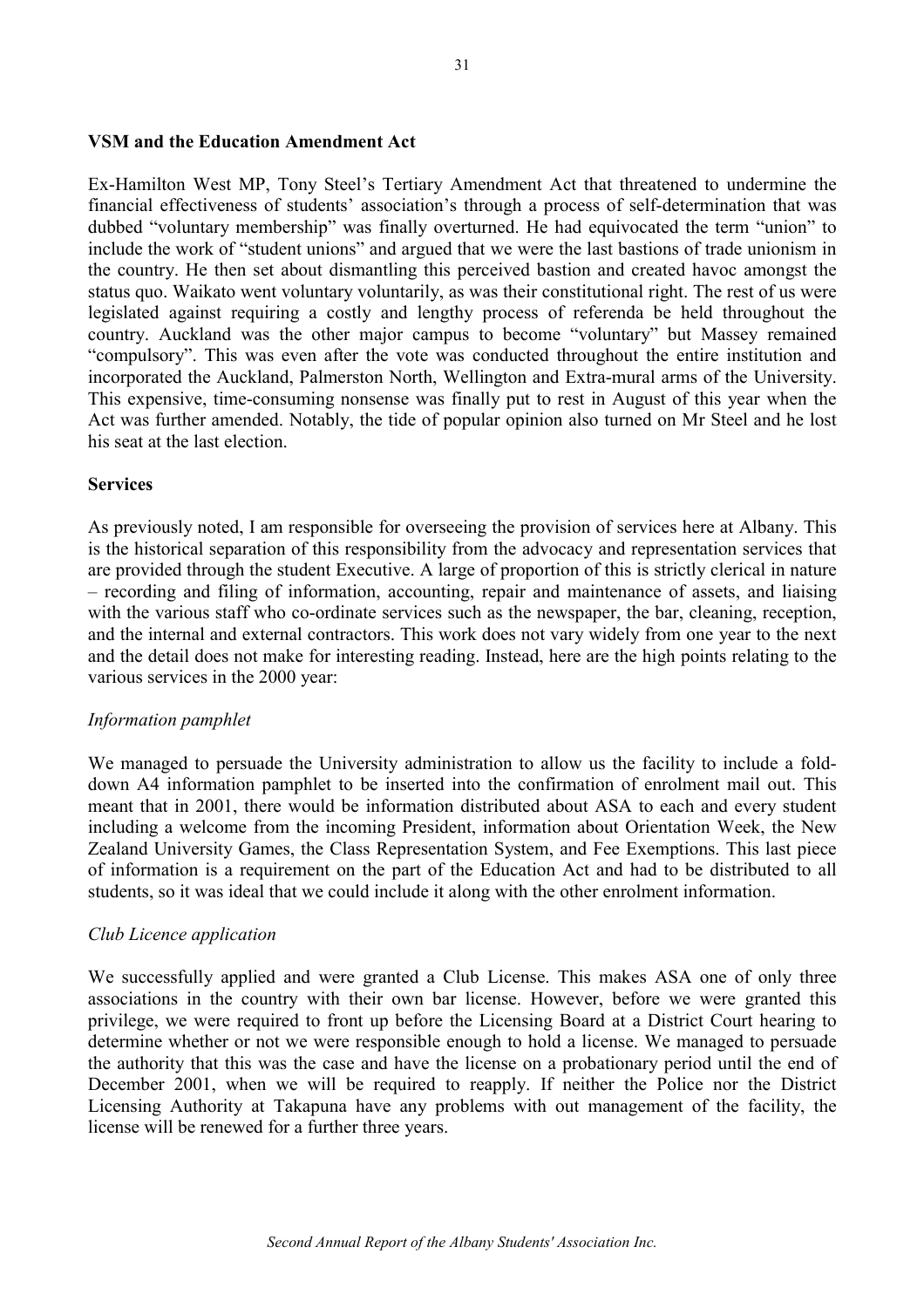#### *Satellite*

The newspaper returned to an on-campus format of 1,000 b/w issues printed every two weeks. The Editor was eventually given an office and many of the systems of production and advertising were reviewed. The paper had two editors for the year and this affected the degree of continuity of format, however the 2001 budget was designed to allow for an independent computer system to be purchased for the newspaper alone. We are also moving away from pre-press design to sending the material to the printers electronically. The plan is to continue to review the service and expand first the content and advertising base to incorporate a larger readership. Once this is achieved, we can look at greater frequency and other peripheral services such as the availability of the newspaper as an on-line resource and the like. It still faces problems in terms of continuity, training, resources and a stable base of contributors, so the editor must still be a jack of all trades, but it remains my aim to see that the paper continues to improve into its seventh year.

#### *Orientation Week*

This festival proved to once again be a huge logistical nightmare. Not only did we have problems attracting anyone into the position of co-ordinator, with a late appointment in February, but also sponsorship dropped away. With the license renewal, we discovered that the association had been left off the re-licensing of the site, this meant everything had to be under special license conditions. There was also the erroneous perception that the Licensing Authority had closed the bar and revoked its license to contend with and this contributed to a lower patronage. Also, we were determined to attempt a large scale Orientation event and this in turn meant that without the support of the University or Licensing Authority that it would have to be staged off campus. After a week, we managed to find a location in the old vacant Albany 3-Guys supermarket building. However, the North Shore City Council then put us through the hoops, when they requested that we apply for Building Consent – an unnecessarily complicated, time-consuming and expensive process. The final night went ahead with lower than anticipated ticket sales and our lead act – Tadpole – pulling out at the last minute. It was obvious that more pre-planning was required and that we would continue to face problems in terms of staging large scale events until such time as a permanent location could be negotiated. It has also become evident that this festival will always cost the association more money that it makes and that we may be better placed to simply allocate it with a realistic expense limit.

#### *Diary*

I edited a joint diary project with the Auckland College of Education as Unitec Student Union and the Auckland Institute of Technology Students Association were contracted to produce one alongside their respective institutes. While this reduced the overall workload from previous years, it also meant that ASA was almost solely responsible for generating the necessary advertising revenue to cover the cost of the production. The result was a shortfall of advertising revenue that calls into question the efficacy of the service. However, through positive feedback from the students it was decided that we should trial an alternative student planner in 2001 and concentrate our efforts towards the development of the web-site where a majority of the similar information would reside.

#### *Ball*

Rather than hire an independent contractor, the Executive decided to farm the responsibility for the organisation and running of the "Fairytale Ball" out to College of Sciences Representative, Simon Kelly. A seasonal event that usually is well patronised by the membership, we received only positive feedback from Simon's efforts and all credit to him for his work.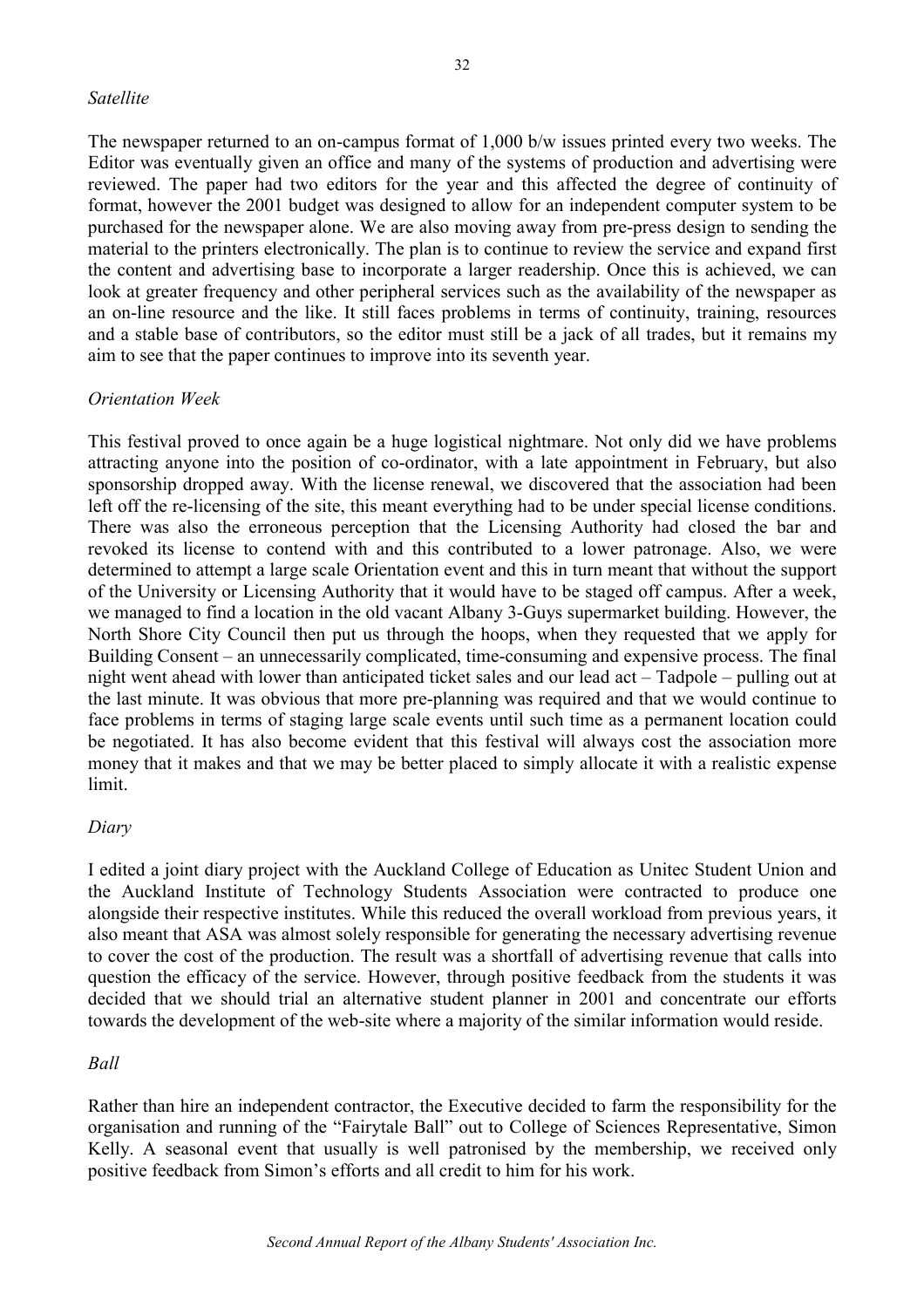#### **Final Note**

I would like to extend my thanks to all of my staff throughout the year. Michael Matthew, Michael Goldthorpe, Michael Hodgson, Nicole, Darrin, Phil, Darcy and Richard, Chris and all the volunteers who gave selflessly of their time – thank you for your efforts. The association is a challenging environment and working here requires a special class of person, you all deserve to be congratulated.

**Nigel Green Manager 2000**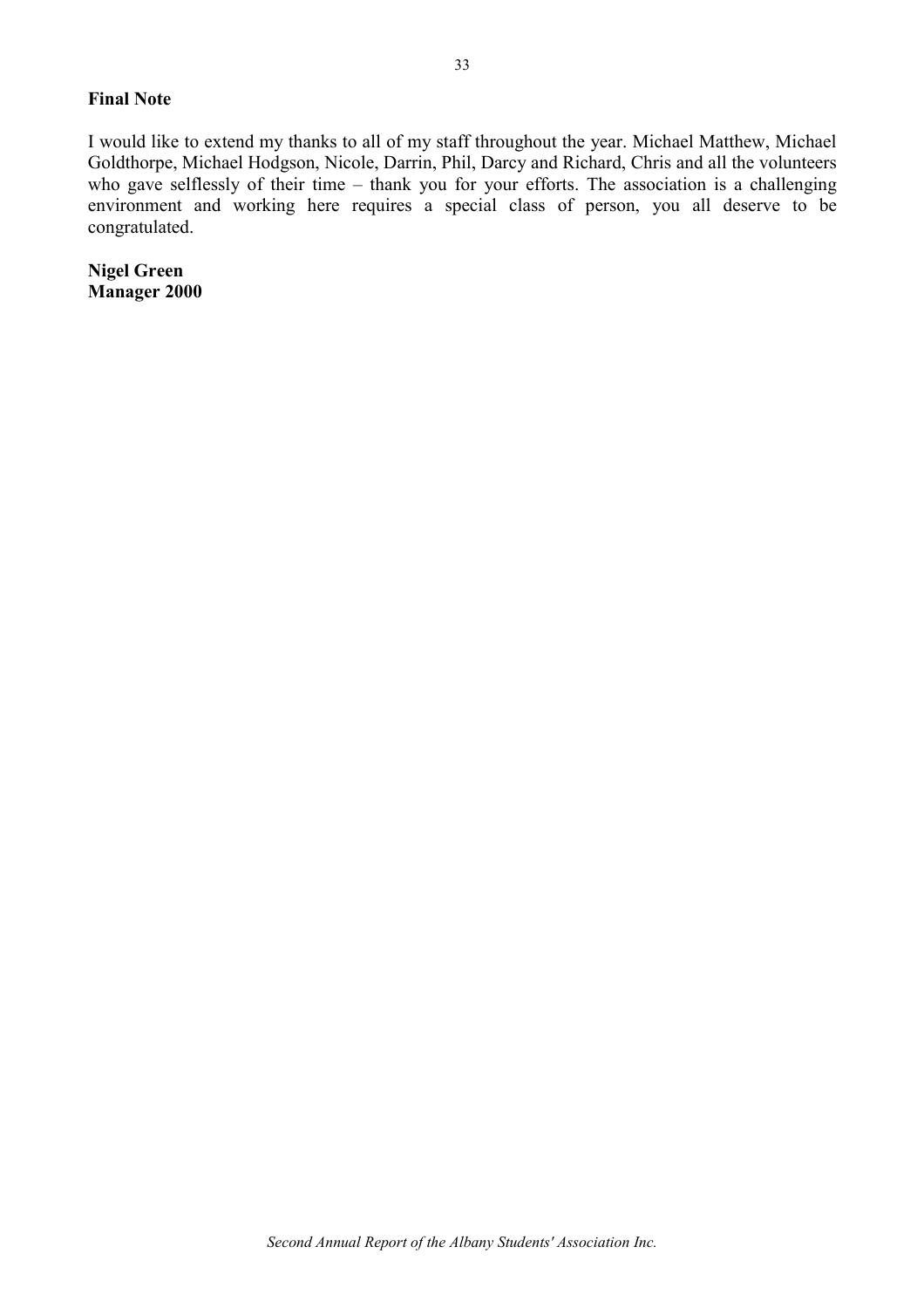# **VICE-PRESIDENT (ADMINISTRATION) REPORT**

Administration Vice-President is a unique position on the Executive Committee in that it is not really concerned with representing a group of students, but with ensuring that all the Executive work goes smoothly and a record of it is kept. It is a position that many would consider dull, but one that I loved. Most of the work was routine, rarely changed substantially, and was organisational. The only time in which I could see this differing is if the President is particularly busy (for example if the President was also the Students' Associations of Massey University Council Representative) and the Vice-President was often called on to carry out Presidential duties. If this occurred, it would increase the Administration Vice-President's workload considerably, and also call for a much more varied skill base. As such, I would be very careful about how this is dealt with when it finally does occur.

I do not plan to cover all the mundane activities that I was involved with in my position as Administration Vice-President, and merely cover those that may be of interest to:

- Other current Executive members:
- Those considering the position of Administration Vice-President in future years;
- Those who hold the position of Administration Vice-President in future years; and, of course
- Students in general.

A particular concern of the position is that, as far as I have been able to determine, most of the tasks that are included in the job description have not been carried out in previous years. This has meant that a lot of the tasks I faced were basically resetting a system up, or revising information often years out of date.

I officially took the position of ASA Administration Vice-President on the 12<sup>th</sup> of May 2000, although I had been carrying out these duties since the Executive Committee voted me in as Acting Administration Vice-President on the  $15<sup>th</sup>$  of March. During the beginning of the term of office, Vaughn Penn held the position, but he left in early March to pursue a career elsewhere.

I have been a member of the ASA Executive Committee since November 1st 1999. From November  $1<sup>st</sup>$  to May 22<sup>nd</sup> I also held a position in the Recreation and Leisure Representative collective with Jolene Rodley. As I was holding two positions for the period of March  $15<sup>th</sup>$  to May  $22<sup>nd</sup>$ , many activities could fall within the scope of this report or the Recreation and Leisure report. To avoid unnecessary duplication the majority of these are detailed there and only activities specific to the Administration Vice-President position, to myself, or those that occurred after the  $22<sup>nd</sup>$  of May are included within the scope of this report.

#### *Performance of Constitutional Job Description*

#### • *Assist the President in their duties.*

I have attempted to assist Emma, where possible, with her duties. The President is in the unenviable position where she must take up the burden of another Executive member's work if that Executive member is unable or unwilling to perform their duties. Regretfully this occurred a lot in 2000, particularly with the Education and Welfare Vice-President position. As a result, Emma was often swamped with work, and I tried to assist with this where I could. I did help out with drafting a few letters and with the Heads of Association Agreement, but in general my assistance stemmed from the time in which Emma was absent.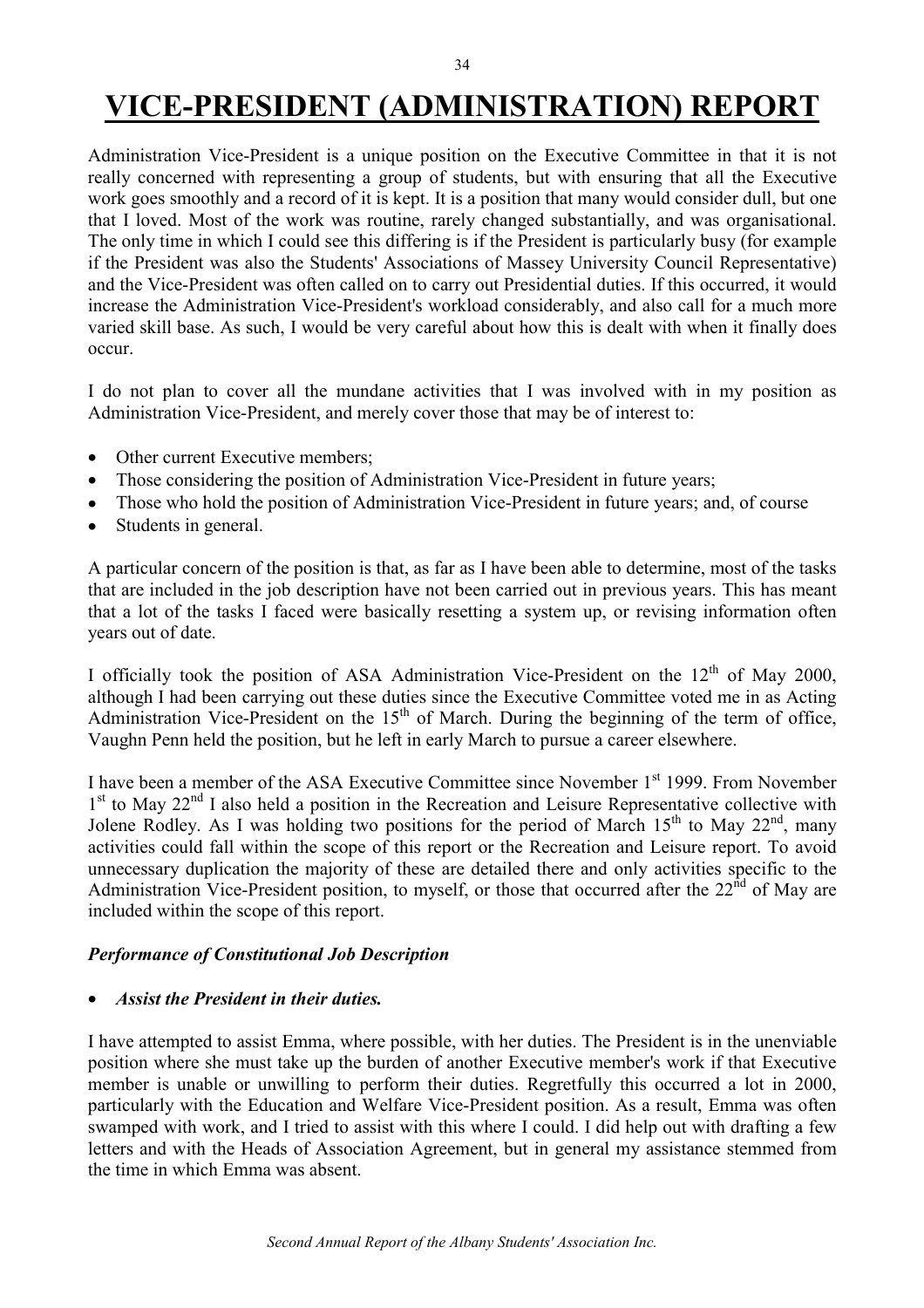I do feel that Emma and I have managed to work well as a team during my term as Administration Vice-President. We shared a strong desire for quality education to be provided which is the key desire of the Students' Association. I believe that holding opposing political issues strengthened rather than weakened our team and this managed to let a more varied student view seep through the Executive committee without sacrificing our ability to work jointly on projects.

#### • *Undertake any daily presidential duties in the absence of the President.*

Emma took two weeks study leave in September/October and I stood in as President during this time. The only significant events related to confidential employment matters and the elections. Presidential duties are not, thankfully, something that I have had to worry about during my term as Administration Vice-President. I would like to express my thanks to Emma for this.

#### • *Co-ordinate student representatives on University committees at a campus level and at the college and departmental level.*

A lot of my time was taken up with meetings - not necessary actually attending meetings, but ensuring that meetings that occurred did so and were well recorded. I believe this is something that I have managed to improve greatly.

I worked with Catherine Lydgard, the Committee Secretary in the Principal's Office, on fixing up the rather poor ASA representation on University Committees that existed and completely revising ASA membership on all committees. I also tried to ensure that all Executive members were aware of their commitments and had read the terms of references for the appropriate committees.

#### • *Ensure that the Association's Constitution and Regulations are updated after every General Meeting.*

Either student apathy or an inability of the Association to promote (and select time and location of) General Meetings caused many problems with updating the Association Constitution and Regulations.

At the 2000 Annual General Meeting of the Association only three Constitutional amendments could be motioned before quorum was lost. The first two increased the maximum honorarium payments available to the President and two Vice-Presidents (effective from the 1<sup>st</sup> of January 2001) and the third motion (which attempted to put minimum numbers of work hours for Executive members into the Constitution) failed. The Constitution was updated, and a new copy sent to the Registrar of Incorporated Societies.

I spent a considerable amount of time becoming familiar with the Constitution and Regulations. As a result, I noticed several areas that could benefit from modifications and therefore put forward proposals to the Executive regarding these. All of the proposals were to be put to a forthcoming General Meeting and then resolved.

#### • *Be a cheque signatory of the Association.*

Although this is a rather simple-sounding task, it actually involves a reasonable amount of work. I tended to be the cheque signatory that co-signed most cheques with the student manager, including those to pay our regular creditors. The process included checking that the figure and GL code were correct.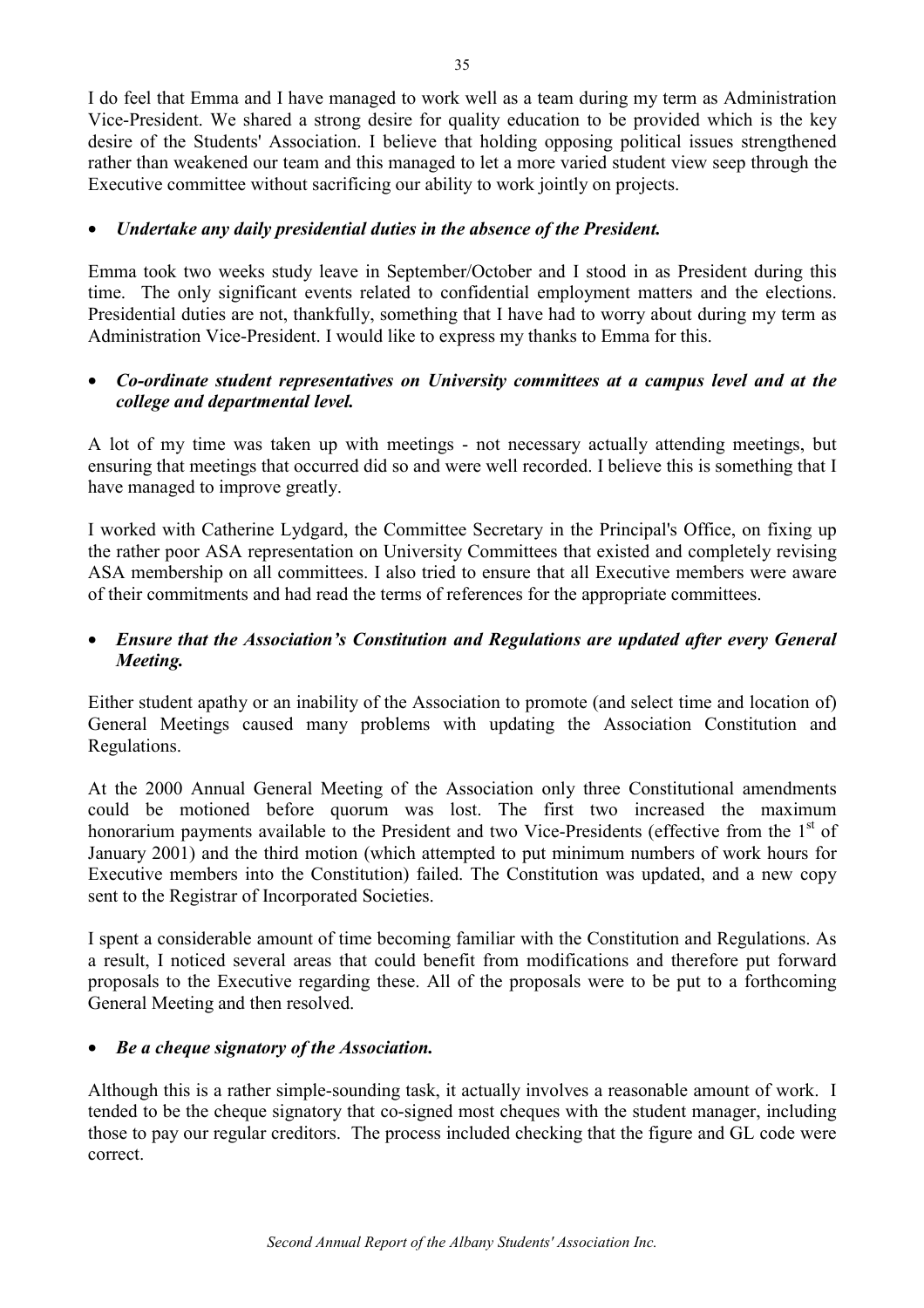#### • *Advertise, and publicise all meetings and forums of the Association*

There were three attempts to hold a General Meeting of the Students' Association during my term. The Annual General meeting had quorum for approximately 25 minutes during which very little was accomplished other than three constitutional changes. There was then a Special General Meeting that failed to achieve quorum at all, and the replacement meeting held one week later. The budget and annual report were approved, although there was not sufficient numbers to move any constitutional changes.

#### • *Ensure the efficient workings of the Executive, including the preparation of Agenda and circulation of Minutes of meetings*

A lot of my time as Administration Vice-President was spent in preparing Agenda and Minutes for Executive Meetings. I don't feel that this was a constructive use of my time.

#### • *Ensure that Minutes of all Association meetings are kept.*

All minutes that I have taken are kept both electronically and in a file in my office, signed as a true and accurate record.

#### • *Ensure that all policy passed at Executive Meetings are entered into the Albany Students' Association (Incorporated) Policy Manual.*

The state of the policy manual was of great concern to me. I find it very difficult to understand how the policy manual could have failed to be updated for such a long period of time (certainly within the last year and a half). I managed to read through the entire document and note down areas that I believed the Executive committee needed to consider. I also formulated the Van, BBQ and Building booking policies and, after the Executive accepted them, inserted them into the policy manual.

All policy that was passed at Executive Committee meetings this year was entered into the Policy Manual. The Manual is still in a rather unwieldy format, but I envisage that the manual will be completely reworked into three different manuals as part of the internal audit process, but this is a task for the summer.

#### • *Liaise with the Accountant, monitor and forecast the financial affairs of the Student Executive, and report back to the Executive monthly on the financial affairs of the Executive*.

The responsibility to monitor the financial affairs of the Association also fall to the Administration Vice-President - almost by default. This is an area I am particularly concerned about, as I did not believe this year would be a very successful one for the Association in financial terms. I did believe that the vast majority of the financial outlay this year was worthwhile and would contribute to future years, but it was a concern that ASA may have a reasonable deficit at the end of the year. The two areas that I believed needed most consideration (i.e. that cost the Association the most money most unnecessarily) were Orientation Week (which should aim at breaking even) and Scholars' Bar (which should make a slight profit).

I worked on the final 2000 budget with Nigel Green and Rachel Giesbers (College of Business Representative) and we were able to complete the budget satisfactorily with the exception of three areas that were unknown at the time. Before the budget was passed at the Special General Meeting, I re-examined it in greater detail and made several changes. I severely cut the travel figures for the Executive Committee, provided a 5% contingency figure and allowed a small figure (and the purchase of a van) in the Campus Arts and Activities (CAaA) line.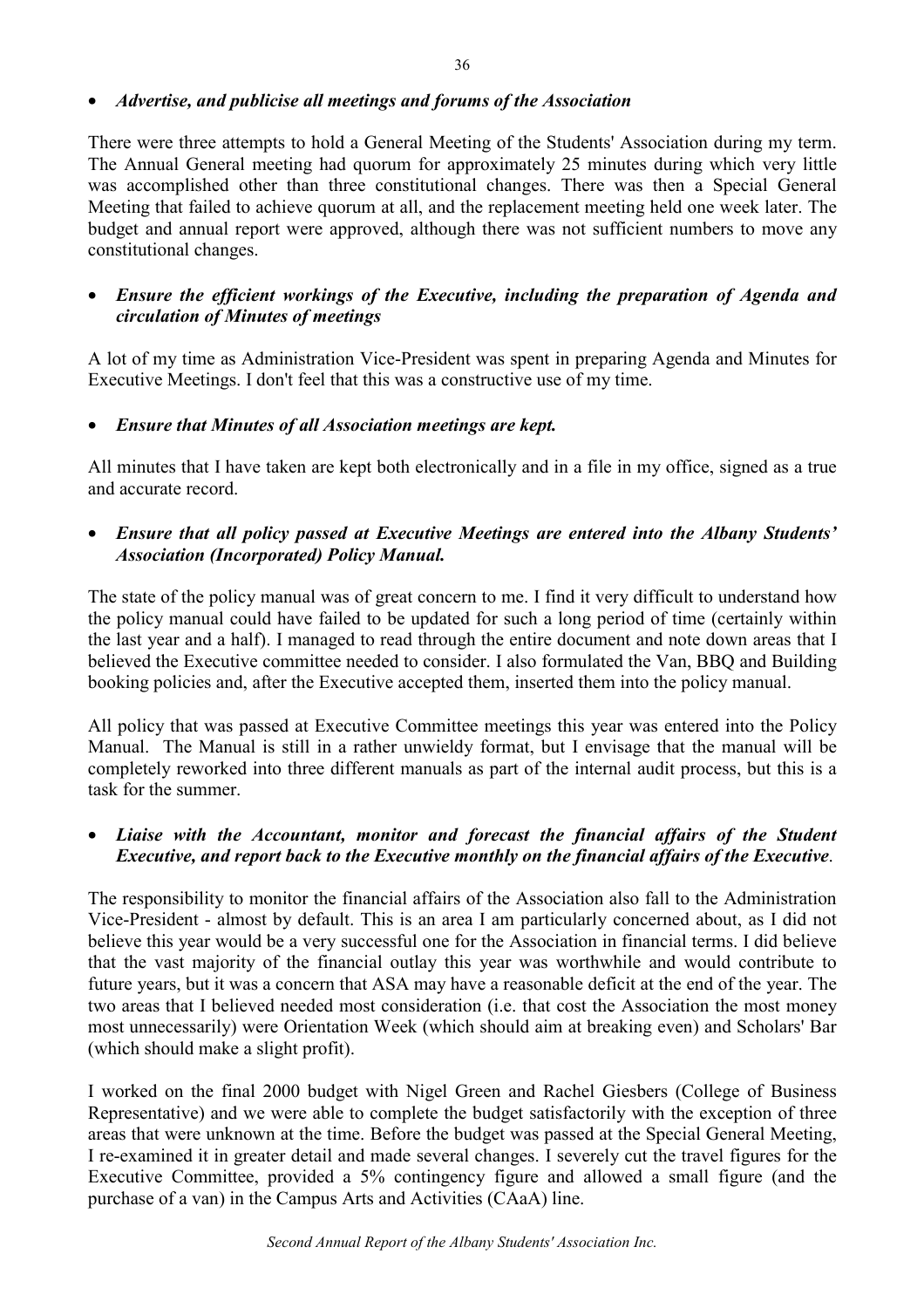#### **Day-to-day Work**

A lot of the work I seemed to end up doing was day-to-day office work. I signed cheques, made sure the filing was correct and up-to-date and acted as a contact person during the times that no one else was here. For the reference of any future Administration Vice Presidents, I don't think that there's anything special they need to know - it's all fairly self explanatory - the only concern was that time spent in the office during the daylight hours gets filled very fast. Some of these tasks were necessary and someone else could really carry others out (although I don't know who this would be). It's a job that you need to be prepared to put a considerable amount of time into.

#### **Suggested Job Description Changes**

Traditionally the end of year report should include an explanation of how one believes their constitutional job description should be changed. However I do not believe that there is a necessity for the position of Administration Vice-President anymore. Below is an explanation of each section of the job description and why the task is irrelevant or more suited to another person.

- *Assist the President in their duties.*
- *Undertake any daily presidential duties in the absence of the President.*

These tasks are obviously still important and will always be so – however these could easily be given to any other member of the Executive. I would suggest that there should be one Vice-President and that the only duties attached to the position should be these. The Vice-President position could be given (by an Executive Committee vote) to any member of the Executive **Committee** 

• *Co-ordinate student representatives on University committees at a campus level and at the college and departmental level.*

This is a task that does need to be covered by someone else if there is not an Administration Vice-President. However, in general this task can be accomplished in December of each year and should not need much work after that. I would suggest that it would be a suitable task for the President of the Association – especially since the President (or delegate) is generally the Constitutional member of the committees (depending, of course on the committee's individual terms of reference). As long as the Executive Committee are fulfilling their jobs properly and attending meetings, all that needs to be done during the year is cover for anyone that can't attend. Again, this would be suitable for the President, as the President should be aware of everything, whereas the other Executive Committee members might not be.

- *Ensure that the Association's Constitution and Regulations are updated after every General Meeting.*
- *Ensure that all policy passed at Executive Meetings are entered into the Albany Students' Association (Incorporated) Policy Manual.*

Neither of these tasks takes very long – and both are simply entering changes that have been made into a document. A task of this nature should not lie outside the ability of a receptionist.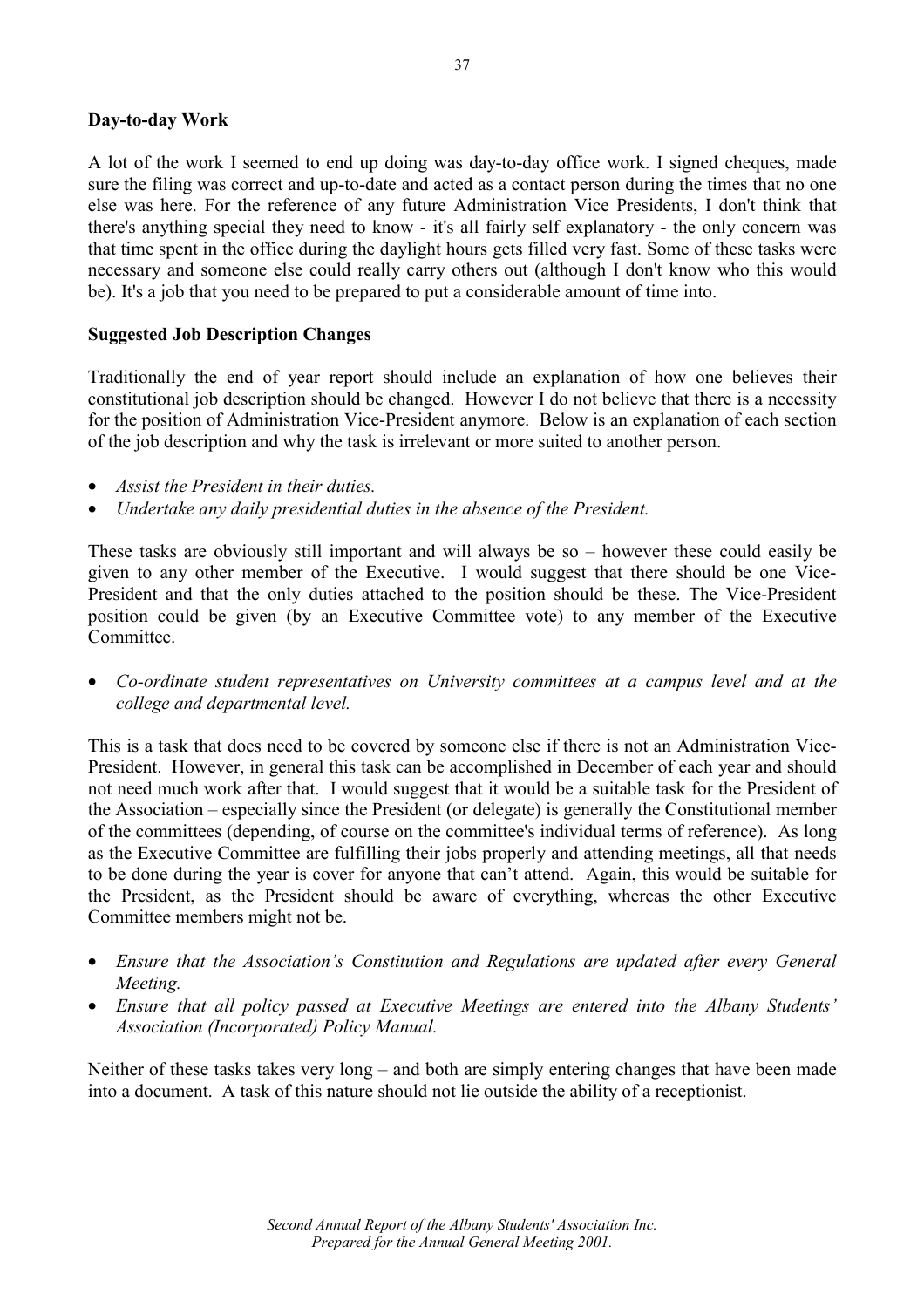• *Advertise, and publicise all meetings and forums of the Association.*

Advertising and publicising in general now comes under the job description of the Media Officer. It would be far better for an employee to be in charge of this area. Advertising and publicising is an odd task for a position that is predominantly based in an office.

• *Be a cheque signatory of the Association.*

Although cheque signing has taken a reasonable proportion of my time, it is not unreasonable for the President to co-sign cheques, or the Education and Welfare Vice-President – or whomever is nominated Vice-President if a scheme as outlined above is adopted.

• *Ensure the efficient workings of the Executive, including the preparation of Agenda and circulation of Minutes of meetings.*

Ensuring the efficient workings of the Executive would be more appropriate as a task of the President and the circulation of the Minutes for meetings would fall to the Minute Taker. The preparation of the Agenda could either be a task given to a staff member (such as the Minute Taker or the Receptionist) or fall to the President, or be delegated out as a task to a member of the Executive Committee at the beginning of each year. The preparation of the Agenda only takes about 5-10 minutes to prepare and 20 minutes to distribute per week.

• *Ensure that Minutes of all Association meetings are kept.*

Once the minute taker position is up-and-running, Executive Committee meetings and General Meetings will be taken care of, and any other meetings can have minutes kept by a member without any undue workload being placed on anyone.

• *Report fortnightly to the Executive on matters that arisen of interest to the Executive and of matters dealt to by the Administration Vice-President.*

Obviously this will become redundant if there is not an Administration Vice-President.

- *Liaise with the Accountant, monitor and forecast the financial affairs of the Student Executive, and report back to the Executive monthly on the financial affairs of the Executive.*
- *Report to the Executive fortnightly regarding the financial position of the Association, and the financial implications of any decision or proposed resolution.*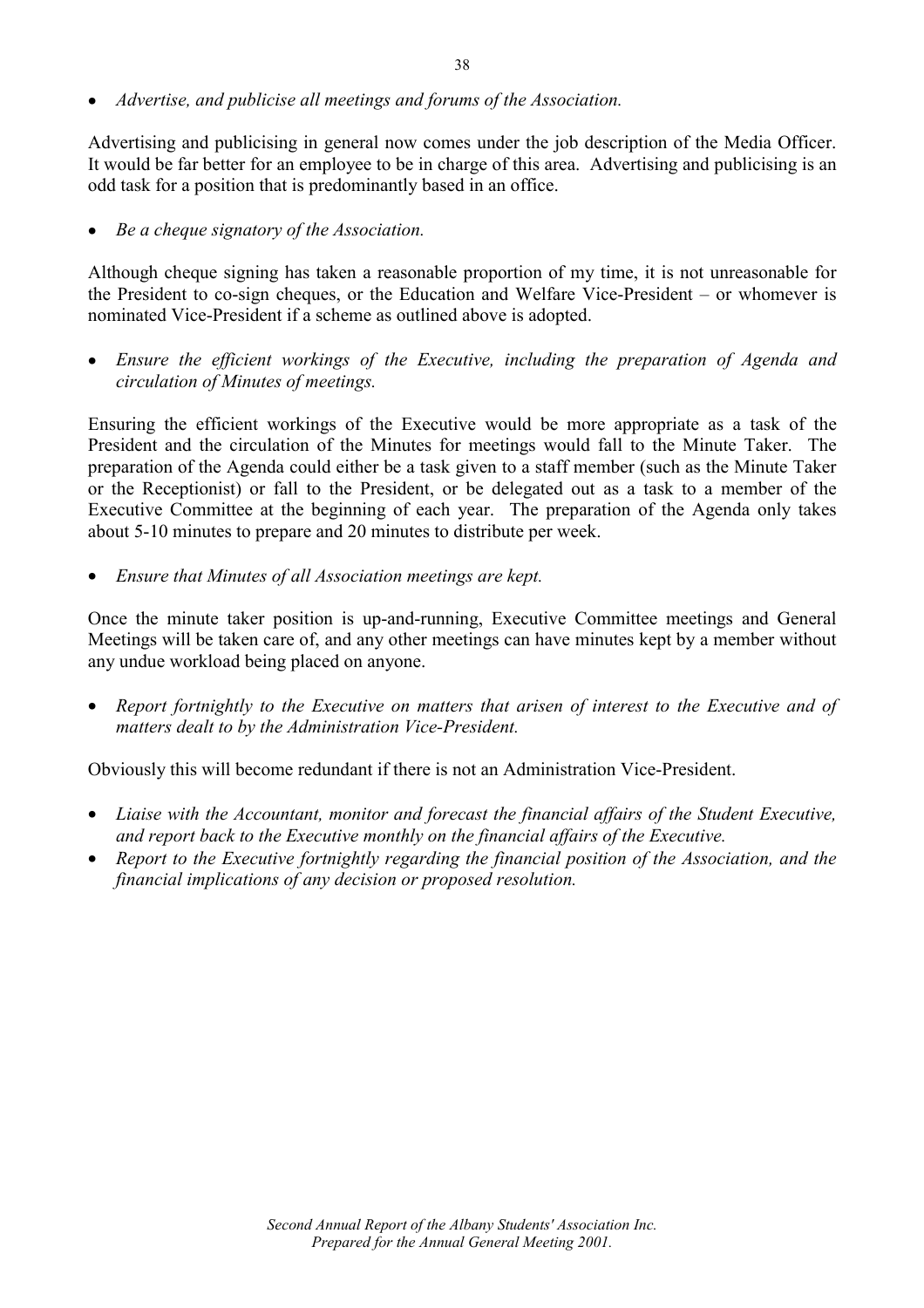In general the Executive Committee has shown itself unconcerned with the financial position of the Executive on a fortnightly basis. Additionally the accounts are generally a month in arrears (if not more) and so such a frequency of update is not suitable. The quarterly accounts prepared by the accountants will provide sufficient information for the Executive to make informed decisions. The financial implications of any decision or proposed resolution should be examined by whoever is making the proposal – these figures can easily be obtained from the student manager or accounts clerk. The President should be able to keep an eye on what has been spent in terms of the Executive Committee budget lines, and the rest are not generally the concern of the committee.

The other work that I've done generally either relates to campus  $arts<sup>1</sup>$ , miscellaneous administration or committees<sup>2</sup>.

#### **Tony Meyer Vice President (Administration) 2000**

 $\overline{a}$ 

<sup>&</sup>lt;sup>1</sup> See either the Recreation and Leisure report or the Student Representatives' Report to the October Sport, Leisure and Cultural Services Committee.

<sup>&</sup>lt;sup>2</sup> Reports have followed attendance of these.

*Second Annual Report of the Albany Students' Association Inc. Prepared for the Annual General Meeting 2001.*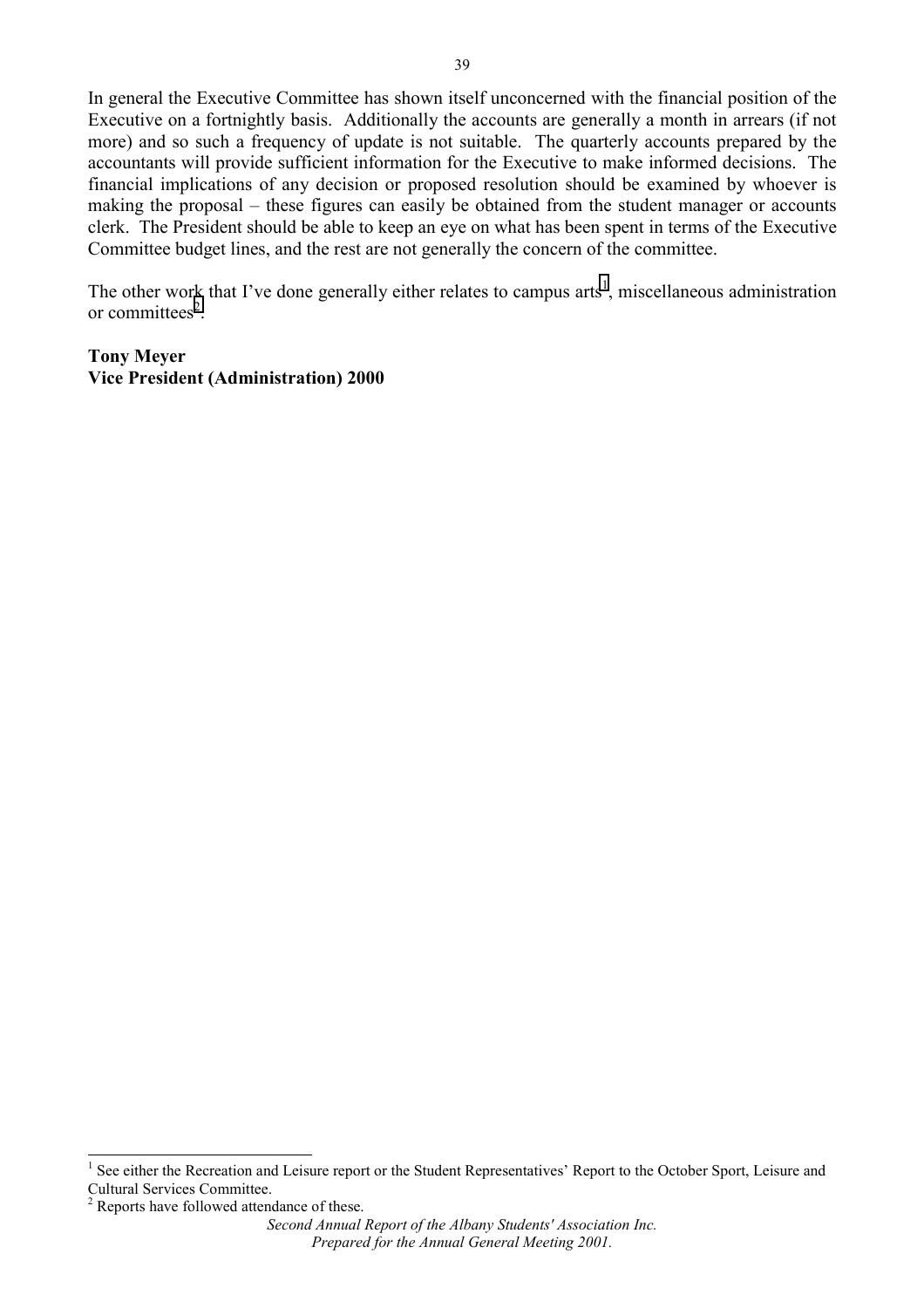## **VICE-PRESIDENT (EDUCATION & WELFARE) REPORT**

A warm welcome to everyone.

The new millennium has certainly brought its worth of trouble. As Education and Welfare Vice-President, I have found this to be a very challenging year. The impact of the shift of student loans/allowances to WINZ was certainly the dominant focus of my position during the first few months. Thankfully, the Executive, especially the President, stood behind me in my role while this fiasco was taking place. I worked closely with WINZ regarding student loans/allowances by representing students to sort out their finances.

Below are some of the activities that I undertook, during the year.

#### **Committees**

#### *Academic Board*

This committee met every month to discuss both Albany and Palmerston North academic issues. We discussed issues such as quality of education and fees charged by the University and I tried to represent the students by keeping the fee charged to us to a minimum. By being a member of the Academic Board, I could also ensure that methods of assessment, student workloads and the quality of courses were monitored as this is what we discussed when we met monthly.

During these meetings, I would discuss the students' non-identifying academic issues. For example, evaluation of the present Student Evaluation of Courses and Teaching (SECAT) procedure; the Summer/Block Code of Practice; development of the Academic Grievance Procedure; the Graduation format; the differing academic problems faced by the Tangata Whenua and many other issues.

The proposed merger between Massey University and the Auckland College of Education (ACE) was a big issue for us in Albany and the incoming Government adopted a different position. Effectively, the merger was canned and the University was given until November to produce a list of reasons for why the merger should proceed. ACE finally threw its hands in the air in disgust and walked away from the negotiating table. It appears that there will continue to be courses run at Massey for the teachers college students but there may be no formal merger of degrees or qualifications.

#### *Student Support Services Advisory Meeting*

I was also supposed to be a member of this committee. This committee was constructed so that all service providers, for example the Health & Counselling Centre, Sport, Recreation and Cultural Centre and Accommodation Services, could present reports for discussion on achievements and maybe future recommendations. Unfortunately, for the whole of second semester, we did not get any invitation from this committee to represent ASA's views on these issues. Hopefully, the 2001 Education and Welfare Vice-President will look into this in the new year, as they are the one who co-ordinate student representatives on University Committees at a campus level and at college and departmental level.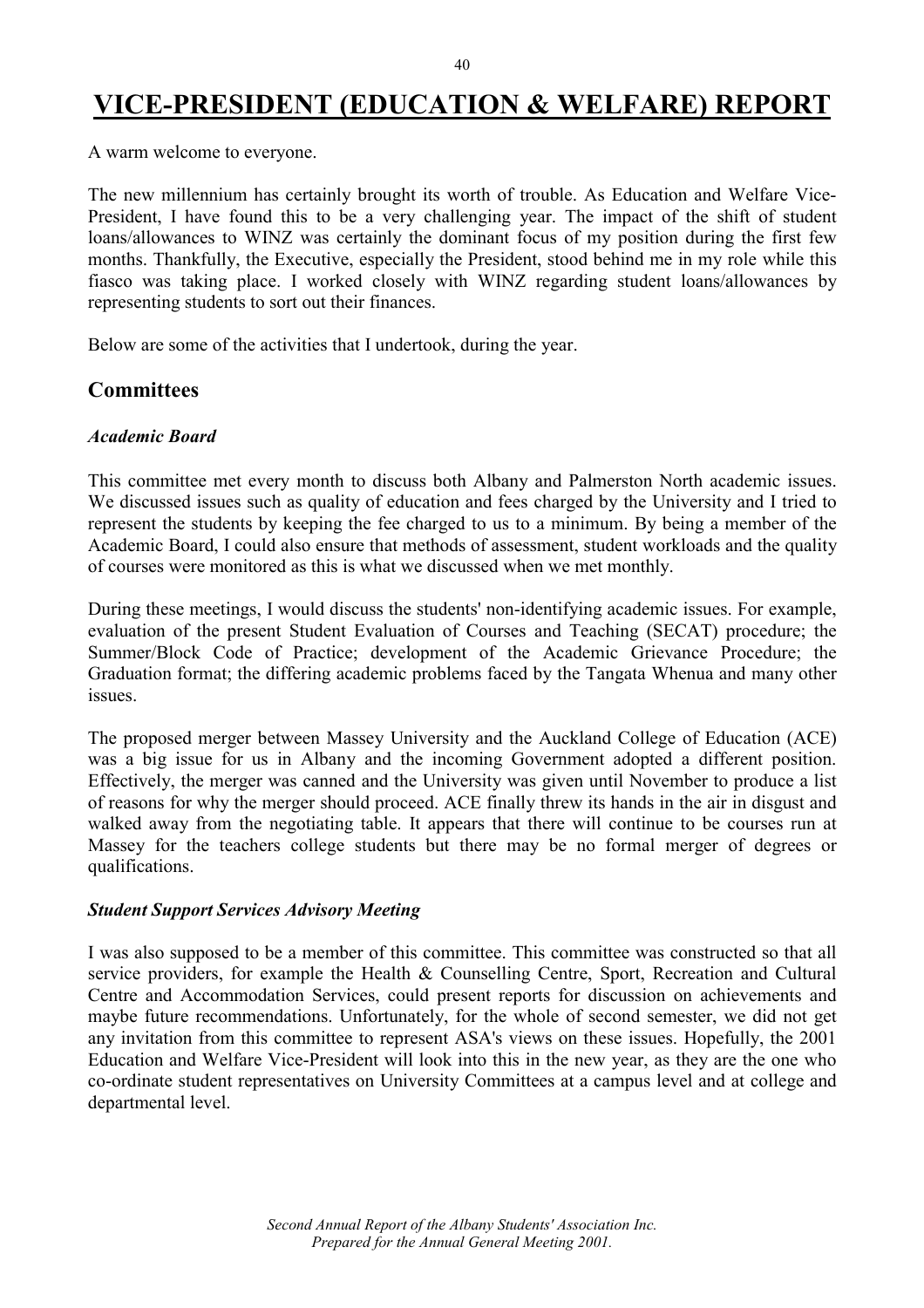#### *Albany Quality Group and Equal Opportunity Advisory Committee*

These committees met very irregularly throughout the course of the year and were coordinated outn of the Principal's Office. This change may be indicative of the University's attitude to move the focus away from committee representation towards a series of personnel tasked with the responsibility to monitor these areas and recommend policy changes and initiatives. The overriding responsibility appears to rest with one of the Palmerston North based Pro Vice-Chancellors (Student Services) who has then delegated this responsibility to the Regional Registrar. They then set up these monitoring groups but these meet at most quarterly as opposed to monthly. Perhaps this says a lot more about the University administration's attitude toward these areas than I could ever say.

#### *Harassment Committee*

I was also supposed to be a harassment contact person together with the Women Students' Representative, Beverley Dowling. We did not get any publicity in the harassment posters because, according to the Chair of the Albany Harassment Advisory Committee, Francis White, all harassment contact people should be accountable to the Campus Principal. Since the University does not employ us, we therefore cannot be accountable to him. As a result, we are apparently the harassment contact people for ASA (and hence we do not appear in the posters) and not for the University.

This seems to be a nonsensical situation that I recommend is resolved between ASA and the University. The issue of liability should only arise if there are issue surrounding the capability of the Harassment Investigator rather than the Contact Persons whose role is direct people to the appropriate service. I did attend the harassment training though (and so did Fiona), and I later organised harassment training for the Executive with the Human Rights Commission as part of their annual Harassment Awareness Week.

#### **Food Bank**

A temporary food bank was opened during the beginning of the year to cater for students who were suffering from poverty because their loans/allowances were still on hold from WINZ. Storage of food items was a problem and therefore this project could not be continued permanently. This was publicised in Satellite for our students and was also publicised in local newspapers such as Albany Extra and Shore News to create awareness in the community. I also did an interview with FTN (Family Television Network) that helped to get some donations for the food bank. Later in the year, I sought to advertise the presence of the Student Assistance Programme Food Grants, which is a much better system with greater flexibility.

#### **Theme Weeks**

Safe Sex week began on the  $31<sup>st</sup>$  of July with various activities planned for the week. The activities consisted of safe sex games, promotional brochures and freebies, and also some seminars given by the Health and Counselling Centre. Even though it was not a big success, student did learn a lot about safe sex and took away free condoms, booklets, stickers and posters. I would like to thank the Mature Students' Representative, Fiona Lambert, the Women Students' Representative, Beverley Dowling, and the International Students' Representative, Natasha Fernandez, for all the help they provided me during the week.

Following closely on the heels of Safe Sex Week was Good Health Week - an attempt to remind students to take care of their bodies and minds while attending University. Again, various activities were organised between ASA and the Health and Counselling Centre, but attendance was very low.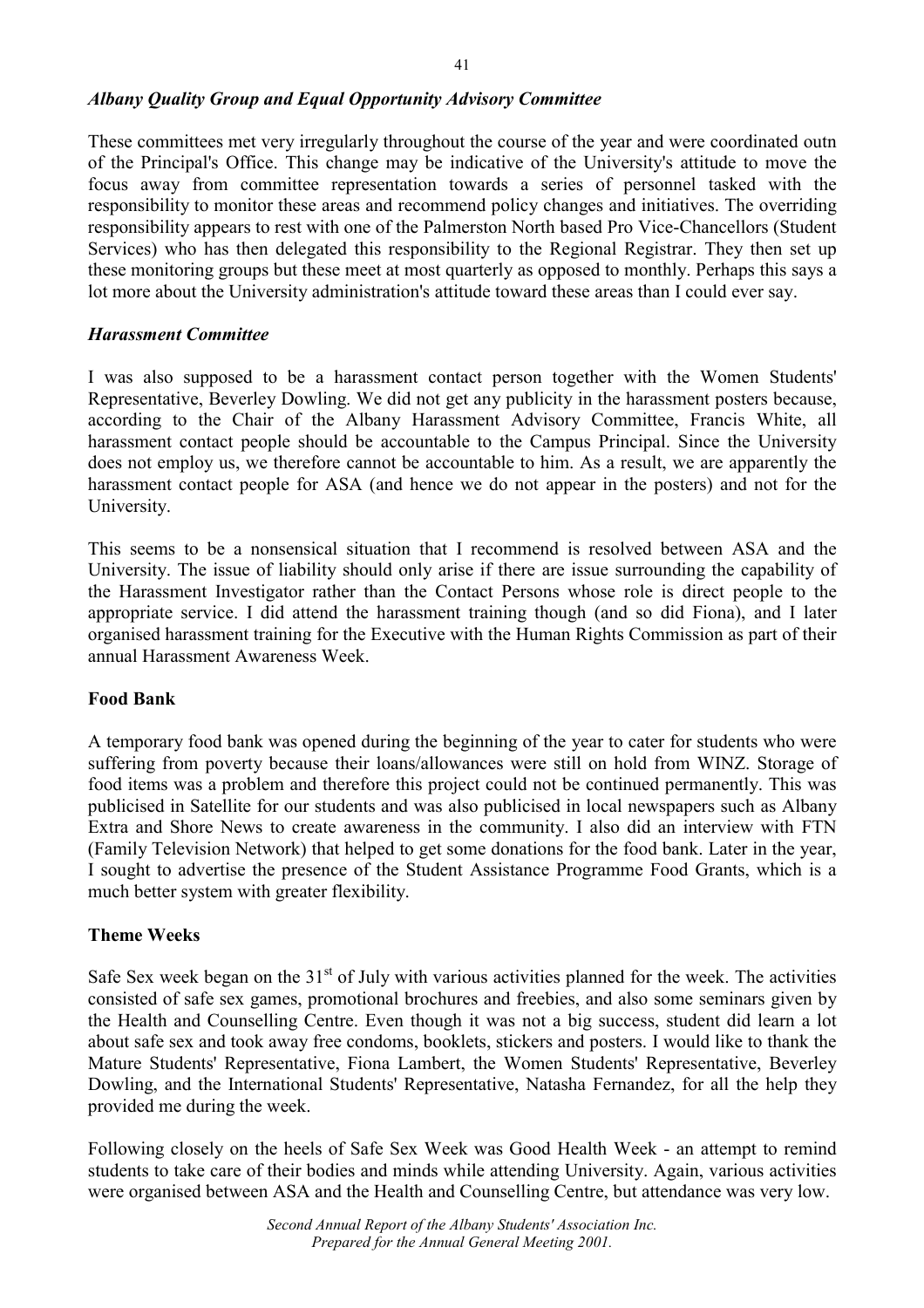#### **Class Representative System**

I worked to get the class representative system up and going this year, as it has been a failure in the past years. Fiona Lambert (the Mature Students' Representative), Simon Kelly (the College of Sciences Representative), Rachel Giesbers (the College of Business Representative), and Maria Cavanagh (the College of Humanities and Social Sciences Representative) and I met a few times to discuss how we could improve the system this year.

We decided to have an induction seminar for those persons intending to become class representatives to familiarise them with their role and to issue them with certificates at the end of the year as a way of thanking them for their contribution. We did organise a seminar but unfortunately, only the College of Humanities class representatives turned up. The seminar went well though, with Maria going over the induction manual for class reps provided to us from Victoria University with the group. I would strongly recommend the writing of an induction manual for class reps at Albany by the association. This could then be distributed early in the year to those persons interested in being part of the system and would provide a great resource.

#### **Academic Grievances**

I handled about ten significant academic grievances and more than twenty WINZ grievances over the year. This took a lot of my time. The grievances from WINZ arose from the fact that WINZ took a very long time this year to finalise student loan/allowance. I basically devoted all my time during the first few months of the year in trying to assist students in getting their full entitlement to student allowances, special grants and loans. I also had to deal with students so that they did not have to pay any penalty on late payment of their fees due to delays from WINZ.

I provided letters to students from the University that enabled them to get their entitlement of the \$1000 course related costs from WINZ. I helped provide short-term interest free loans to students who were having difficulty in buying their books/stationery. I also worked with all the major banks in NZ so that our students could get their tertiary package (interest free overdraft) without having paid their fees (as WINZ was delaying their loans). The banks agreed to provide overdraft facilities by just sighting the loan contract after I had explained the whole situation to the managers.

The majority of the academic grievances that I faced were over assessment-related issues. I attempted to deal with these as professionally as possible and got good positive feedback from the lecturers concerned.

#### **Student Assistance Programme (SAP)**

A major component of the Education and Welfare portfolio is the administration of the Student Assistance Programme (SAP). This is a programme operated alongside the University where ASA provides students with loans and/or grants to help cover any unforeseen circumstances. The students fill out the SAP form and are than interviewed by one other Executive position and myself (to avoid claims of bias). The amount of assistance to be given to the student depends on the interview and is dealt with on a case-by-case basis. Some students do try to take advantage of this and so I really have to be quite careful and sight all the evidence before granting any sort of assistance. In 2000, ASA allocated almost \$30,000 on student hardship grants and loans. The bulk of students coming to see me for assistance are from the hostel and this issue needs to be addressed before new students come in the hostel next year. It seems that they are allowed to accumulate their rent for several months before any sort of notice is sent out to them.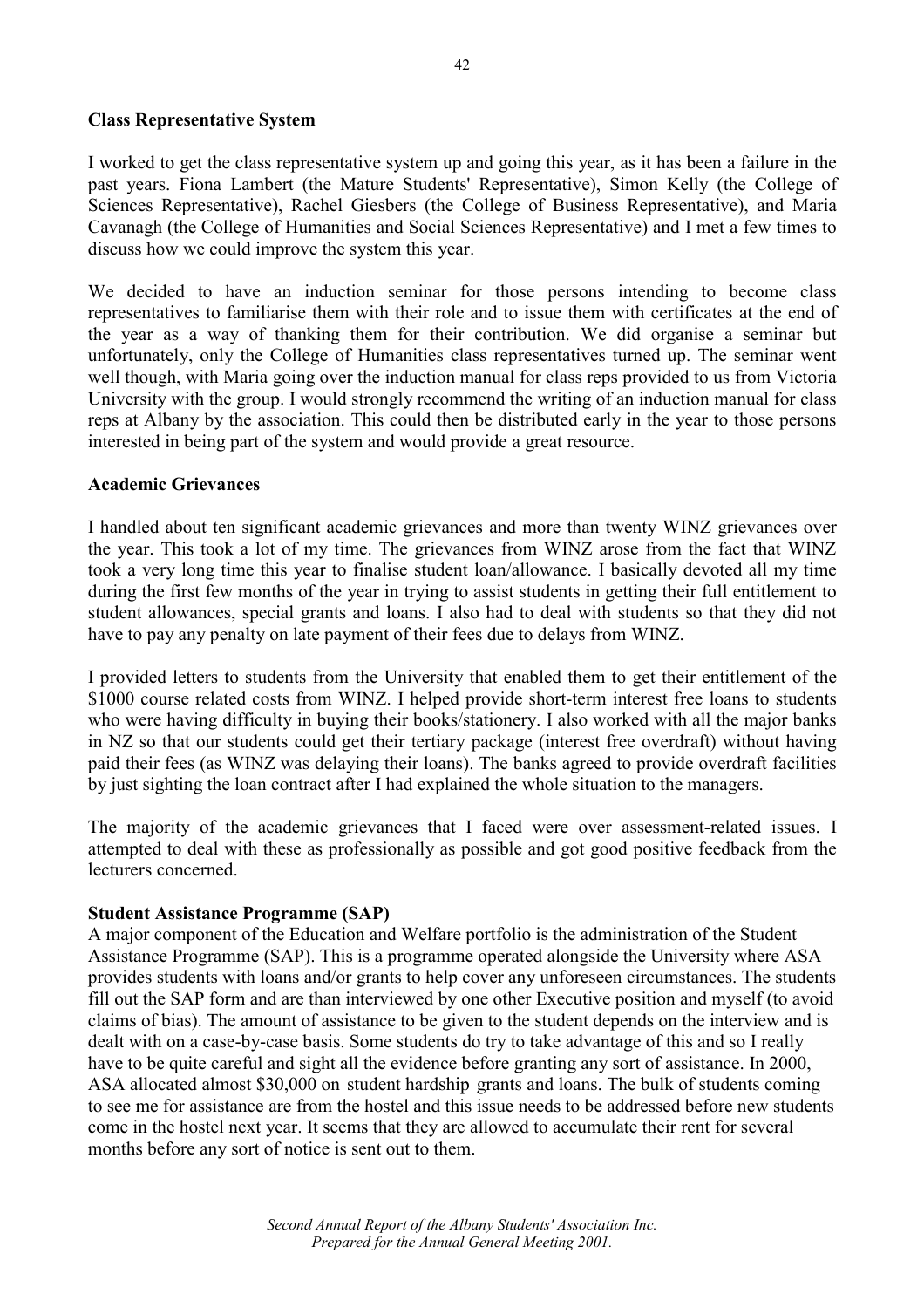I organised updated posters for the Student Assistance Programme and the Academic Grievance procedure. These were publicised through the various University notice boards as well as in strategic locations such as Health and Counselling and Massey Contact so that all new students would know what ASA had to offer.

The administration of the Student Assistance Programme took up a major portion of my time was more and more students seemed to be coming in for grants/loans. Quite a lot of my time was also taken up chasing students who had not paid back their loans to the association.

At the moment, we use money from ASA to pay for any grant and than claim the money back through Massey University Students' Association, Palmerston North who in turn claim it back from the bequest fund that is managed by the Disciplinary Committee in Palmerston North. I tried to push for a system so that we could have direct access to the funds. However there is undefined resistance to this suggestion and may be something to take up with the Campus Principal directly. ASA would still operate a system for the loans but since the University Registrar indicated that there is no facility to place a lien over students to encourage them to repay the money, the association is faced with the unenviable position of having to refer defaulters to a collection service.

I also provided Sam Haggard, the Co-President of NZUSA, with the statistics on students still waiting for student loans in May for his submission on the national level of student debt and hardship for consideration by the Government.

Thanks to everyone for their support throughout the year.

#### **Sheetal Narayan Vice-President (Education and Welfare) 2000**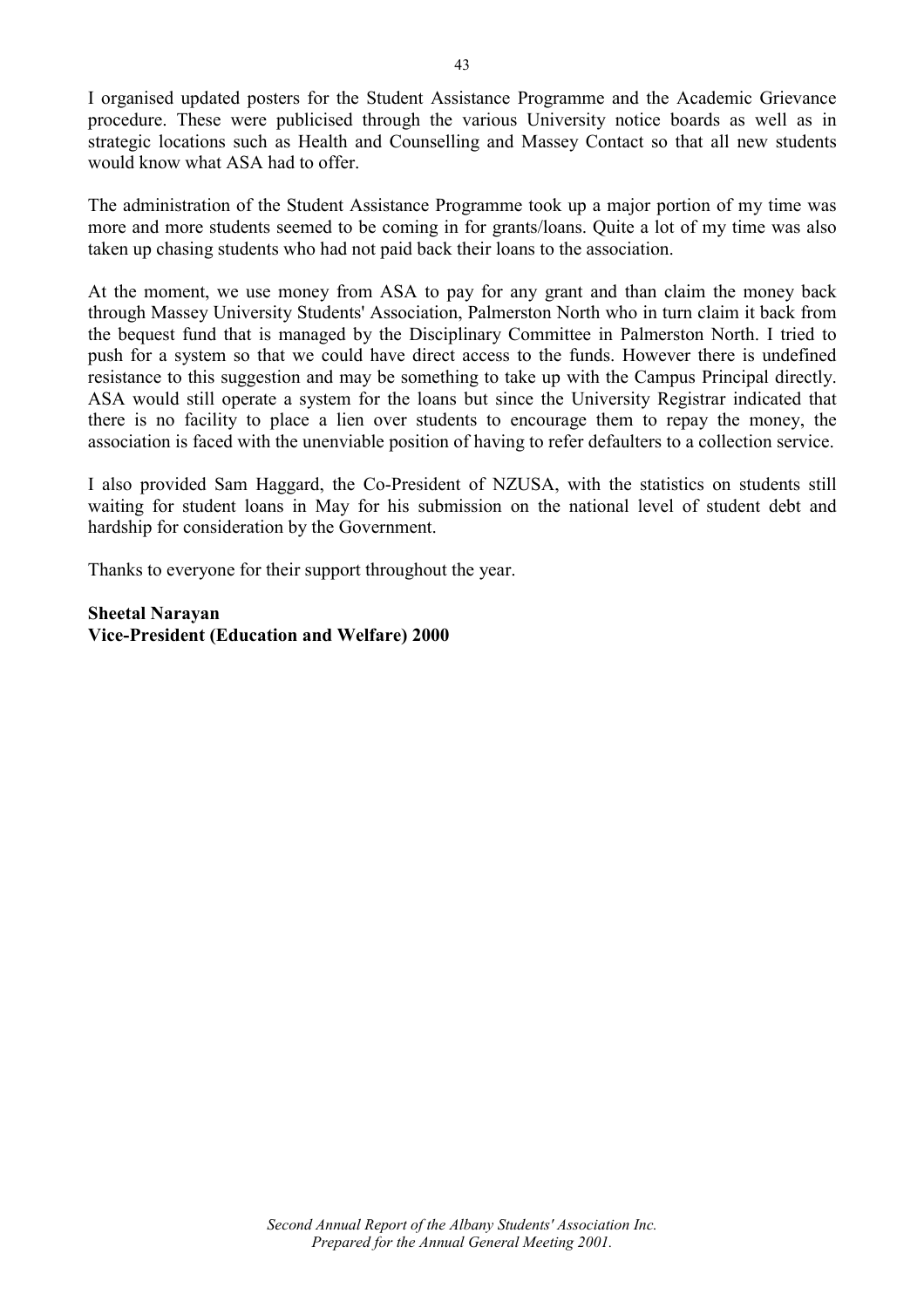## **COLLEGE OF BUSINESS REPRESENTATIVE REPORT**

Well, it's been a busy year for this position, what with meetings, activities and other timeconsuming matters.

A lot of my time was spent dealing with things for the Staff/Student Liaison Committee – which I chaired for the year. We took some time to get underway, our first meeting was held in May, but with a good level of attendance by enthusiastic Class Representatives.

Prior to this first meeting I had extensive correspondence with Chris Hipkins (President of Victoria University of Wellington Students' Association, who also set up their Class Representative system) and Susan Flint-Hartle, one of the Commerce Staff. I also had a meeting with Professor Larry Rose (Head Of Department, Commerce), to iron out some of the details.

We acquired a small budget from three of the four branches of the College of Business (\$50 each from Department of Commerce, School of Accountancy, and Department of Management and International Business), but none of it was used as much as expected. We've had fliers and posters printed up – some are still around although out of date.

At the beginning of Semester Two, I spent quite a bit of time re-creating all our Class Representative documentation (nomination forms, posters, etc.), which was circulated to all Business lecturers in Albany, via the Albany Business e-mail loop. This boosted our numbers a little.

One of our "projects" was "Coffee Day", largely organised by Zoe Marshall (one of the Class Representatives) and myself. It involved giving away free coffee, milo, tea, etc. in the foyer of Quad A between 11 a.m. – 1 p.m. We gave away at least 50 cups (and fliers), and judged it to be a small success. The other half of the project was "Sausage Day", but our request for sponsorship from Pak 'N' Save Albany was not answered, so the day didn't eventuate and the project was abandoned.

We acquired a small office for ourselves in Quad A, which was very useful at times when only a small group of us were to meet. We also used it on occasion when the boardroom was booked and we needed a meeting. Plans to staff it throughout the week by representatives were postponed as we waited to see how needed it would be. We also planned to post "suggestion boxes" in various locations, but due to time concerns this never happened.

I spent quite a bit of time in meetings to do with the Staff Student Liaison Committee. A minor result of this is that every secretary in the College of Business knows me by name!

As part of my role as an ASA Executive member I was a member of a couple of University Committees, and attended several more when the representative from ASA was unable to make it. These committees were the Library Advisory Committee, and the International Students' Advisory Committee. I was also a representative on the Spiritual Advisory Committee, but it never met throughout the year. I attended a couple of meetings of the Early Childhood Centre Management Committee, and one meeting of the Health and Safety Advisory Committee. I also attended the final planning meeting of the Women's Day Out.

**Rachel Giesbers College of Business Representative 2000**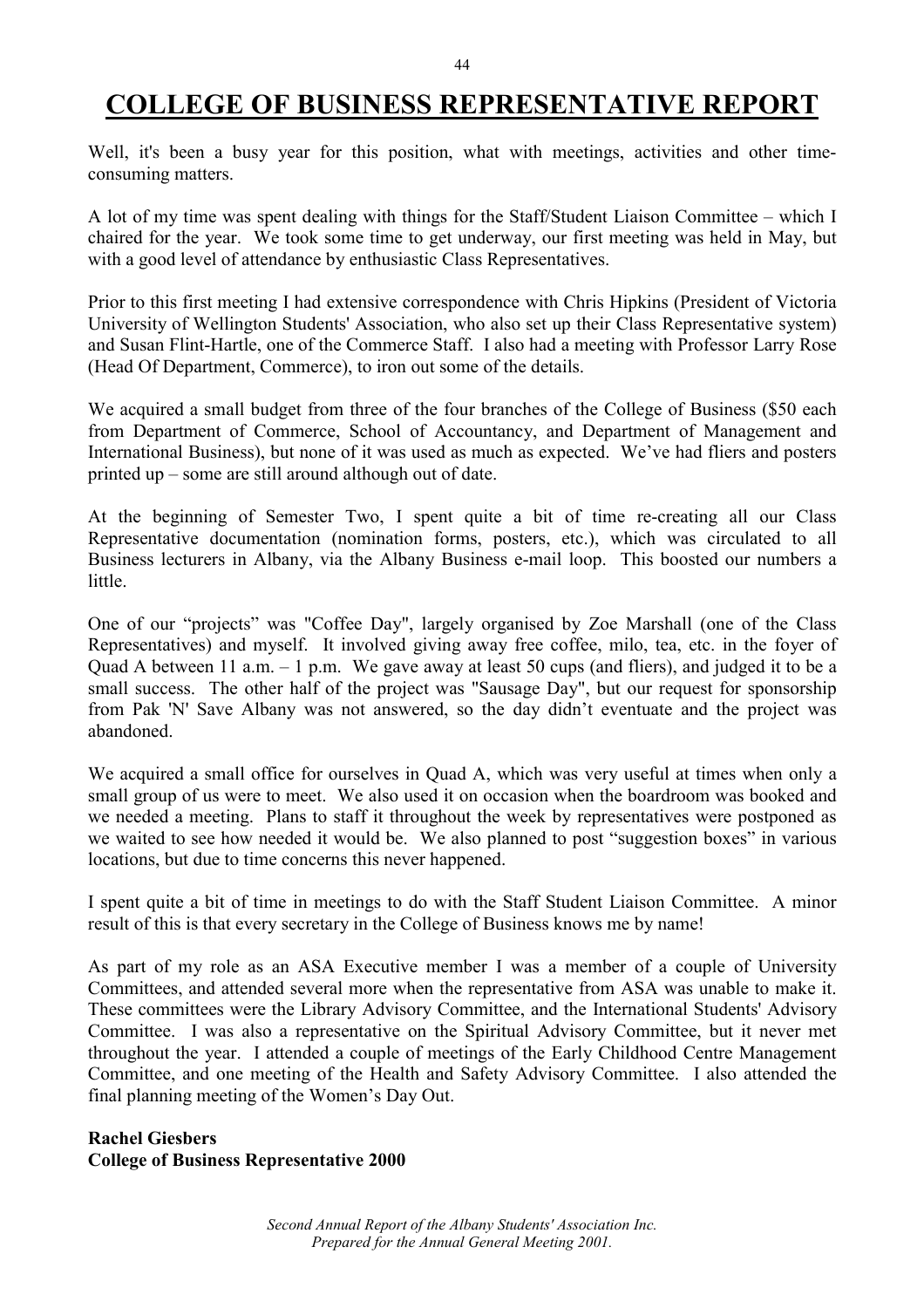## **COLLEGE OF HUMANITIES AND SOCIAL SCIENCES' REPRESENTATIVE REPORT**

Talofa lava, kia ora, greetings.

#### **Introduction**

In 1999, the Albany Students' Association broke away from Massey University Students' Association, becoming an autonomous association, based in Albany, dealing with Albany issues.

This departure resulted in ASA forming its own Constitution. There were four extra positions on the Student Executive Committee, established in the ASA Constitution: a representative for each of the Colleges on Albany campus.

During 1999, these positions were not filled, however as President I attended the College Board meetings for the College of Humanities and Social Sciences, as it was the only College Board that student representatives were invited to attend. In fact, not only were we invited to attend, but also our attendance was fully funded by the College and therefore non-attendance to the meetings would reflect badly on the association.

The class representative structure was barely functioning as the lack of a College representation left the responsibility of the Class Representative structure up to the Education and Welfare Vice-President. This extra responsibility, on top of the huge responsibility the position already had, left the job done way below the acceptable level.

Due to the lack of structure, the communication between the students' association and the College was also at a bare minimum. Simply by having a representative from ASA at these College Board meetings invited and promoted communication on any issue within the College, between ASA and College of Humanities and Social Sciences hierarchy.

#### **Class Representation Structure**

As the elected College of Humanities and Social Sciences Representative, my first priority was to establish a structure for the Class Representative system that was both student and University friendly.

In the past, Class Representatives were selected for a term of one semester. As a huge amount of time and effort went into finding representatives for each class, twice a year, the first structural change was to have Class Representatives act as representatives for the entire year, thereby cutting out the unnecessary doubling of work.

The next issue was that the number of representatives selected, and the number that actually attended meetings, did not match up. In fact many classes were doubled up with representatives, due to a representative for one class being in other classes with the same people, so the structural change here was for each year of a particular degree, there would be one representative.

Professor Paul Spoonley and myself were in agreement to try out this new structure and review its effectiveness at the end of the year.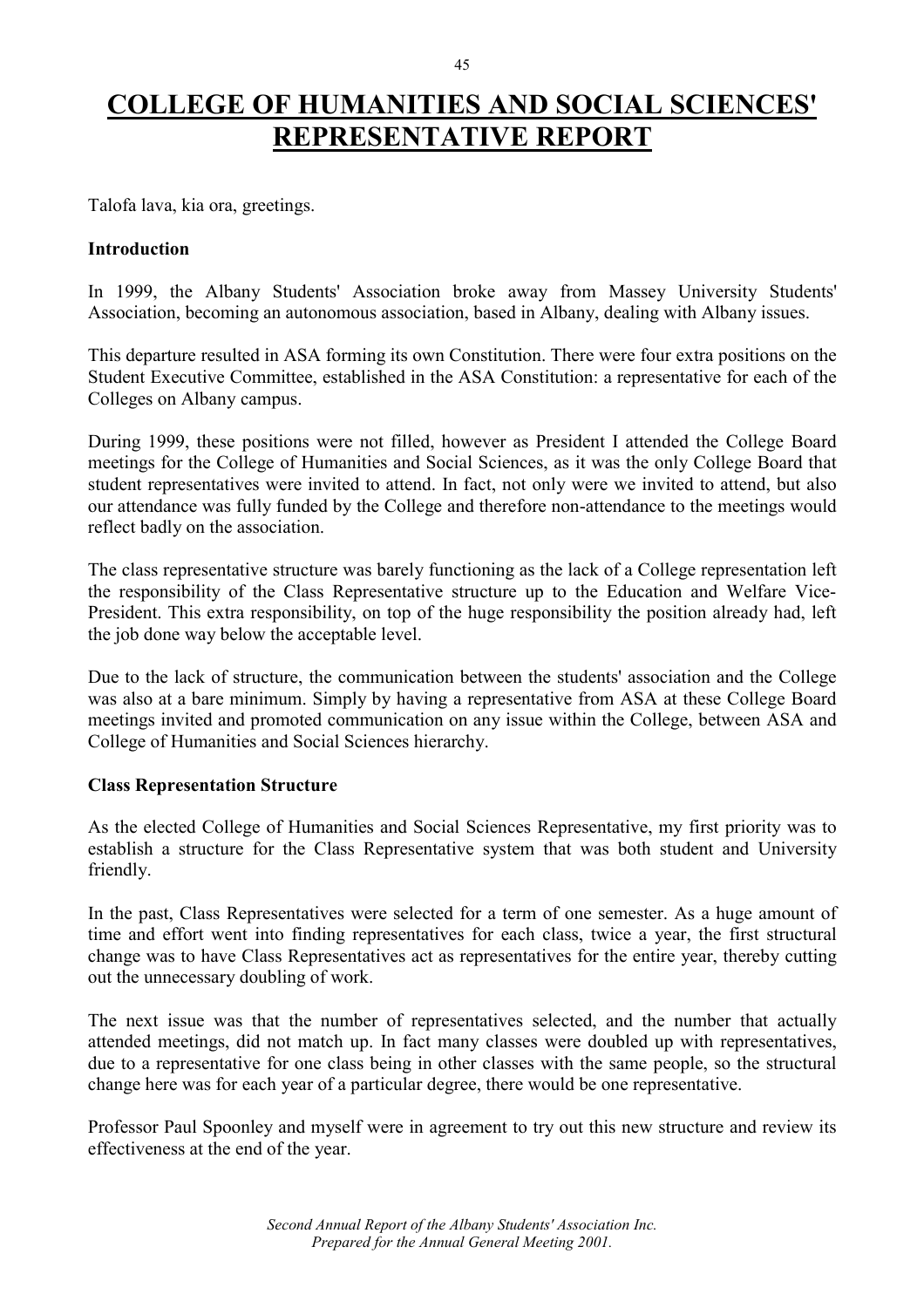There was also mention of the responsibility of each department/school to organise student and staff liaison meetings for their own department/school, which would act as a step before the College Staff/Student Liaison meeting. The ideology behind this was to reduce the number of issues going to the College Staff/Student Liaison meeting and they could instead be discussed and dealt with within the department/school first, but failing that will go through to the college level.

#### **Academic Orientation**

During Academic Orientation, I distributed fliers and posters promoting the Class Representative system within the College. I spent time in the College of Humanities and Social Sciences approval room, trying to convince those needing approval for their course of study to sign up as a Class Representative. Not to mention walking up and down the lines of students appealing for volunteers.

I spent the first two weeks of University lecture speaking in as many College of Humanities and Social Sciences classes that I could. Unlike previous years, I only targeted compulsory papers for each year of a degree.

The response was greater than expected (thanks to prayers). There were only two schools that were missed out, and still to date, do not have full representative (but also do not constitute a major for a degree).

#### **Class Representative Training**

Training was a requirement for all Class Representatives, as there was great uncertainty as to the job description. Each of the College representatives agreed we would hold a joint training day, with lunch provided. I went shopping and organised the food, ran the training and dealt with questions. The participants were all from the College of Humanities and Social Sciences.

#### **Academic Grievances**

Current academic grievances that have continued from last year are still being dealt with. The last meeting was between Class Representatives of a third year BSW class, the Pro Vice-chancellor and Head of Departments and myself. This meeting was very successful until the Pro Vice-chancellor made the comment at the very end that "as the statistics for failure within the class for that year was no higher than in previous years, there was no case". This grievance was then referred to the Assistant Vice-chancellor for resolution.

Regular meetings between the Academic Director for the College and the Pro Vice-chancellor for the College and myself also promoted good relations and communication between the students and staff.

#### **Maintaining Contacts**

Whilst in Palmerston North for College Board meetings, I liaised with other student representatives on the College Board committee. We organised to meet for an hour before the board meeting to discuss what our issues were and how we would approach the board, and then afterwards to debrief. This type of working relationship between student representatives is of great importance.

As College Representative, the responsibility rests with me to attend each and every Student/Staff meeting. This way consistency is ensured with the students association and university.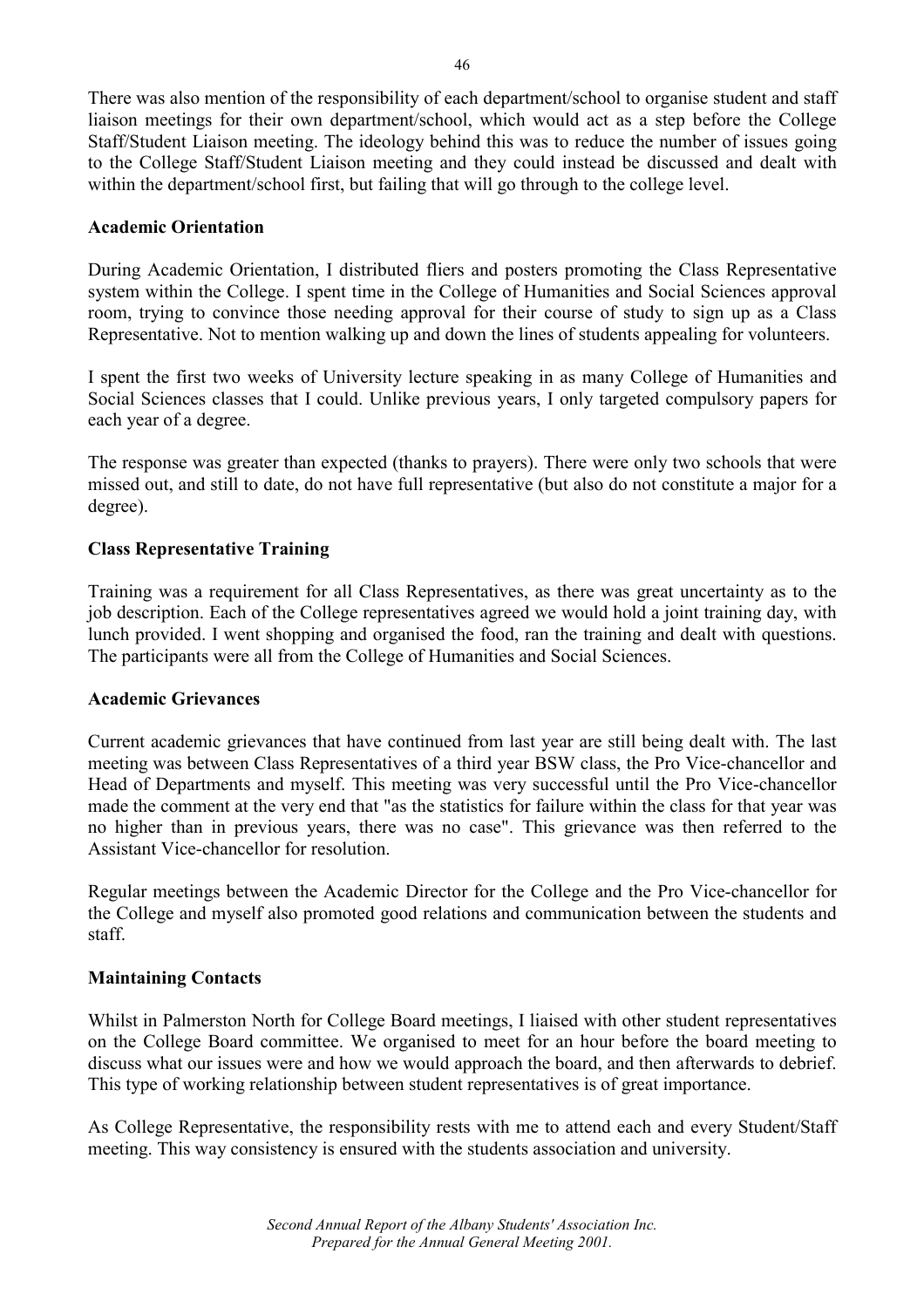#### **Floating Board Meeting**

My final issue that I dealt with as the College rep for Humanities and Social Sciences, was getting a floating board meeting. As the funding for student reps to attend College Board meetings has been withdrawn, there was an agenda item put forward, where we requested that meetings be also held in Albany. Unfortunately, due to the size and inconvenience to the remainder of the Board representatives, this motion never made it to the floor.

#### **Inter-College Competition**

I attended inter-college sports meetings and publicised these sports by word of mouth and also put posters up around the university. I took part in the Pool Competition and also met some Humanities and Social Sciences students and was delighted to hear that our College is came a close second on the table!

#### **Repositioning Protest**

I took part in the protest against Repositioning while down in Palmerston North, and networked with other student executive members from Palmerston and Wellington Campuses on this very important issue. The current under-funding of the tertiary education sector has placed a very high amount of stress on Universities to cost-cut. Since they mainly comprise staff, who also makes up their largest budget commitment, it usually means that the Universities are forced into positions where they implement staff-cuts, wage-cuts and sinking lid policies on employment. The likelihood is if the sector receives a lower proportion of funding again in 2001 that Repositioning will remain on the table as a topic for discussion.

#### **Maria Cavanagh College of Humanities and Social Sciences Representative 2000**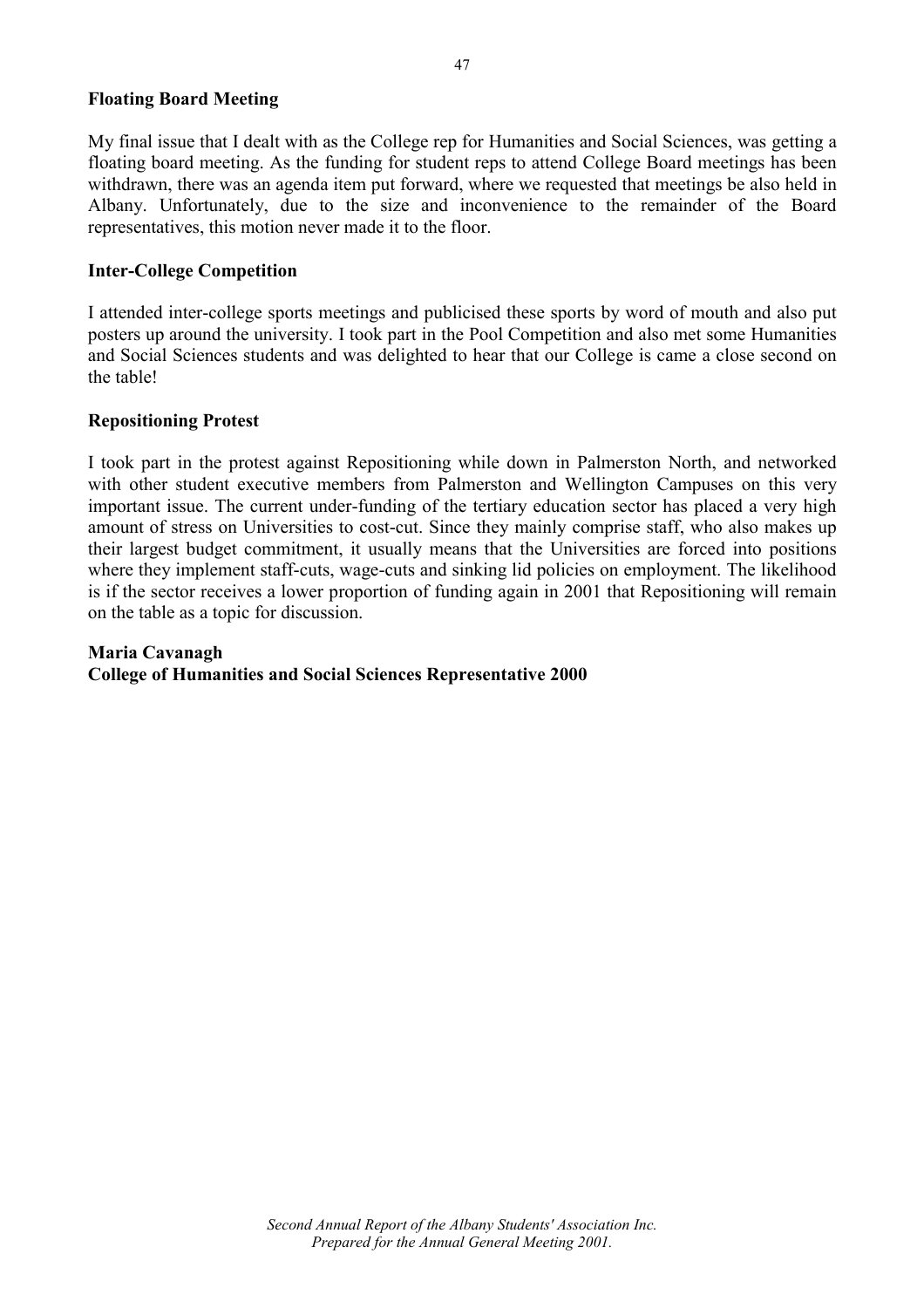## **COLLEGE OF SCIENCES REPRESENTATIVE REPORT**

#### **Introduction**

The College Representative position is a new position on the Executive, resulting from the split from MUSA and the formation of ASA. The positions were not filled last year, which means that the three elected students had to set up the Class Rep system. As a new member to the Executive, I wasn't sure what was expected of me or even what I could achieve. I am not the most vocal person when it comes to the political stuff regarding national issues, and to some extent local political issues. I prefer to do things that would benefit fellow students.

#### **Goals**

At the start of the year I had many idealistic goals: promoting the association on the East Precinct, developing a better rapport with the students, etc. After discussion with a number of students before the election in 1999, I was surprised to learn that many students did not know what ASA was or did. This, I believed had to change. The Orientation Week packs were a good start. These were given out at the beginning of the year during Academic Orientation. However, I believe the contact with many students finished there, so I was intent to see that a wider involvement was achieved and concentrated on promotional events that would achieve this aim of wider participation.

#### **Inter-College Competition.**

The Inter-College Competition was an idea born from out of Orientation Week, where there was to be a competition held between the Colleges. This did not eventuate due to a low level of participation. However, I liked the basic idea of an Inter-College Competition and brought this to the attention of the rest of the Executive during the induction/training weekend.

From there, Tony Meyer and Jolene Rodley (Recreation and Leisure Representatives), and Maria Cavanagh (College of Humanities and Social Sciences Rep.) and Rachel Giesbers (College of Business Rep.) and I started to organise a series of events. Five teams were born, one from the four Colleges and one for miscellaneous staff.

The first event was a Quiz Night, but the turnout was disappointing with only two teams turning up on the night. In a close finish, the College of Humanities and Social Sciences squeaked in, in front of the College of Misc. Tony was the Question Master, Emma MacDonald was the lovely Miss Ford, Jolene served the delicious food (nachos) and I marked the questions. The questions were mainly from quiz nights held in previous years at Scholars' Bar. Tony and I had to adapt the questions to be more up to date.

The second event was a game of petanque, held in front of the Quad A, on the grass verge. This was a disappointing event. ASA was in the middle of having the third General Meeting for the year leaving me the only ASA Executive member to organise and run the event when this needed at least two people to run it successfully. One person sitting by a sign does not encourage students to try where at least two people having a game has a higher chance of drawing a crowd. In the end, the College of Science won with a sterling effort from Doctorate student Paul Bracewell. Also participating was a single business student. No other students or staff participated. The College of Humanities and Social Science had a chance to take the event out when four students came and decided it was 'cool' enough for them. This typifies the attitude of students at Massey Albany.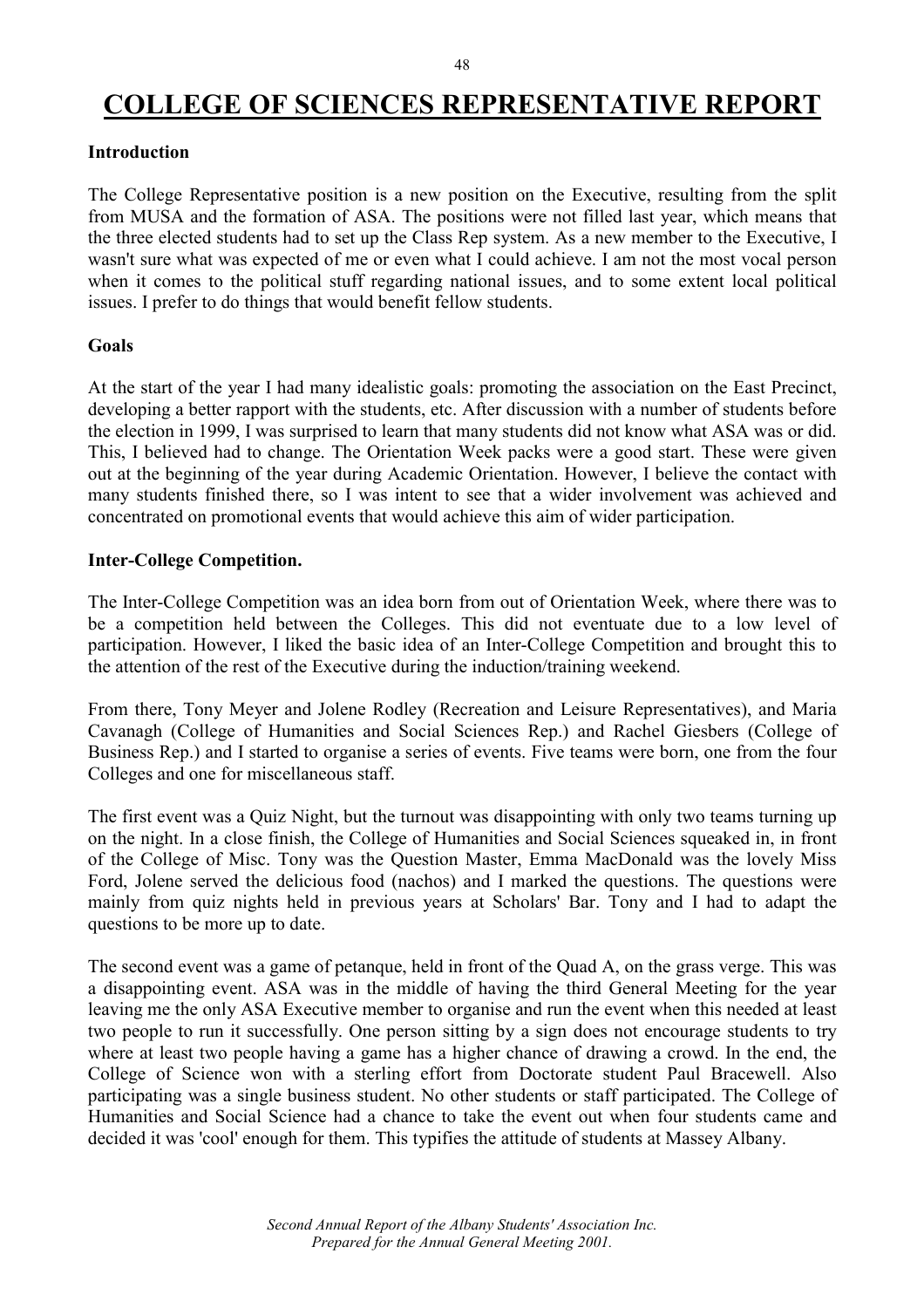The third event was the Card and Board Games Competition. I didn't help with the organising of this event, although I did turn up and represent the College of Science in a number of different games. The College of Business won convincingly followed by Science.

A variety of competitions were run in the second semester, including a scavenger hunt which led to the most amusing attempt to affect the competition when an anonymous group hijacked the ASA promotional banner and then sent us a recorded ransom note. The note asked for an arrangement where points were to be awarded to one of the Colleges in exchange for the release of the banner. They even sent a small piece of the rope that holds the banner up to prove that "they were serious".

#### **Staff/Students Liaison Committee**

This was seen as the major job for the College Reps. Within the College of Science, there are two distinct Institutes offering different types of degrees. The Institute of Information and Mathematical Sciences (IMS) offer the Information Systems/Computer Science and Math's degree. Dr. Jeff Hunter is the Head of IMS at Albany. The other side of the campus houses the technology students, the traditional Sciences, and the new Engineers. Professor Ian Maddicks is the head of this area.

Dr Howard Edwards and I agreed to set up the system so that there would be one representative for every major discipline. We decided that I would go around a few of the lecturers to speak with classes during the early stages of week two. The majority of students tended to be in the same lectures for the first two years. Dr Edwards sent an email around the department asking for staff that might be interested to join the Staff/Student Liaison Committee.

Pr. Maddicks went around the classes in his department to find volunteers. We are had eight from his department: 4 from B.Tech, 3 from BE (as there isn't a  $4<sup>th</sup>$  year class yet), and one from the first year BSc (new this year). He emailed me with the names and phone numbers of the volunteers.

Dr. Jeff Hunter and I had regular meetings to keep up to date with any problems, and changes within the College. We discussed the planned changes to the College of Science Constitution. This included having elected staff and student representation from all three campuses on the College Board. Dr. Hunter was keen to have student representation on the College Board as well as students having access to all information about changes. He wasn't so keen on the financial cost of the changes to the Constitution that would see five people going down to Palmerston North for a "rubber stamping meeting". He said that they only go down three or four times a year and then only when changes are at the final stages. We also discussed the effect that Repositioning would have on the College at Albany. As one of the few growing Colleges within the University, the College was exempt from any change.

#### **General Duties**

As a member of the Executive, I have had a number of general duties. These ranged from developing constitutional changes, to representing the association and students on various committees. I am on the Health and Counseling Advisory Committee, the Disabilities Committee, the Publicity Sub-Committee and the Bar Review Sub-Committee. I attended the training weekend at Muriwai Beach/PI Space, the CPR course at the beginning of the year, and the Pacific Island Students' Graduation Ceremony.

I proposed a constitutional change where students will only vote for the College Representative for the College that they are enrolled under. Currently any student that votes could vote for all the College Reps. This is not desirable as, for example, a student in the College of Business could vote in a completely incompetent person for the College of Education position.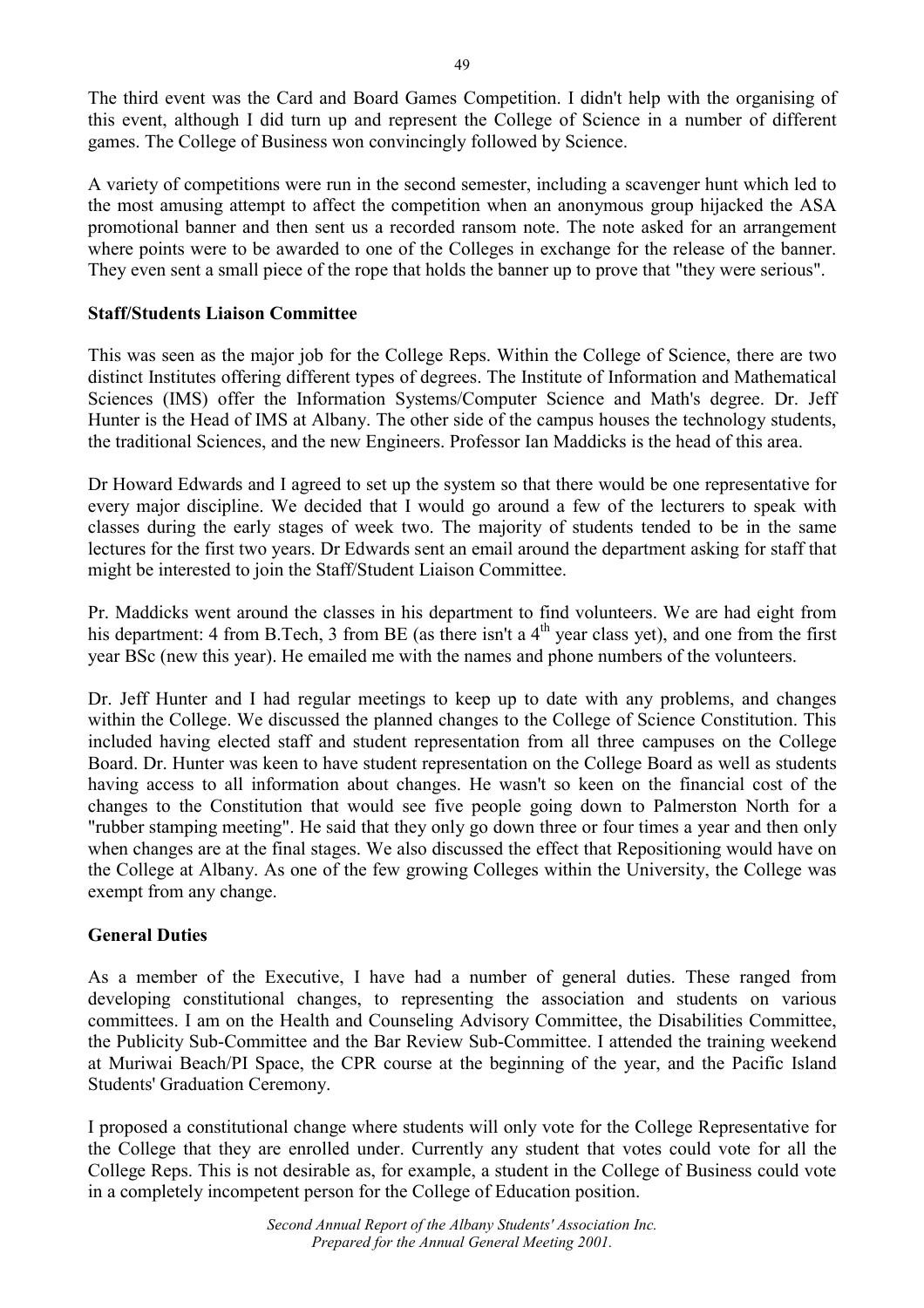#### **Fairy Tale Ball 2000**

Most of my time in the Second Semester was taken up with organising the ball. I tripped around with Jolene, Tony and Rachel looking at various venues including Sky City and the Mandalay. This was a thoroughly depressing but exciting day as it was cold and rainy but yet interesting as I take most opportunities to look through buildings, houses, flats etc. when invited. This needed to be done by the Albany Student Executive Committee at that time, as a ball coordinator would not have been hired until the week after July 31. I also organised for the executive to take up the position of Ball co-coordinator for reasons stated in my proposal titled Reasons for not hiring a Ball Coordinator 2000. The committee agreed with me and I was motioned to take up the responsibility of organising the ball.

If any one is wondering why I have mentioned these bits, it is because I did them as an Executive Committee member and not officially as the person responsible for organising the ball for 2000. Please note that more details regarding what I have done since becoming the person responsible for the organisation of the ball for the year 2000 can be found in my ball update report.

#### **Scholars' Bar Review Sub-Committee**

The Scholars' Bar Review Sub-Committee completed a complete review of all aspects of the Bar including policy, procedure, pricing as instructed by the Executive Committee. This included researching prices at other bars on Auckland's North Shore. Our research concluded that Scholars' prices' are currently the cheapest on the Shore.

The sub-committee also completed a complete face-lift of Scholars' Bar and the student common room. I personally pulled 1,239 staples out of the wall of the student common room; Tony and I bought, painted, cut and screwed corrugated iron onto the Scholars' bar face. Jolene, Tony and myself bought vinyl to replace the covers of the bar stools. Tony and myself bought fabric, thread and wire for curtains, which were made by the Scholars' Bar Manager and her mother. I would like to thank Jolene for her invaluable advice and assistance when purchasing the fabric. I moved the Television from the east wall of the main room of the student common room to its new position in the northwest corner. I assisted Emma in changing the layout of the student common room to its more student friendlier layout. I would like to thank Tony for drawing up the layout diagram for the Albany Harvest Church and MADSODS to use as a reference when returning the room to its correct layout. I moved the old Scholars' Bar sign from above the Bar to above the principal entrance. This now needs to be lit as 'a lit sign is better than a sign that is not lit' (anon.).

**Simon Kelly College of Sciences Representative 2000**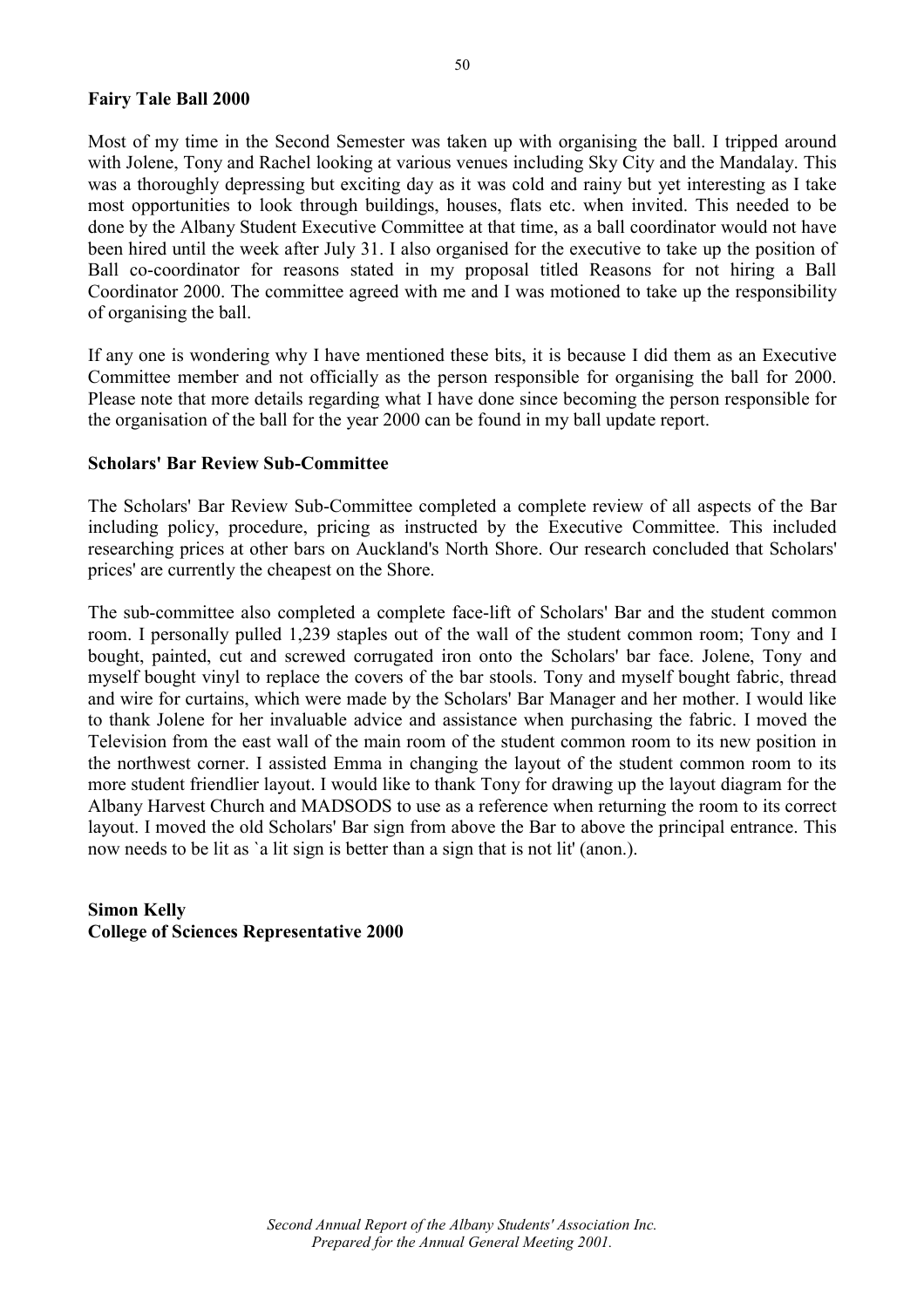## **CO-MAORI STUDENT REPRESENTATIVES' REPORT**

Although there continue to be a variety of significant issues affecting Maori students at Albany, this position suffered most in 2000 from a lack of continuity that stemmed from various reasons. Kaimahi appointments by the Roopu came far later than usual for the year and there were issues in terms of the nature of the job description for the position that formed part of the joint representation contract with ASA. The confusion meant that it was difficult to work constructively and there were delays and more politics associated with the job than in previous years. There has been a large change in Kaimahi positions in the Roopu. Many past Kaimahi have sadly resigned. However, their positions have subsequently been filled by other eager Maori students willing to carry out the job that is required of them

#### **Te Huinga**

After the mayhem of the first semester exams a small group of Maori students managed to make it to Manawatahi (Palmerston North Campus) for Te Huinga. This is a Hui held annually and hosted by a different campus every year. It is a national Hui in which every Maori student Roopu at every University in New Zealand attends to conduct workshops, discuss politics and generally establish grounds with other Maori students around New Zealand.

This year's Hui had an extremely competitive theme in which inter-university singing, performance, sports and drinking events were partaken. Te Waka O Nga Akonga Maori was pleased to attain a second place position in the kapa haka competition.

#### **Repositioning**

Another major theme running through the year was the proposed repositioning within Massey University. Submissions were written by the Roopu secretary and sent in to the University opposing the staff cuts within the Maori Studies department at Albany. If the proposed cuts were imposed on Maori Studies, the already small department would have been halved or even totally wiped. Leaving many Maori students to alternatively enroll at Auckland or Waikato: campuses that encourage and attain Maori majors internally. A good proportion of this information was discussed at Te Whanau Ururu Tau - the University committee that meets monthly to discuss issue relating specifically to the provision of quality education to the University's Maori students.

#### **Retention**

The University is finally waking up to problems of retention of Maori students after the first year. Rates of general retention across the University have dropped but particularly amongst many Maori students. The University undertook a general survey of students to gather more information. Reasons appear to range from cost to course structure to areas of general support. On this last note, there were some staff disruptions with the University having to appoint a replacement Kaihono when their predecessor resigned. This was indicative of the level of coordinated support that the Roopu and Maori students received.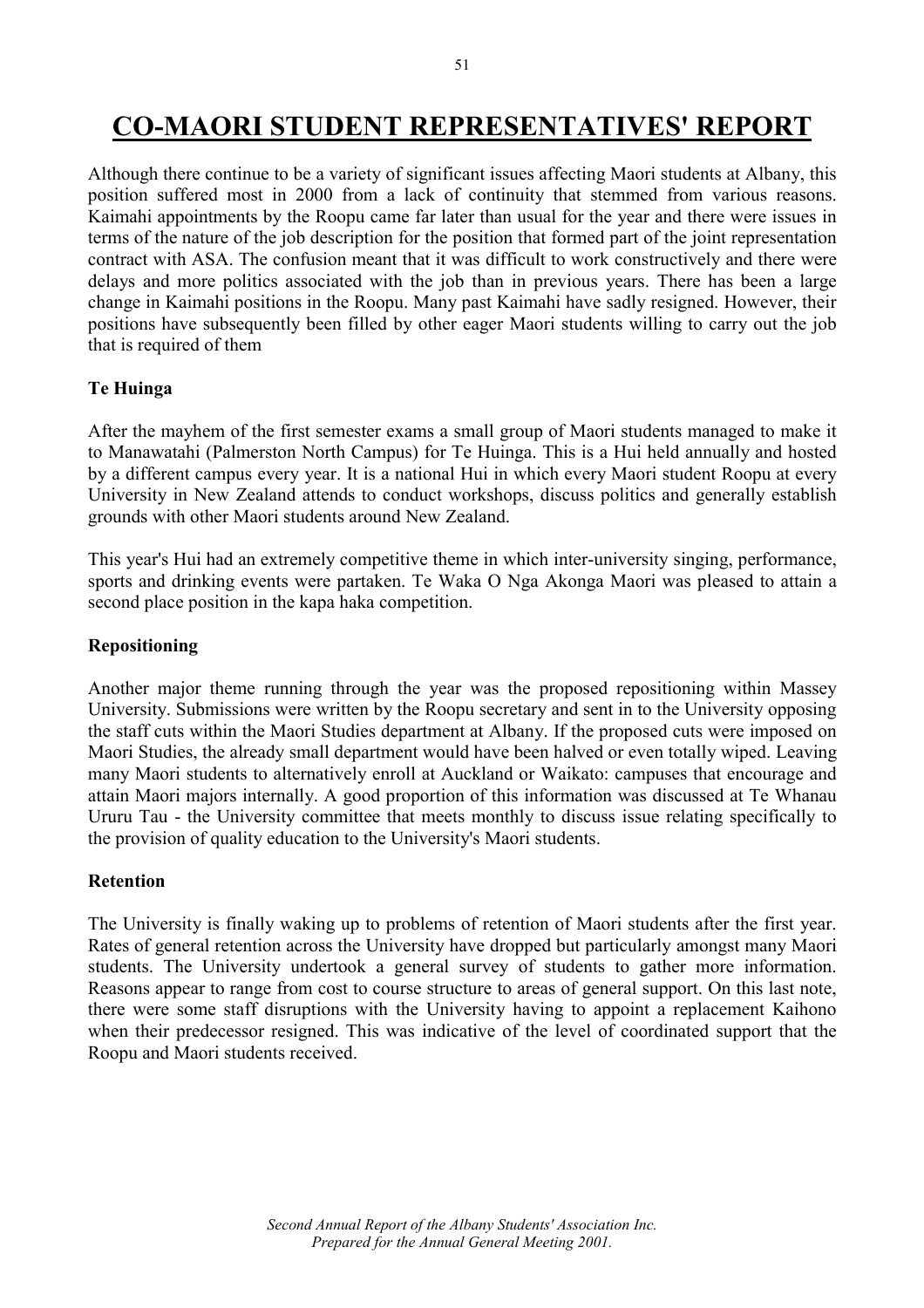#### **Whare**

One area we did finally receive support in from the University was the allocation of a building for use by the Roopu as a temporary Whare until they eventually develop the pan-Maori permanent Whare on the East Precinct. Building 75, one of the old hostels buildings, was allocated for our use and we entered into negotiation with the University administration over the terms and conditions of a lease and a range of chattels for use by Maori students.

#### **Heads of Agreement**

With the formation of ASA, the former Heads of Agreement between Te Waka O Nga Akonga Maori and the Massey University Students' Association ceased to have any bearing on the Albany situation and had to be revisited. This agreement encourages joint participation by each group with the other and lays out certain rights for both parties in keeping with the Treaty. One of the most important areas is that of continued funding through ASA. The situation became more complicated by the University insisting on only one students' association and the formation of the Federation structure to deal with issues of Council representation and setting, collecting and distributing fees. Te Waka was part of the general discussion with the Registrar, Adrienne Cleland and has the facility to decide whether or not to belong to the Federation of Massey University Students' Associations, but we need to remind all parties that there is an issue of equity and equal representation between Roopu and Tauiwi.

#### **Council Representation**

On a final note, Helen Potter took on the role of Council Representative in 2000 as part of a jointly agreed decision between the Extra-mural Students' Society (EXMSS) and the Federation. Previously a joint Internal/Extra-mural student held this position, but it a sign of the improvement and recognition of Maori needs that Helen is the first Albany student to ever hold this position and all congratulations to her as she took on this challenging role.

**Matiu Blair, Tammie Taniwha, Rebecca Wirihana and Ngaire Williams Co-Maori Students' Representatives 2000**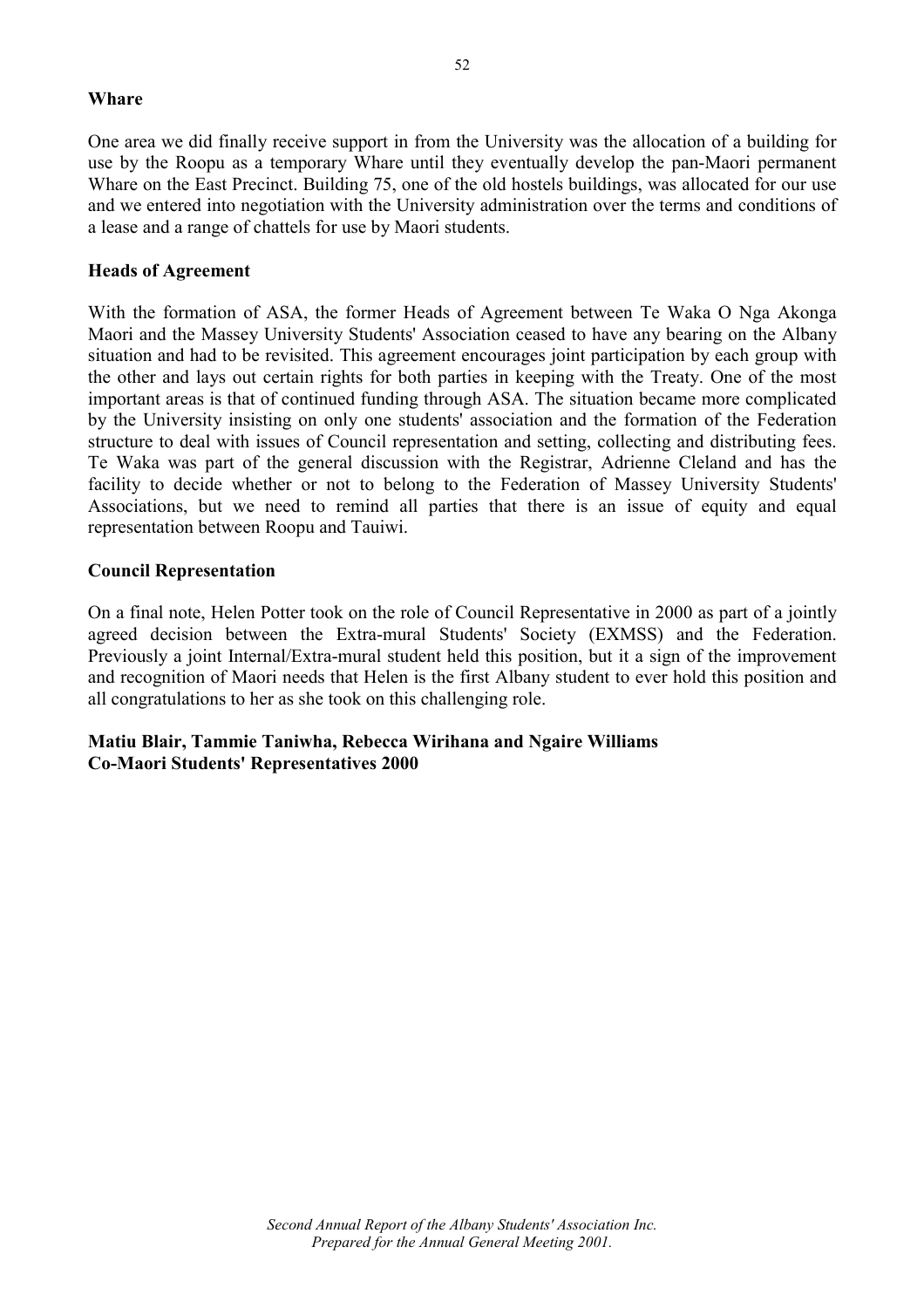## **MATURE STUDENTS' REPRESENTATIVE REPORT**

As the Mature Student Representative I represented of the needs and thinking of all Mature Students at the Albany campus. I also listened to and discussed the questions, fears and ideas of other Mature Students that I come into contact with both on campus and on the Internet. The most recent example of this was the issue of repositioning and staff cuts that caused much concern amongst Massey students as well as staff. I made sure I stayed up to date on what was going on and was able to answer confidently the many Mature Students that asked about this issue. All I spoke to were concerned for and supportive of our campus faculty during this trying time.

#### **The Internet**

As a participant in some extra-mural papers, I had access to class discussions with other students, mostly Mature Students, regarding paper content, assessment and resources and other issues. Many of these students also attended Albany as Internal students, or planned to in the future. I met around 15- 20 of them at a contact course in May, and others in the same way in July.

I also made available an email address that went directly to my personal mailbox, which I usually checked twice daily. This was broadly advertised on notice boards around campus for about one day (as the notice boards were cleared at the mid-semester breaks) and I replaced these as necessary. Fresh advertising of this online access, and my new on-campus availability was scheduled to be re-advertised at the start of the second semester.

#### **Orientation Week**

During Orientation Week, I made time around work to spend an afternoon (from about 2:30 p.m.) to assist in handing out ASA Orientation Week packs to students at Academic Orientation and promote some of the Orientation Week activities. I also managed to help out for a couple of hours filling the packs during the week prior. Work commitments prevented me from putting in any more time than this.

During the week itself, I attended the Comedy/ Hypnotist evening as an observer, rather than a participant, as I was there in my capacity of an Executive member. I also attended (and ran) a Mature Students' Evening.

#### **Mature Students' Evening**

On the Tuesday of Orientation Week, I organised an evening for Mature Students, held in the staff lounge on the Main Campus. The weekend before this I was down in Hawkes Bay where I secured partial sponsorship by way of a generous discount for 2 cases of wine from Sacred Hill for this and future Mature Student events. On the Tuesday afternoon I purchased some necessary condiments and re-usable serving platters and some plastic goblets from Gilmours on the ASA's card. I also arranged to pick up an array of specialty breads from Yarrow, that were also donated for the event through my own personal contacts - a favour which I was under no obligation to use up for the purposes of ASA.

Music for the event was provided courtesy of Emma MacDonald's stereo and my flatmate's CD collection. As guest speaker for the evening, Ruth Genet - a successful entrepreneur who has run several businesses had four daughters and one divorce, as well as some part time tertiary education as a mature student (not currently), gave an enthusiastic and motivating speech that everyone found very empowering.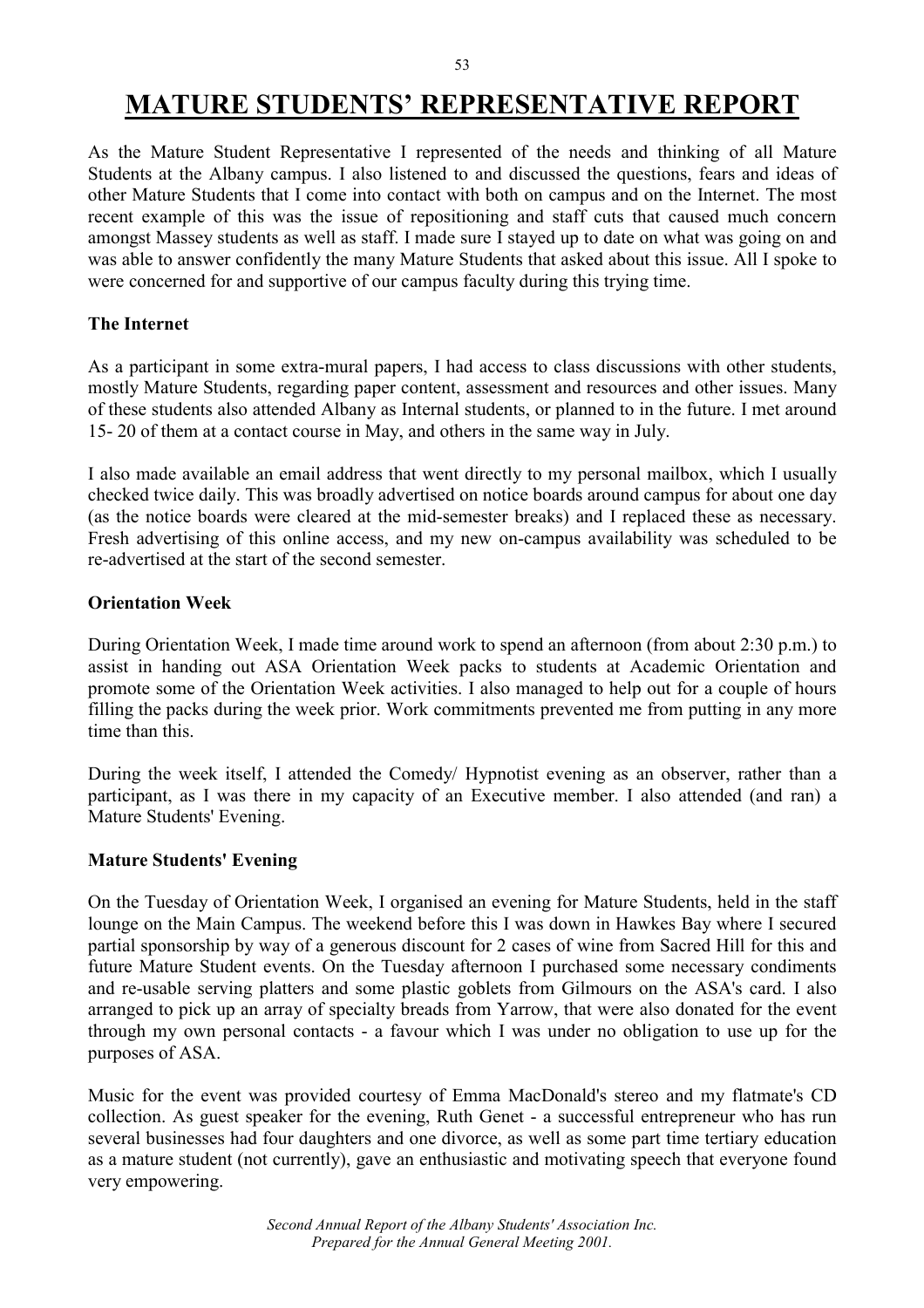The ASA Education and Welfare VP, Sheetal Narayan also spoke from a welfare and education perspective, giving the attending students vital information in regards to their options for financial support and childcare issues. As the evening clashed with one of Todd Brackley's seminars (a fact which I was not informed of in advance) there were only 12 - 15 people present, but the feedback was positive and those who were their were bent on passing information on to other Mature students they knew.

#### **Executive Committee Meetings**

Initially, the time for the meetings was constantly changing, and after rearranging my work schedule twice to allow for this, I resolved that risking my income was not a wise thing to do. As a result, my attendance to Executive meetings became secondary to the requirements of my job and my presence was noticeably infrequent. On a positive note, the amount of time spent labouring over some issues, making the meetings unnecessarily long, is less than it was in some of the earlier meetings. Most noticeable was the fact that for the Executive to function effectively, it had to communicate more effectively than it did.

#### **Committees and Executive Functions**

I was appointed to the Library Advisory committee and the Visual and Performing Arts committee. Before any meetings took place I was dropped from the Library Committee. I was informed only once as to any meeting for the Visual and Performing Arts committee meeting, which I had consented to attend, but the date was pushed forward by several weeks and fell within mid-semester break, where work commitments took priority. I was also on the Health and Safety committee along with Recreation and Leisure Representative, Jolene Rodley who I made a point of talking over matters arising in relation to the committee in case I was unable to attend due to upcoming work commitments.

#### *Mature Women's Group*

I liaised with the Women Students' Representative, Beverley Dowling on a number of occasions regarding women's issues, and was supportive in the implementation of a Mature Women's group by Health and Counselling that met weekly in the Hudra during the first semester. Although, I was unable to physically attend, my contact details were made known to those who did, and were displayed in the Hudra.

#### *National Women's Rights Officer Appointment*

I took part in the teleconference on March 24th to elect the new National Women's Rights Officer for NZUSA (New Zealand University Students Association). I was involved as I am one of the Women on the Executive. The successful candidate was Lisa Ducat. This took several hours, but the opportunity to discuss the goings on of other universities with their student reps was interesting and enlightening.

#### *Harassment Training*

I attended a training afternoon for present and future Harassment Contact Persons (HCCP) entitled 'Harassment Prevention and Resolution'. Apart from the obvious benefits of increased awareness of how to handle harassment issues and complaints, much discussion was held on setting up some sort of campus campaign, similar to the zero tolerance to violence being implemented in local body councils and committees.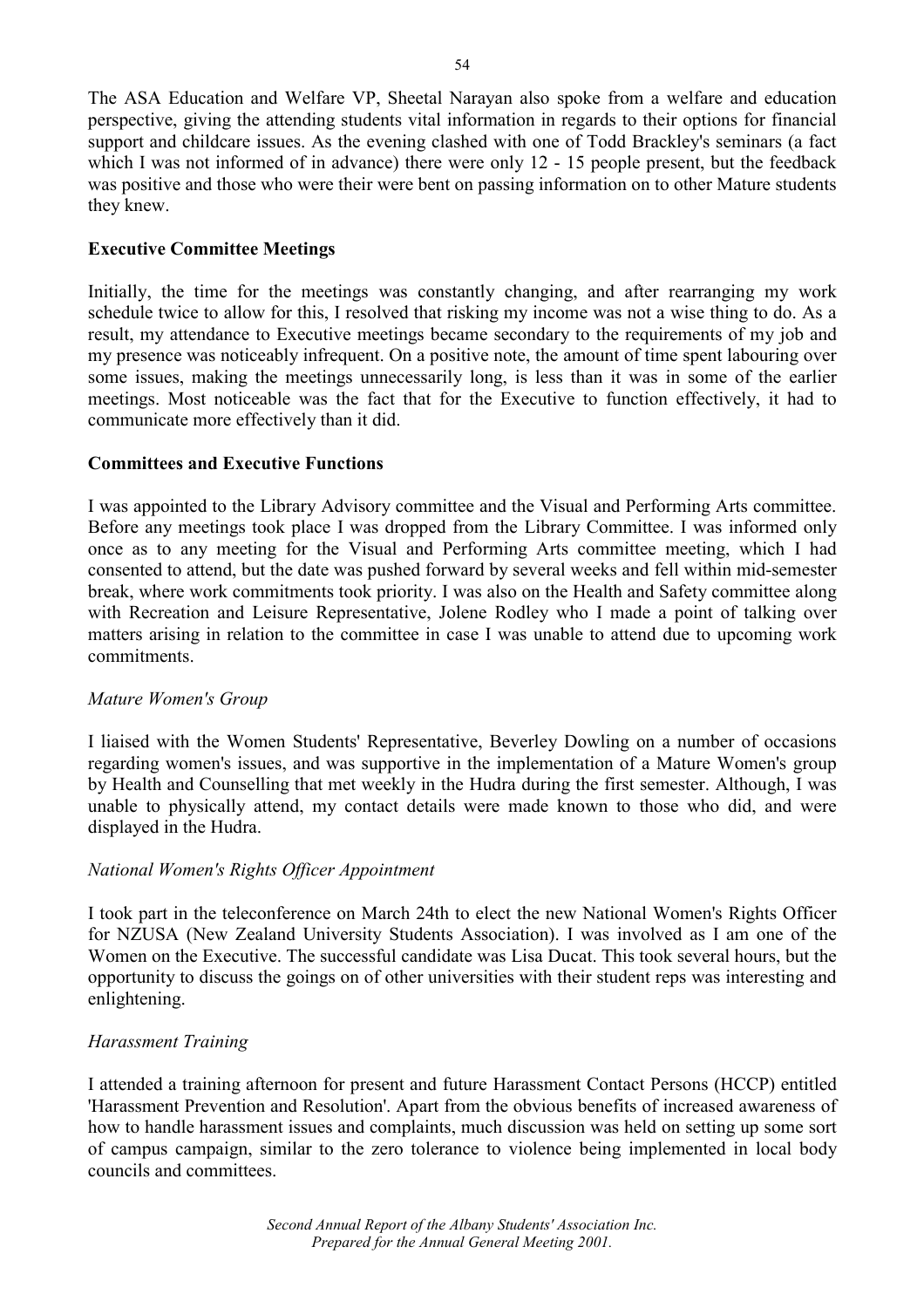Campus policy on violence and harassment is likely to be formalised and added to either enrolment or orientation packs in the future, as well as the HCCP information brochures currently being updated. There was also talk of opening up harassment training to others including administration and support staff, ASA representatives and student representatives. I suggested the class representative system be somehow involved and discussed this with the College reps early in the second semester. Dr Ann Dupuis, Chair of the Albany Harassment Committee was also very interested in this idea.

#### *Pacific Islands Students' Graduation*

The College of Humanities and Social Sciences Representative, Maria Cavanagh requested assistance in selecting wine for the Pacific Island Students' Graduation Dinner. I was more than happy to do this, and spent an afternoon with her touring the local wineries in search of some wine to suit most palates and Maria's budget. I also attended the Graduation dinner, along with several other Executive members, which turned out to be a huge success for Maria and her team and a memorable occasion for the graduating students and their friends and family.

#### *Mature Students' Breakfast Club*

The Mature Students' Breakfast Club has not been very successful. The loss of the meeting room to Satellite meant that I had to find appropriate space for this group elsewhere. I managed to book time in Building 79 for the first two meetings, but could not run for the proposed two hours on any of the days set aside for this group. It was decided to investigate other options for next semester that were more suitable to the students and start over.

#### **Other Events**

Vanessa Banbrook from the Recreation centre contacted me for advice on potential Mature Students clubs and events. I worked closely with her on this matter over the break so as to encourage a greater level of participation from Mature Students in the development of campus life. As part of this initiative, I followed up existing mature student groups and activities and liaised with students as to their wishes for further activities and groups.

I look forward to some positive results for next year and beyond for Mature Students at Albany, would like to thank everyone for their support throughout the year and wish all the very best.

#### **Fiona Lambert Mature Students' Representatives 2000**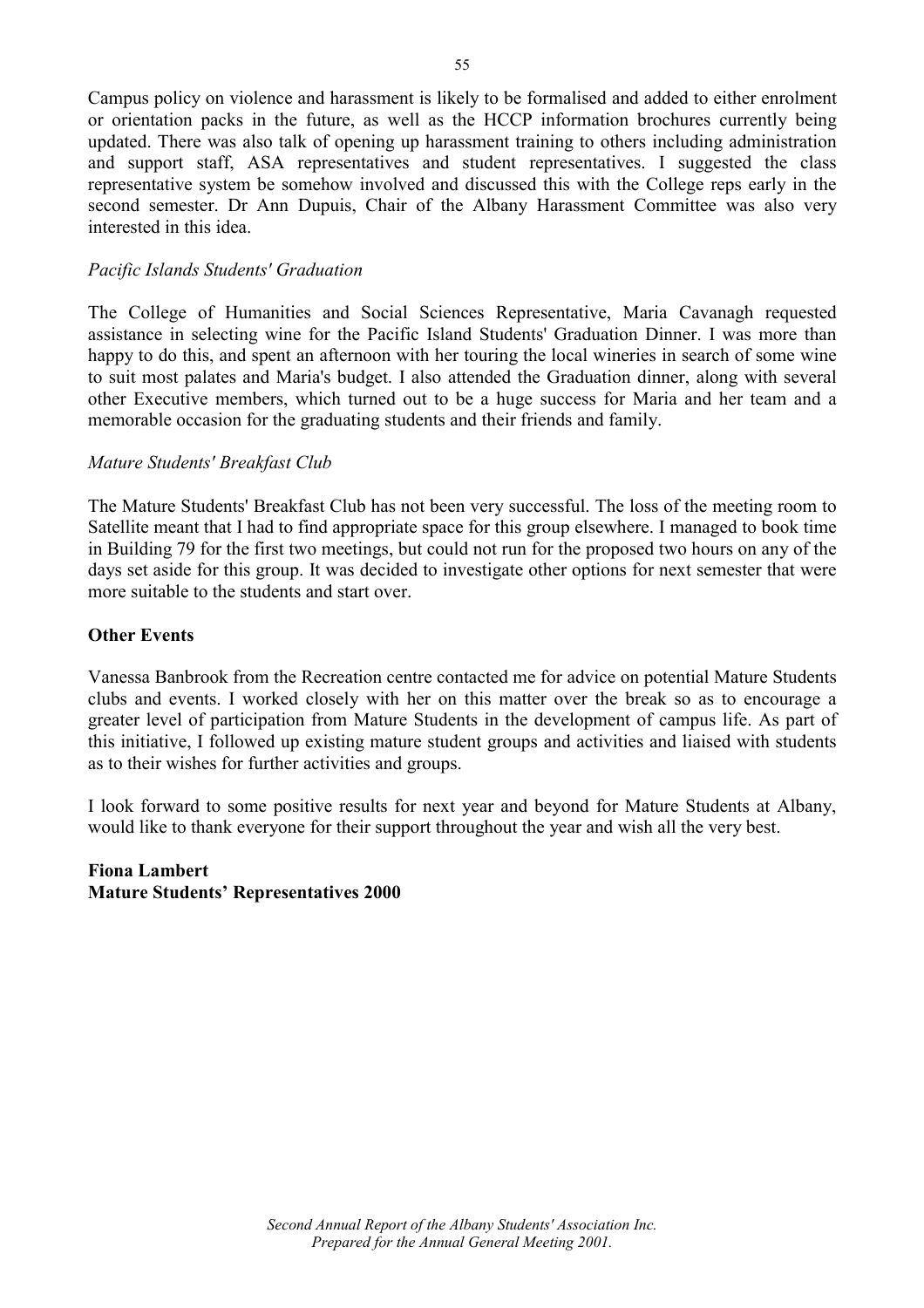## **PACIFIC ISLANDS STUDENTS' REPRESENTATIVE'S REPORT**

Talofa lava, kia ora, greetings.

My goals for this year, as Pacific Island Students' Representative, were to promote Pacific Islands' students throughout both the institution and the students' association to which all students belong.

#### **Recognition**

I am of the firm belief that the more positive knowledge people have of a sub-group (e.g. Pacific Island Students) within a larger group (all students at Albany), the more likely that sub-group's chances of them being acknowledged as an important part of the mainstream group. Within that acknowledgement, comes correct consultation in matters of importance that concerns the larger population. As students of Pacific Islands decent, we have a huge list of strengths that we can contribute to society that are at times are overlooked due to our limited number.

Together with the above mentioned, I viewed my job as Pacific Island Students' Representative, to be the microphone from the Pacific Island students to the general student population. I wanted to ensure that all those willing to listen would hear, "Pacific Islands students ROCK!"

#### **Regular Newsletter**

The beginning of the year saw me in immense pain with back problems; as such I was unable to spend any time in the office before the semester began. However, with the help of friends, I was able to use a laptop from home completing a regular monthly two-page newsletter posted out to all Pacific Islands Students enrolled at Albany. I had organised with Professor Watson, a budget of \$150 for a "Newly enrolled students and their families' Induction Day". This was the main reason for the newsletter. However, rather than sending one notice around, I saw this as a great opportunity to advertise the students' association, Pacific Island Students' Space and the general 'who is who and where to go' type of notices.

Unfortunately, only a handful of students turned up to the induction, however every student that turned up became an active member of the Pacific Island Students' group, Pacific Island Students' Christian fellowship and Kilikiti team.

#### **Pacific Islands Students' Group Meetings**

With the first Christian fellowship meeting, Pacific Island Students' group meeting and Kilikiti meeting advertised for the same day as the Orientation Week 'Clubs and Market day' I could only spend half the day at our club stalls.

At the first Pacific Island Students' group meeting, the students agreed to work towards a Pacific Islands Students' Graduation Ceremony this year with a couple of socials to fundraise towards this end. The Pacific Island Students' Fono was also discussed with approximately five students wanting to attend this Fono (in Otago) with me.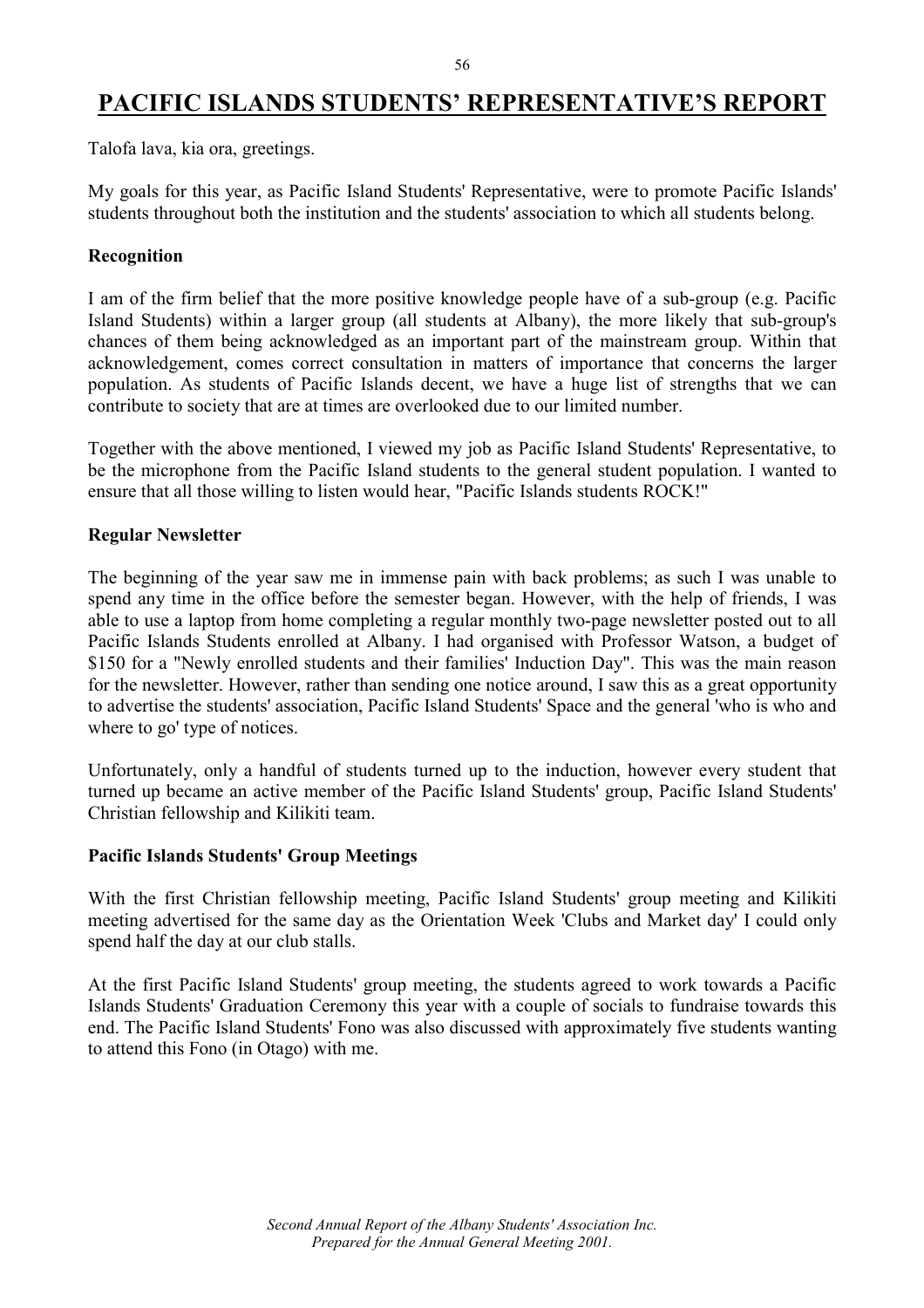#### **Volleyball Sports Challenge**

The Pacific Island Students' club on campus entered a team into the internal Volleyball competition. Unfortunately all the games were held on a Wednesday between 12 noon and 2 p.m., which is also the day for our meetings. We turned up late every day we had a game, but at least we turned up. We did really well with enough of us turning up for two teams. At the end of the competition we did have a game, guys against the girls. THE GIRLS WON! How does that song go...."The power of a woman,"?

The Pacific Island students have, from day one, issued an open sports challenge to all clubs. Unfortunately, there is no group on campus confident enough to take us up on that challenge. Until some brave group accepts the challenge, we will remain the undefeated Albany Champions!

#### **Kilikiti at the Games**

Kilikiti was seen as an attempt to raise the pacific way to the national University level. By establishing it at the University Games we would raise awareness of another aspect of our cultures. Unfortunately this did not turn out as great as we had hoped with only a team from Albany being able to attend as the cost was too great for others, added to the lack of information given to them.

The team that eventually travelled to Wellington for Kilikiti had to change sports in order to play at the University Games. The girls played Volleyball, only to be ripped off by University Sports New Zealand.

#### **General Meeting Attendance**

The Association's AGM and SGMs had at least a third of the meeting full of Pacific Island students, and, as such, the awareness of the political structure is rising within the Pacific Island students too.

#### **Pacific Island Students' Advisory Committee**

Pacific Island Students' Advisory Committee meetings have been pretty lonely with only myself attending to represent the student side of things, however I have laid guilt thick enough to ensure there will in future be at least two others at every meeting

#### **Inaugural Graduation**

Keeping in line with our fundraising for Graduation, the Pacific Islands students held a fundraising social. We raised around \$1,100.00 from this night. It was a great success.

The first ever Pacific Islands Students Graduation Ceremony was held on the  $10<sup>th</sup>$  May starting at 7 p.m. With eighteen Pacific Island graduates eligible, ten chose to graduate at this ceremony. Unfortunately only eight turned up on the night, but that did in no way dampen the evening.

We were blessed to have a good amount of media attend this ceremony and all the media have responded with positive feedback about the success of the evening.

With guest speakers including Hon. Mark Gosche (Minister of Pacific Islands Affairs), Chancellor Morva Croxson, Vice-Chancellor Professor James McWha, Campus Principal Professor Ian Watson, NZUSA Co-President Sam Huggard and ASA President Emma MacDonald, the evening was a perfect mixture of formality and informality.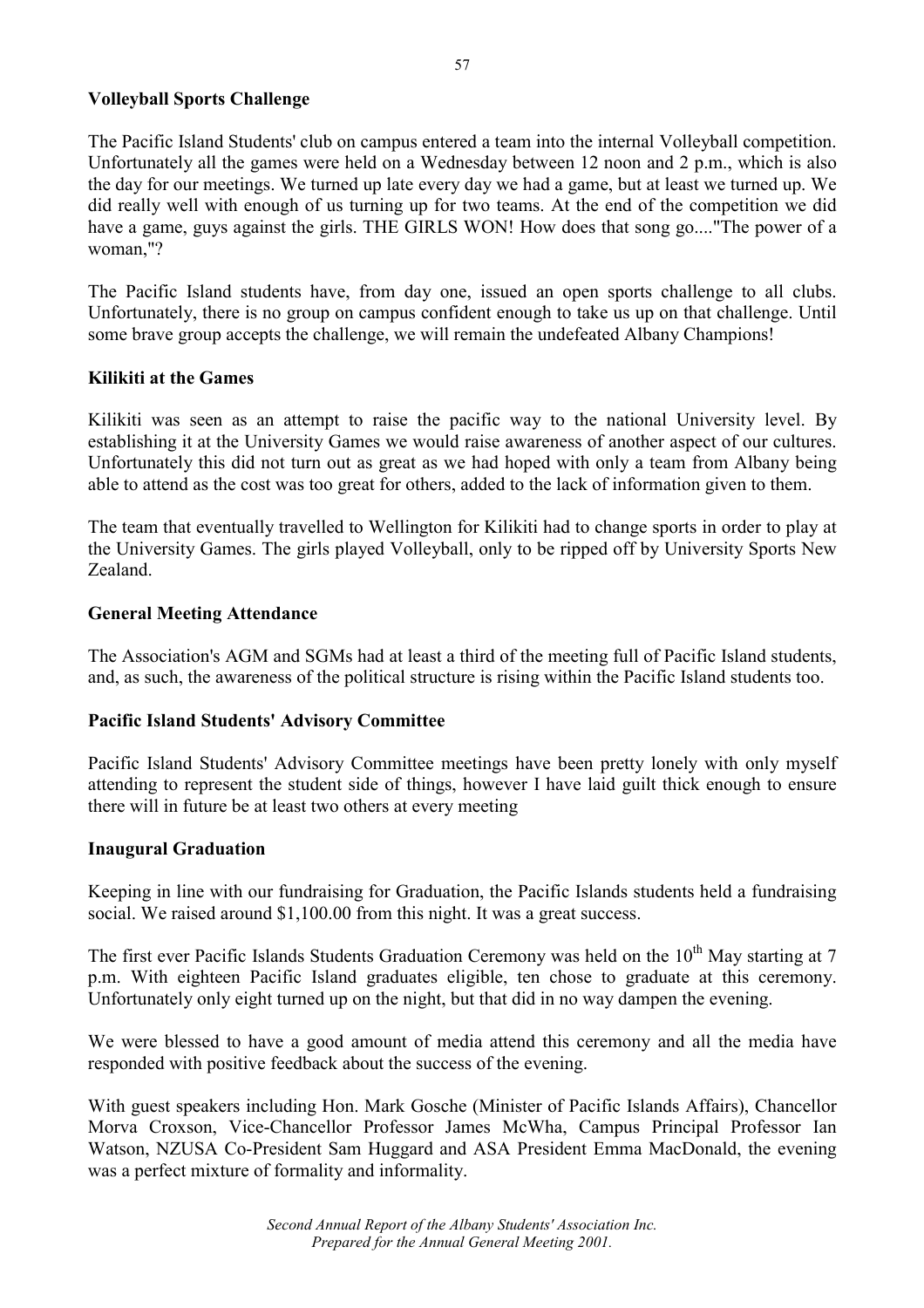Tagata Pasifika ran a 5-10 minute article on the graduation with Triangle TV running the same article. Local newspapers also ran favourable articles. I worked with Emma Norton from Massey News, on an article featured in the graduation edition of the magazine.

I sent e-mail to all the other Pacific Island Students' associations around the country and received many messages of congratulations.

I need to take this opportunity to also mention the huge amount of work that went into making this night a success. People like Sean Strickland, Aaron Schuster and Sam Patrsch spent a lot of time working out logistics. In addition, a special mention to Fiona Machitt who spent at least a fortnight beforehand worrying about the menu, kitchens, utensils and anything else to do with the catering.

For future graduations we would be looking seriously at sponsorship and giving out less free tickets and hiring a community based catering group. The workload put on the group for the night was huge and by working together we pulled off a great night.

#### **2001 Representation**

I must mention the impressive number of Pacific Islands Students who stood and were voted into executive positions for 2001. With six initially standing, one withdrew for pregnancy reasons and now we have five Pacific Islands' Students that will be in the 2001 Students' Executive.

#### **Fono**

The Otago University Students' Association this year hosted the Pacific Islands Students' Fono. With little experience on the Otago side for organising Pacific Islands' gatherings, I went down a few days earlier to assist with the organisation. Both Analosa and I, representing Albany attended the Fono. Discussions were around the forming of a national body. The decision was made that each campus needed to organise its campus level before moving onto the national level.

For campuses like ourselves, we already have a Pacific Islands' Students Representative on the Student executive. Other campuses are split into national clubs e.g. Tongan club, Samoan club etc.

Media coverage and attendance was great. We got an article in Satellite, Education Review and also other student newspapers. Attendance included the students' association from Auckland (AUSA), Albany (ASA), Lincoln (LUSA) and Otago (OUSA) Universities.

NZUSA promised a Pacific Islands' Workshop at February Conference 2001.

The Pacific Islands Students were asked to assist in the Waikato University Referendum. Three of us went down and lobbied the Presidents of the PI Clubs in favour of Compulsory Student Membership.

Other than that it, we are now moving into the preparations for next year, including the induction for Pacific Islands' students and possibly a Pacific Islands' Social during Orientation.

Till next year.

#### **Maria Cavanagh Pacific Islands Students' Representative 2000**

*Second Annual Report of the Albany Students' Association Inc. Prepared for the Annual General Meeting 2001.*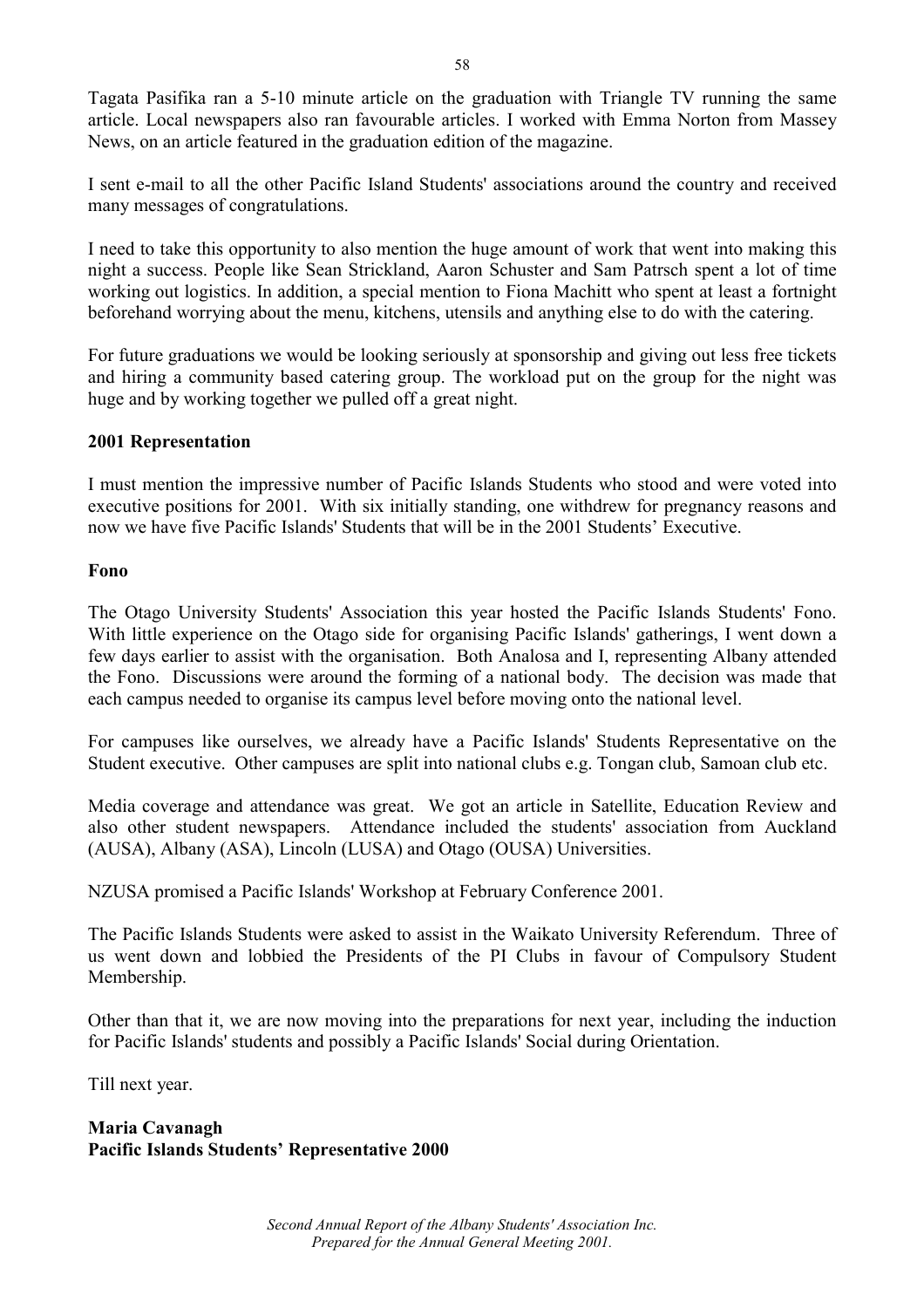### **RECREATION AND LEISURE REPRESENTATIVE'S REPORT**

*"Choose a job you love, and you will never have to work a day in you life. "*

Confucius

Recreation and Leisure is the best position to hold on the ASA Executive Committee. Unfortunately it is also one that (depending on how you view it) entails a huge workload. It is ideally suited to being held by a collective, and this has worked remarkably well this year. We have thoroughly enjoyed our time holding this position; a job where you have to provide (and sample) fun for three and a half thousand students does have its appeal.

The numbers of resignations that have occurred have wounded the position in the past. This has had a very detrimental effect on campus life - and campus life is what the position is all about. Our overriding goal was to encourage more student life at the Albany campus.

A particular problem that we experienced at the start of our term was that there was a huge hole in the records regarding the Recreation and Leisure position. A related problem is that the position of Recreation and Leisure Representative has rarely seen through the entire year. In both 1998 and 1999 the position was vacated around halfway through the term with no replacement being found. This is a huge problem. All the work that was begun in the first semester falls apart, and the incoming representatives have no one available to train him or her. Clubs are also left 'high and dry' and this makes the already difficult task of a club continuing from one year to the next even more arduous. We believe that this problem is partly due to the position being perceived as one that deals primarily with the NZU Games. It was a particular goal of ours to see the entire year through, hopefully setting an example for the representatives of future years.

#### **Goals**

At the time we decided to stand for the position of Recreation and Leisure Representative we had very few goals for what we wanted to achieve in the position. However by the time we started our term in November 1999, and certainly by the time Semester One of 2000 began, we had a very large number of goals ranging from very achievable to complete wish lists.

- A particular goal of our term as Recreation and Leisure Representative was to last through the entire year, and achieve something significant every month.
- We had many hopes for clubs in 2000 we both came to the position through campus clubs and felt that this was an area that needed significant attention. A goal was to encourage more clubs (and varying clubs) to form, and to help them survive through this year and continue next year. A related goal was to have two Clubs' Days - one at the start of each semester.
- We had hoped to encourage closer ties between the various campus clubs. A method of doing this that the 1999 clubs had seemed interested in was having regular meetings of a representative from all clubs to let each other know what their club was doing and help the clubs with any problems they might have. We didn't manage to achieve this goal - we attempted to hold meetings but these were poorly attended, and clubs did not seem as interested as they were in 1999.
- On a brighter note a number of the clubs worked well together: TURPS, MADSODS, MAPISA, the Pacific Islands Christian Fellowship and the Kilikiti club all seemed to cooperate and support each other as necessary.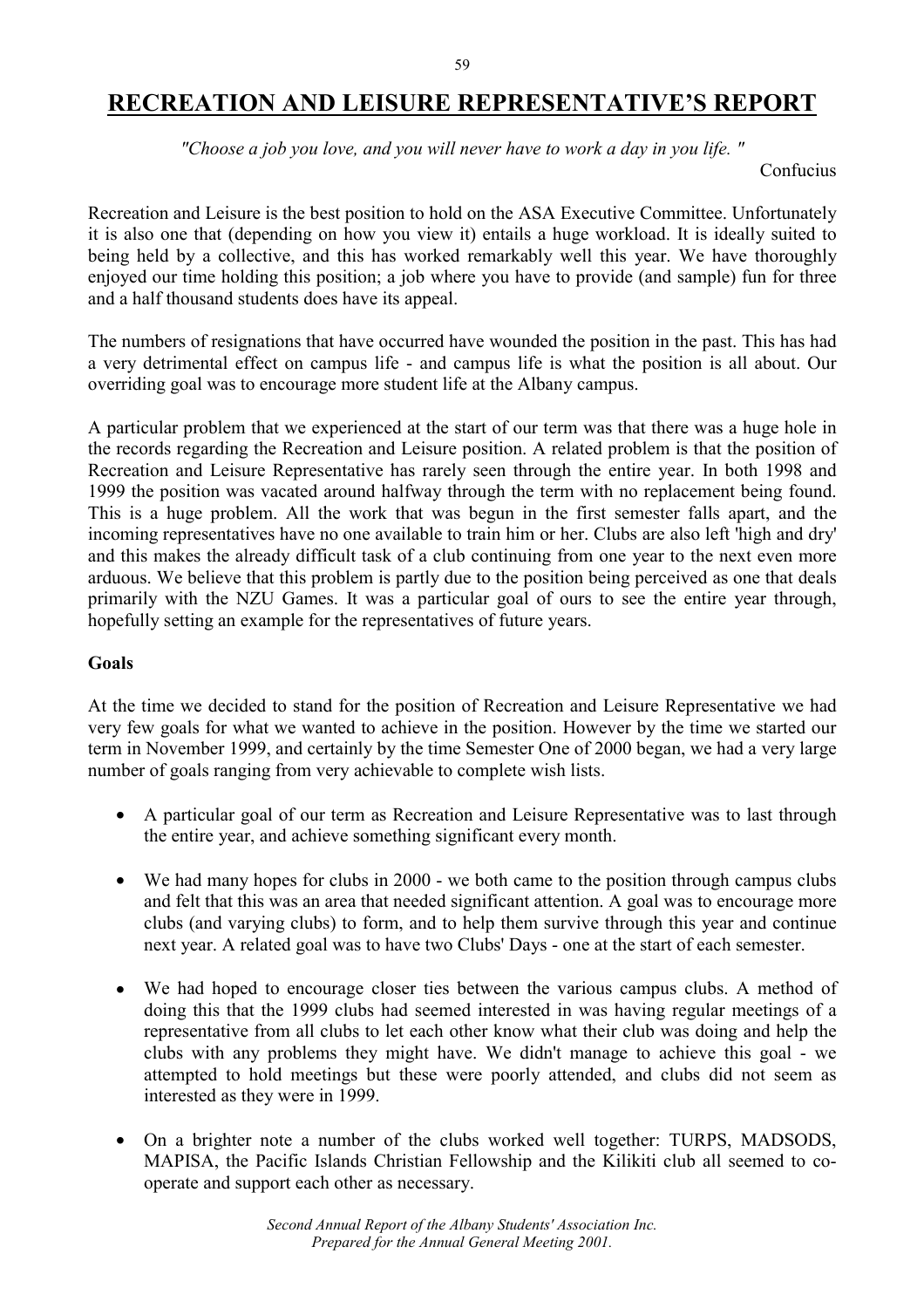- In a related goal, we hoped to make being a club more fun by having events where all clubs could join in together and get to know each other. We had hoped that clubs would express more of an interest in the Inter-College competition, and promoted this quite heavily to them, but this did not take off.
- We had hoped to hold a Club theme night at Scholars', are were considering giving fun awards to clubs at the end of the year ('most active' and 'most improved' and so forth), and set up photo boards of club activities in Building 70.
- We had a number of hopes for Satellite this year as well. We wanted a regular feature in Satellite that was available for clubs to use, as well as a space for us to provide information to students about upcoming events. We achieved this goal, although only a few of the clubs took up this opportunity.
- We wanted to see a survey about clubs in particular and student life in general completed on this campus. This seems like an ideal practicum project for marketing students and there has been discussion about carrying out a holistic study of ASA's services, and so this would obviously be slotted into that.
- Storage space for clubs was always a goal that we hoped to achieve and one that always seemed like it would be a near impossible task. We eventually settled on a plan for designing an additional room to be built on to the rear of Building 70 and even began drawing up plans for this space. However with our work on the Atrium building we discovered that there was a reasonably large amount of space devoted to students in the Atrium. This included a general student area similar to Building 70's main room, a Clubs' room and a Games room. We worked on encouraging the University to provide storage space for Clubs in the Clubs' room and there should be room for performing arts clubs (one of the main users of our current space) to store equipment in the theatrical storage spaces.
- Simple goals that we have managed to achieve included the creation of a generic sign-up form for use at the ASA counter and the cleaning up and regulation of the Clubs' Board.
- A goal that we have achieved remarkably well was that of reporting on our activities as fully as possible. We felt that this was essential so that the rest of the Executive was aware of our activities (and could comment and assist), so that we were more organised, and for the benefit of future representatives.
- What we would probably have termed our overriding goal for the year was to improve student life. By this we included encouraging students to take part in extra-curricular activities, making sure that there was a sufficient range of these activities available, and assisting those people that ran the activities.

In many instances we ran out of time to implement all these ideas and will have to trust to the enthusiasm of our replacement.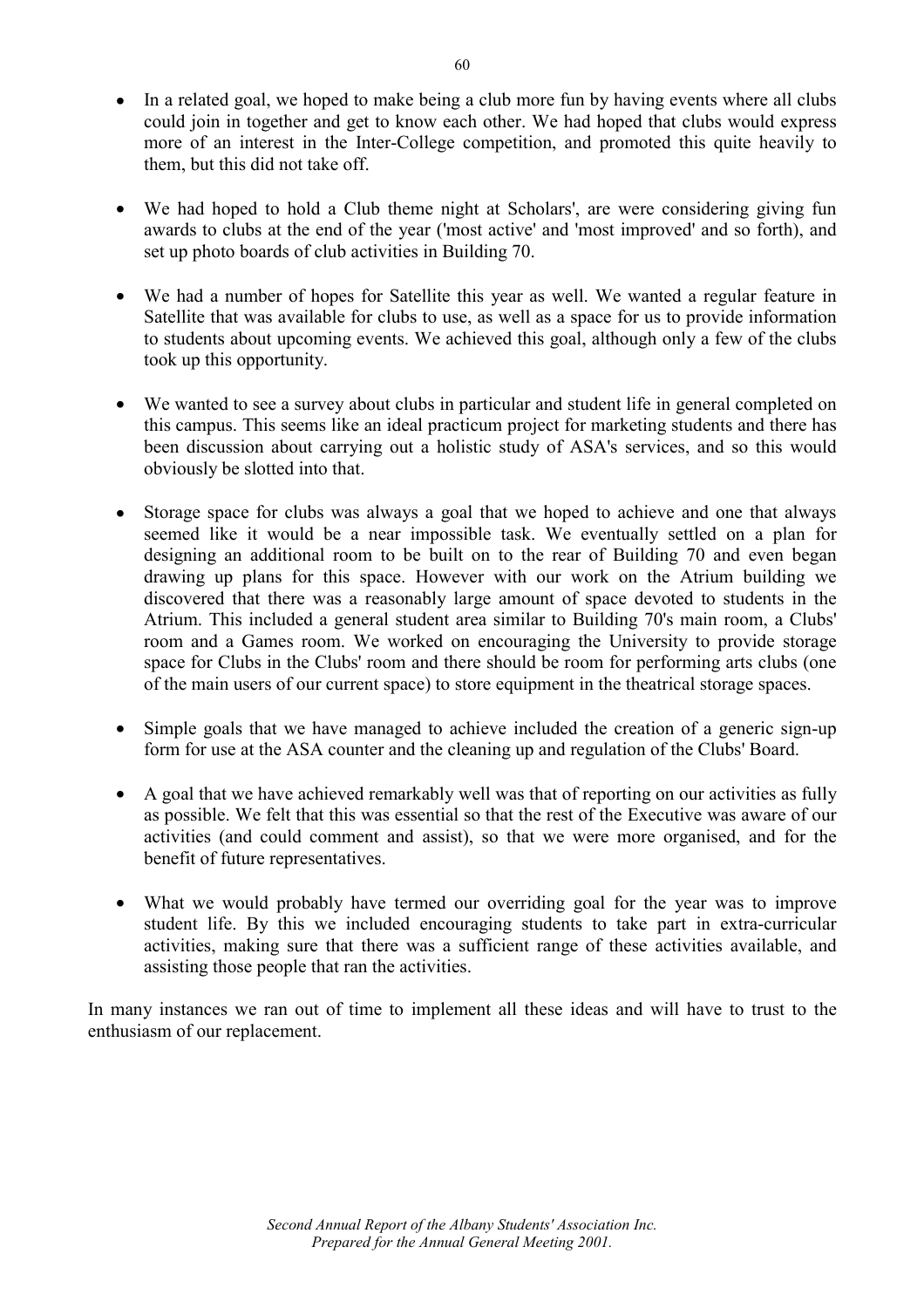#### **Clubs**

There has been a huge number of clubs that have existed at some time on campus - from the Massey Chinese Traditional Art Club (MCTAC) to the Massey Flying Club and everything in between. Unfortunately the average lifetime of a club is somewhat less than a year - something we have tried to examine and rectify.

There are currently ten affiliated and three non-affiliated clubs on campus, some very active and others not so active. We have tried to encourage clubs to be active by having induction meetings, clubs days, and regularly sending out information letters. Also we tried to keep a regular "Clubs Column" and Clubs list in Satellite and gave out \$3,800 dollars of club grants to seven different clubs. We're very proud of what the clubs have managed to achieve (the Pacific Islands Students' Graduation Ceremony, Half Truths and Lies of Seven Students, and the regular meetings of the Pacific Islands Christian Fellowship to name a few).

Only two clubs have remained very active as far as we are aware – MADSODS (performing arts) and MAPISA (Pacific Islands). MADSODS has continued with their regular club nights and work on the production for March 2001 (*Wyrd Sisters*). MAPISA have continued their regular meetings and have had a couple of end-of-year functions.

There was a good mix of clubs on campus - religious clubs, support clubs, a drama club, ethnic clubs, social clubs and sports clubs. Although there are not many sports clubs, in general the lack was filled by the many sports clubs on the North Shore. Until the campus grows to a larger size it will be unable to support many sports clubs. Four of the affiliated clubs were new this year, which was excellent, and we encouraged them (and the other clubs) to take measures to ensure that their clubs carry on throughout future years (a difficult task in many ways considering the transient nature of university study).

It's always very humbling to consider how much work individuals in clubs put in for the benefit of others - often unrecognised to a large extent, and almost never paid.

There was a Clubs' Day in semester two on the 26th of July held between the Quad Block and the Study Centre where all clubs could attract new members, and other students inspired to start up new clubs. There was generally more of the former than the latter.

The remaining activities for the year included revising the clubs' manual<sup>3</sup> and for the clubs' grant sub-committee to finish the work on revising the structure of clubs' grants for 2001. We created a 'quick reference' club cheque signatory file for use by the Manager. We also informed all the clubs that lacked completed cheque signatory sections of this requirement.

A concern that we had is that although students might be interested in clubs, this information may not be getting through to the clubs, or the clubs might not be getting back in contact with the students. The first step towards resolving this that we initiated was to create a `generic signup form' that was kept at ASA. Students who were interested in any activity could fill this out and give it to the Recreation and Leisure Representative, who then either attempted to help students set up an appropriate club or passed the information on to the appropriate club.

A smaller version of this was also included in the Orientation Week packs that were given out at the beginning in the year. Measures to ensure that clubs responded to requests from interested students were implemented later in the year.

<sup>&</sup>lt;sup>3</sup> We intended to thoroughly revise this and make it much easier to work through. This will be done in conjunction with Sport, Leisure and Cultural Services.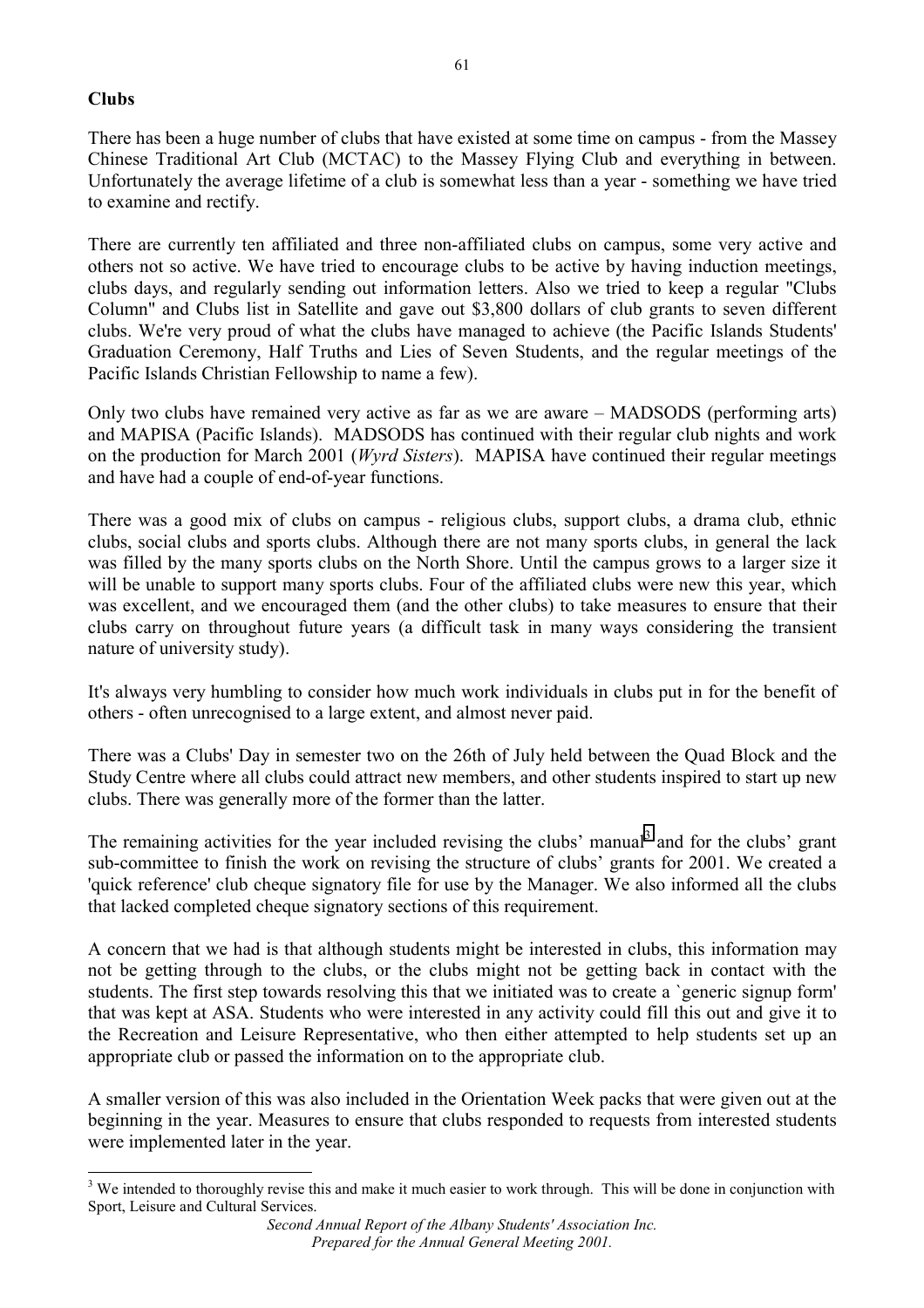#### **Club Grants**

The Club Grants Sub-Committee met twice throughout the year and allocated \$6,500 in club grants. All clubs that applied for a grant were granted a portion of their request, although no club could be funded to the level that they requested.

#### **Publicity**

One of our largest concerns was that, although there are many events occurring during each semester, students are not aware of these events. We tried to remedy this by advertising in Satellite, placing sandwich boards on each campus, promoting specific events, and writing and speaking to various groups on campus.

Through discussion with various groups regarding this (Professor Watson, the Albany Visual and Performing Arts Committee and others) we succeeded in organising the following:

- A large notice board at the main entrance of each Precinct devoted to upcoming events.
- A number of permanent poster barrels for placement around the University precincts to be used for the purposes of advertising large-scale and important events (ASA or University).

We had hoped to be able to utilize the ability to put flyers on cars in the University car parks. In the past this has worked very well as a promotional method, however the Facilities Office requested that the practice be stopped.

#### **Satellite**

Throughout the year, the student publication *Satellite* was one of our primary methods of promotion. We hoped that students were coming to understand that Satellite is the ideal method of finding out what is going on around campus. Regular items in Satellite (which all proved worthwhile) included:

- A monthly Clubs' Contact List, which listed all affiliated (and some other) clubs and their contact details.
- Fortnightly Clubs' Columns these were where Clubs could have their say and promote the club and any events they may be holding.
- A 'What's on?' page listing upcoming events in one easy to find place.
- A semi-regular column from the Recreation and Leisure Representatives where we had our say about up-coming and past events.
- Publicity for the Inter-College competition, and other events for the students to take part in.

#### **Projects**

#### *Trophy Cabinet*

Since ASA seemed to be acquiring quite a few trophies this year, we decided to purchase a trophy cabinet to be placed in Building 70.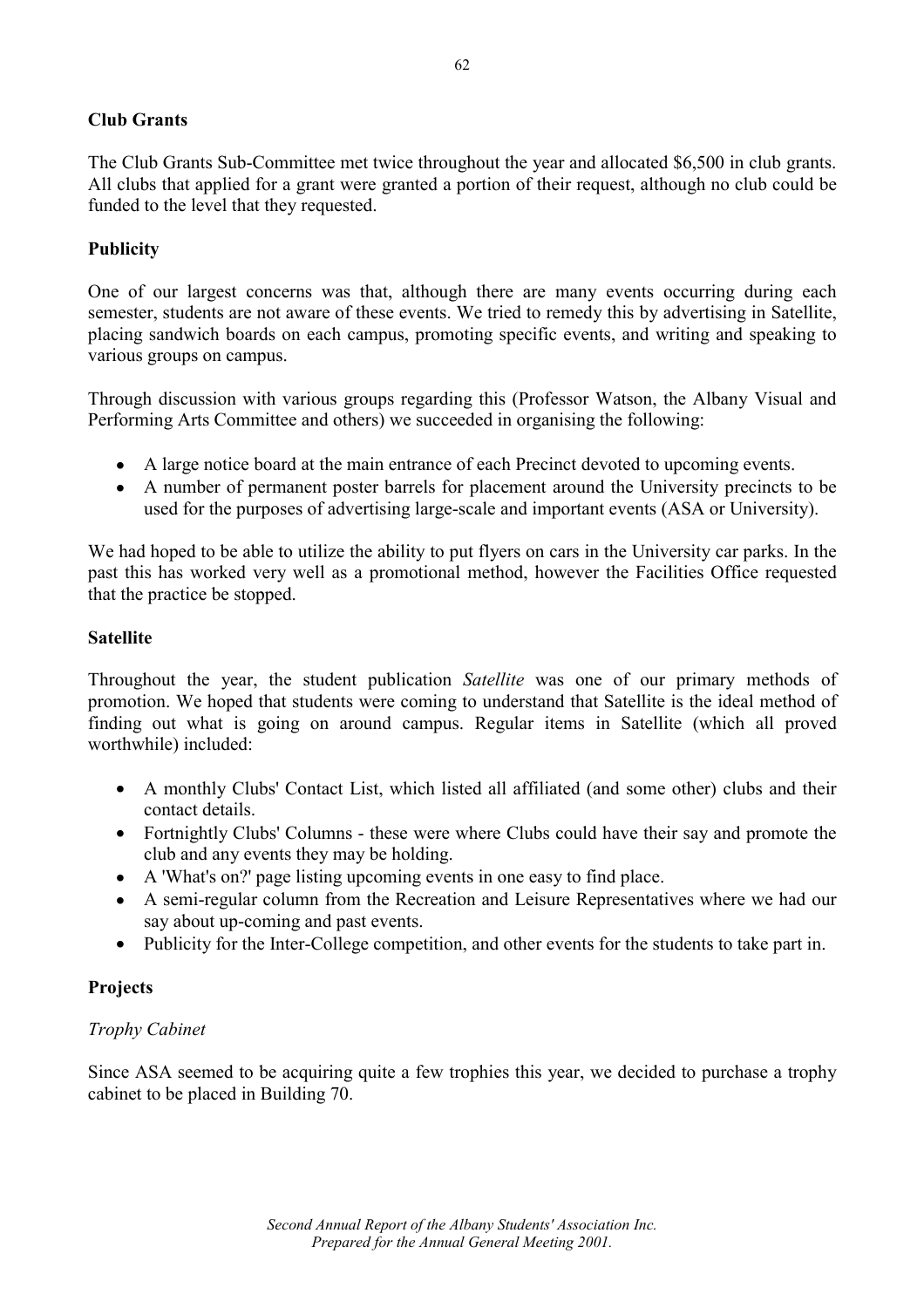#### *Good Health Week*

This year, University Sport New Zealand dropped support for the "Healthy Lifestyles Have A Go Week" that they had coordinated in the past. We began planning our own version of this event in November 1999 and the week was held from Wednesday 26 July to Wednesday 2 August inclusive. We were supported in this endeavour by Good Health Products, and were given assistance by the Health and Counselling Centre, Sport, Leisure and Cultural Services and various Executive Members.

#### *The Massey Project*

On the 9<sup>th</sup> of May the inaugural Massey  $\omega$  Albany Capping Revue was staged. Originally envisaged as a project by the (never formed) Massey Albany Revue Society it was eventually put on by a group of interested students with Michael Goldthorpe producing and directing. We both took part and the event was a reasonable success - especially considering the short time frame in which the show was created and rehearsed. There was a small but significant audience including Professor Watson, who apparently enjoyed the show.

#### **Recreation Centre Events**

We helped out at the "Town versus Gown" Kayak Race, the Round the Campus Run, Graduation Breakfast and the recent Fashion Extravaganza. The Town versus Gown Kayak Race seemed to go very well; although there did not seem to be a large turnout from students, the staff was obviously very keen on the event and got heavily involved. It was unfortunate that a student chose to race for the town, winning the trophy for the town, however we hope that in future this may be another item that could be displayed in our trophy cabinet. The "Round the Campus Run" went well with a large number of attendees who seemed to enjoy themselves. We had to leave the Graduation Breakfast a little early in order to help out at the Graduation Ceremony, however when we left, and from what we have heard, the event was a success.

Although we were unable to attend the Fashion Extravaganza, other Executive Committee members reported that it had a disappointing turnout among students (but better among staff and the models' families). It was reported that the event went well on the night despite the low level of attendance. We are, however, worried that this event turned out to be like the Cultural Festival in 1999, and that perhaps there is a need for both more event management expertise and a more careful selection of events when organising the Sport, Leisure and Cultural Services calendar.

#### **Van**

At the Special General Meeting held on the  $24<sup>th</sup>$  of May the students passed the annual budget, which included money to purchase (and maintain) a van for use by students. We worked together with the University on this, and submitted a separate proposal to the Recreation, Leisure and Cultural Services Advisory committee for funding for this initiative. This agreement was based on the agreement that Massey University's Palmerston North campus' Recreation Centre has with our counterparts at MUSAPN. The asset would be available for the use by ASA, ASA-affiliated clubs and societies and the Recreation Centre as necessary. The University declined the agreement, and the Executive Committee then chose to purchase the van, as an asset solely owned by the Association. The van has been well used, including being hired out to clubs (at a very cheap rate), hire by the University (including Site Facilities as a substitute mail van and Sport, Leisure and Cultural Services) and use by Scholars' Bar as a drop-off vehicle.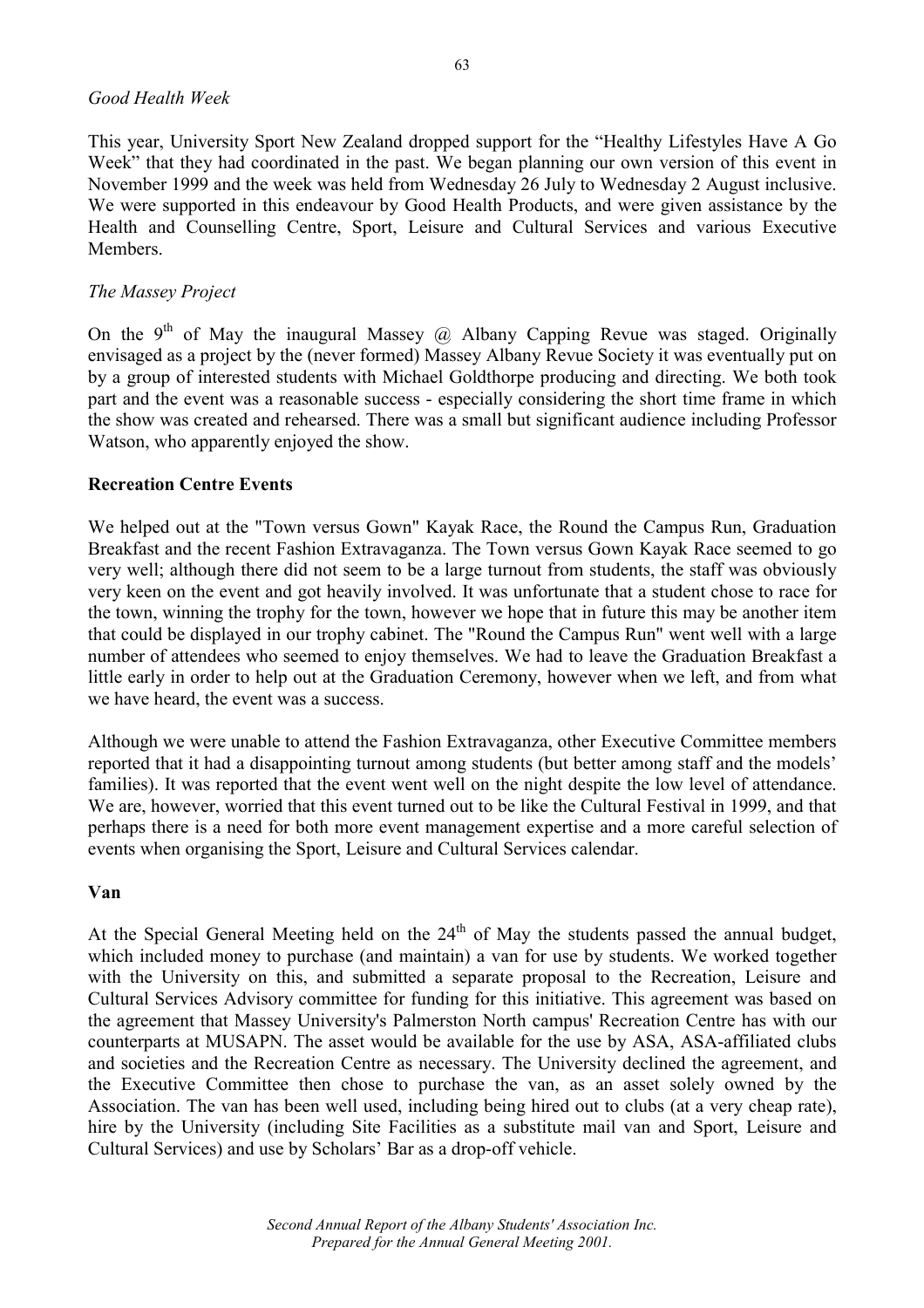#### **New Zealand University Games (NZUGames)**

At the New Zealand University Games in Wellington over Easter, Team Albany won the Small Campuses Trophy. This was an excellent achievement (only Lincoln has won the trophy in the past) and we were very proud of the team that was sent. The team was well managed by our Team Managers Darcy Tim and Richard Robinson and we would like to thank Sarah Barson and Shaulyn King from the Recreation Centre for helping them out on occasion. Although we were both unable to attend the games due to personal and study commitments, our President, Emma MacDonald, did, and had a mostly positive report.

There were a few concerns with the organisation of the games on USNZ side, a letter outlining our complaints was sent to USNZ but we had to chase them for a reply.

#### **Atrium**

We had a great interest in having input into the theatrical facilities (in particular) that were included in the Atrium building. We had meetings with the Campus Registrar, Andrea Davies and the Clerk of Works, Peter Bradley regarding this and had a number of short tours through the building throughout its development.

Particular items we worked on were:

- The amount of funding that is available for the theatrical facilities.
- MADSODS Performing Arts Group to produce a special opening production for the Atrium theatre.
- A booking policy set regarding the Atrium theatre.
- Determining who would maintain and provide access to the equipment to be used in the theatre, as we did not believe that Computing Services to be the appropriate department to do this as they lack the necessary skill and experience, and have failed to prove themselves capable in the past.
- The "Name the Atrium theatre" competition.

#### **Inter-College Competition**

Working in conjunction with the ASA College Representatives, we successfully initiated an Inter-College competition for students and staff at Albany. There were a number of events including a Quiz Night at Scholars' bar, a Petanque tournament, and a card and board games. There were fortnightly events (alternating between the two precincts) throughout both semesters.

The College of Sciences won this competition, which slowed down at the end of the year – both organisers and competitors found it difficult to find time and the weather was not particularly accommodating.

#### **Meetings**

There were a lot of meetings attended, including the normal Executive Committee meetings, General Meetings, Albany Management Board, and regular meetings with the Recreation Centre. We also have been to several University committee meetings and have prepared reports on these.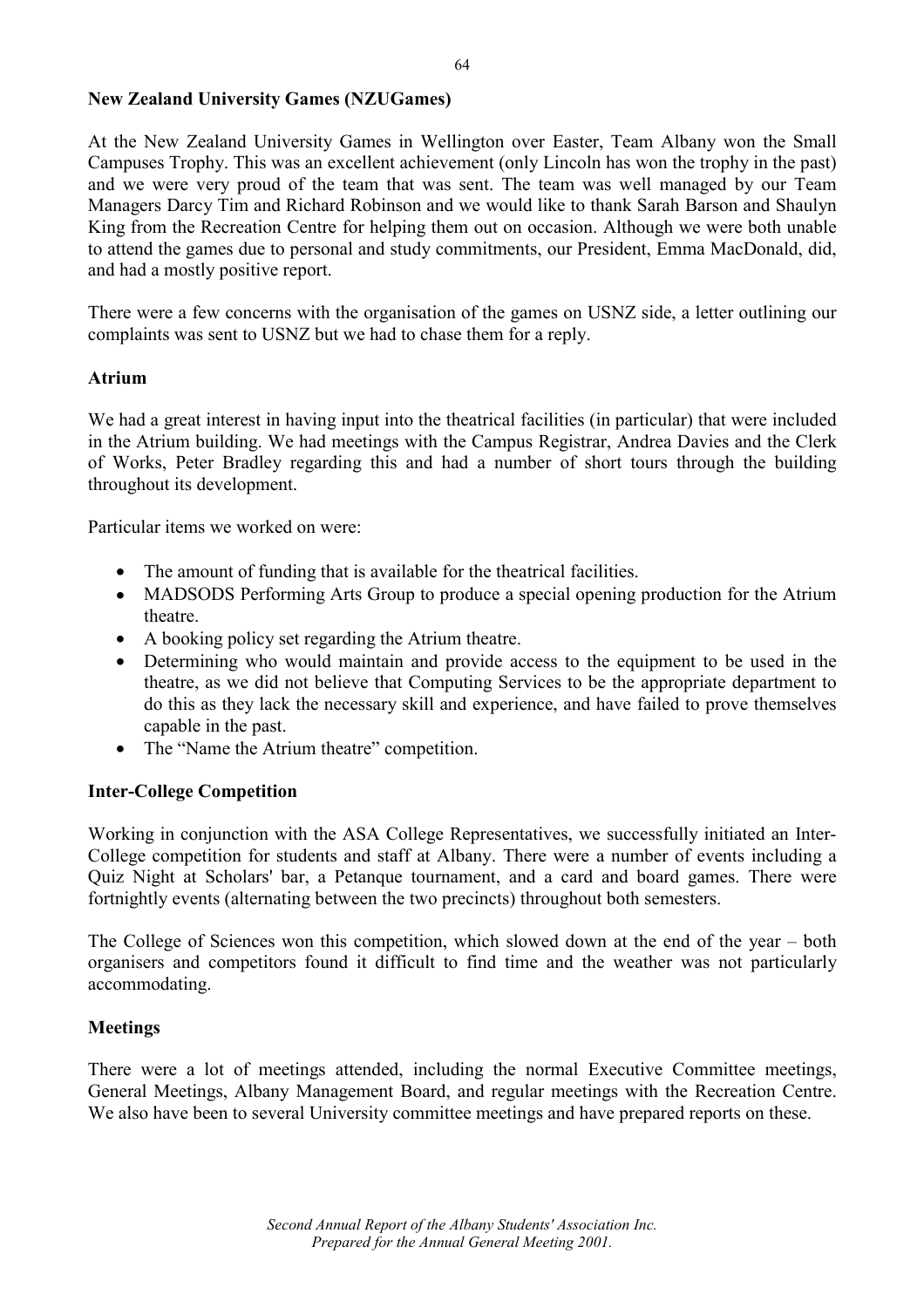#### *Fortnightly Meetings with Recreation Centre Officers*

Since around March this year we have had fortnightly meetings with Sarah Barson, Vicky Hudson and Craig Hunter of the Recreation Centre. At these meetings we discussed upcoming Recreation Centre or ASA events, offered our support for their events and discussed any student opinions on events. The meetings went fairly well and they assist communication between the Recreation Centre and ASA.

#### *Committees*

During the first Semester of 2000 we were on the following University committees:

- Albany Visual and Performing Arts Committee (Tony and Jolene)
- Albany Recreation, Leisure and Cultural Services Advisory Committee (Tony and Jolene)
- Albany Health and Safety Advisory Committee (Jolene)
- Albany Health and Counseling Centre Committee (Tony)

We completed reports on each of the meetings, as well as a student report submitted to each of the Recreation, Leisure and Cultural Services meetings. Please refer to these for more information.

#### *ASA Meetings*

We attended almost all ASA Executive Committee meetings and substantially contributed to these, including submitting a regular written report on our activities. We also attended and helped out with the three General Meetings. We also both attended the two 2000 Management Board meetings and the 2000 ASA Induction Workshop at Murawai Beach. The workshop was enjoyable, however it would probably have been more worthwhile in terms of educational achievement if it had been held much earlier in the year.

#### *Club Meetings*

We attended, chaired and took minutes for the first general meetings of the Massey Albany Indian Students' Association and Turps. We also attended the Annual General Meeting for the Massey  $\omega$ Albany Drama, Singing, Operatic and Dance Society (MADSODS) and regularly attended MADSODS and Turps meetings.

#### **Miscellaneous**

#### *Resignation*

Tony resigned from the ASA Recreation and Leisure Representative collective and became the Administration Vice-President, however we still worked closely on the various Recreation and Leisure tasks.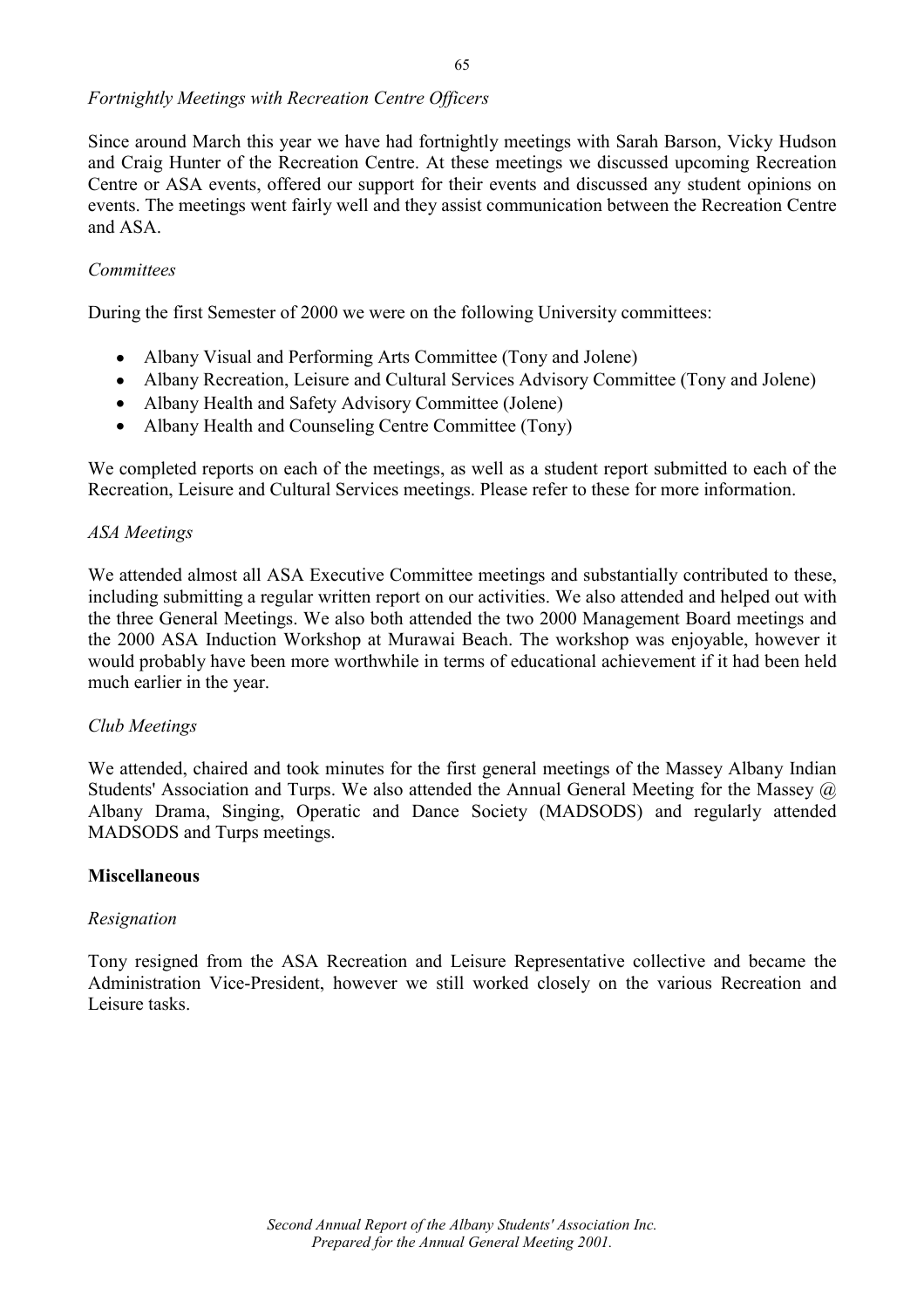#### **Final Words**

We would like to thank all the members of the Executive committee for their assistance during the year – we have thoroughly enjoyed working as members of this committee and feel that a great deal of positive work has been achieved this year and hope that this continues in 2001. We would especially like to thank Craig, Vicky and Sarah<sup>4</sup> for their assistance this year and their work in recreation for the students on our campus. We would like to also wish Michael Veukiso and Shauna Terry all the best with 2001 and hope that they manage to achieve all their goals and trust that they will find working with the Executive as pleasurable as we have.

**Jolene Rodley and Tony Meyer Recreation and Leisure Representatives 2000**

 $\overline{a}$ 

<sup>&</sup>lt;sup>4</sup> And the majority of the staff at the Recreation Centre as well.

*Second Annual Report of the Albany Students' Association Inc. Prepared for the Annual General Meeting 2001.*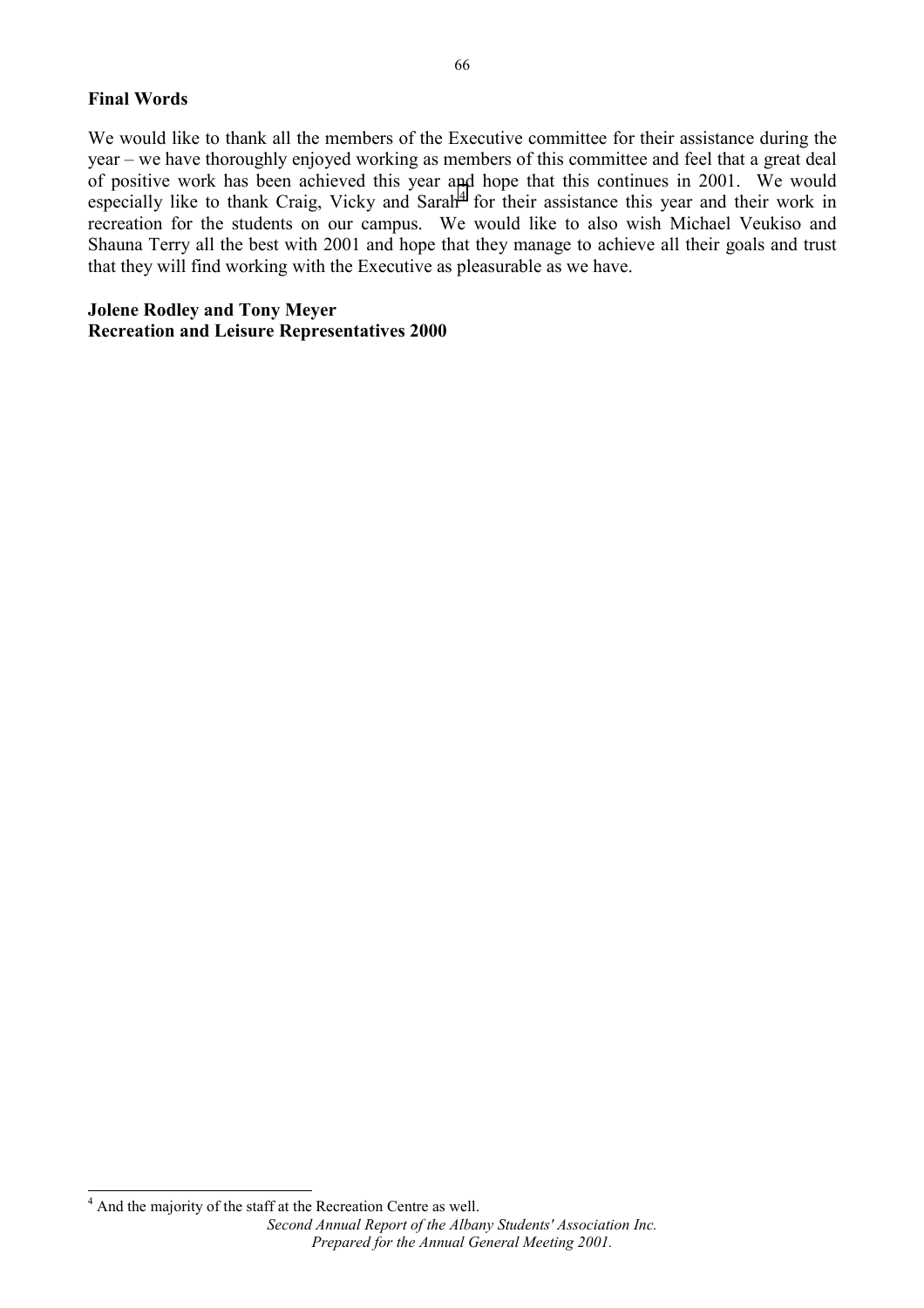## **WOMEN'S REPRESENTATIVES' REPORT**

#### **Issues related to Women Students.**

At the beginning of the year I developed five objectives. At the time of writing this report many of my objectives have been achieved, others have been completed but require further follow up or adjustment.

1. *By the start of the year 2000 second semester I will have established a network of contacts from which I could obtain resources and refer female students to during the year regarding queer issues, feminism, health, eating disorder, scholarship and childcare as well as special interest groups.*

This objective was met in the stated time. I had a variety of contacts available both on and off campus. Resources have been placed both in 'The Hudra' (previously Women's Space) and around the campus. A great variety of posters were placed in the campus at the start of the year so when the students arrived hopefully the university felt a little friendlier towards our diverse population. The contacts have also been written into my yearbook so that future Women's Representatives have ready access.

I have liased closely with Health and Counselling to discuss issues relating to students on campus. We have identified a number of areas that require further investigation. As a result of our discussion and feedback from students, a mature female student support group was established which met every Monday in the Hudra between 1-2 p.m. I re-advertised the same service at the beginning of Semester Two, to maintain interest and continue to offer support. Josie from Health and Counselling facilitated the mature group. A similar group was considered for our Asian students, but not enough interest was held to get it off the ground. I would recommend putting further marketing into the support groups in the future.

*2. By the commencement of second semester, the 'Women's Space' will be refurbished and the name will be changed to `The Hudra'.*

This objective was met a little later than anticipated, as the drama club used the room for storage, with permission, for an Orientation performance. At much less cost than approved, the room was overhauled. I supplied a couch, plants, paintings, hand-dyed fabric, and plants out of my own pocket and creativity. Many political and essential resource posters remain, but their hard edge is softened by the presence of dance, sports, humour and art pertaining to or created by women.

The corkboard encourages women to take resources away and add to it; the board has been utilised well. Money grants and scholarships are also advertised separately. Many students commented on how nice and welcoming the room now feels and it has become well utilised. I believe it is unfortunate that it is so small, as it often feels full even with only one student inside. I think that a bigger room would be utilised even more. The students in the room have been very respectful of the space.

I spent considerable time at the beginning of the semester marketing 'The Hudra', utilising the female toilets and targeting the market well, much to the annoyance of cleaners and site facility staff. I think they have forgiven me. In future, I would recommend pushing to have Pyrex containers in the toilets to place posters in, as this would keep everyone happy.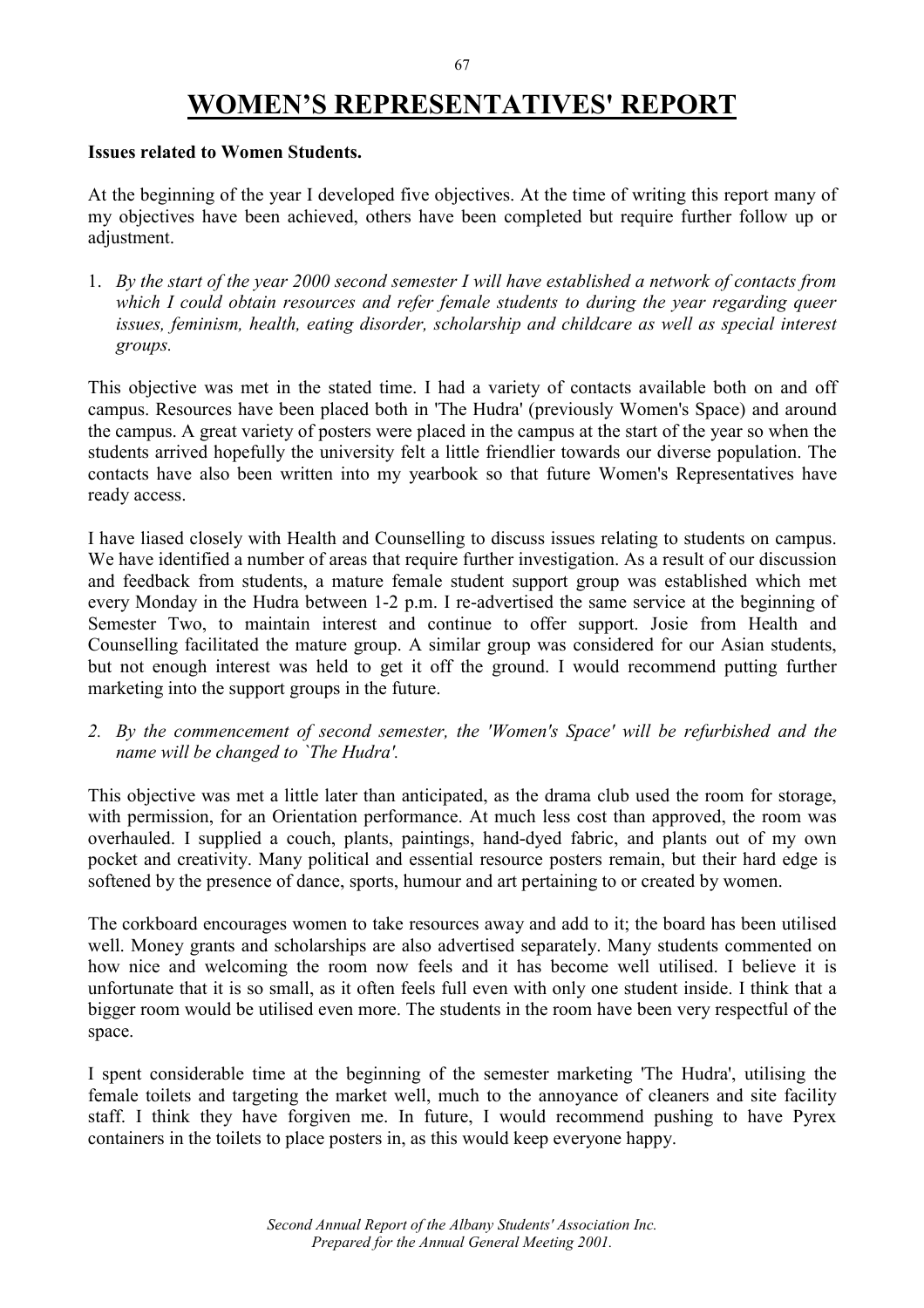Another contingency would be to encourage site facilities to let ASA run campaigns over stated time periods while the Women's Representative takes responsibility for the posters. I believe that it is very important for information that is important only to women and regarding issues of health, events and support is best advertised in a place where women frequently visit! Students found my marketing in the toilets informative and helpful.

Feedback from students confirms that changing the name of Women's Space to 'The Hudra' was a good move. Unfortunately the name " Women's Space" has had stereotype and presumption placed upon it so that many students on campus do not want to be associated with it. As 'The Hudra' was a new name, there was no stereotype, only questions as to what is it? Encouraging the question facilitates conversation, not just with women but with men on campus too. The Hudra basically means "the meeting place", and it is where women can get away from the burdens of home and family and find support, network and have fun. Many women have used the space to study, however the dual career burden of women with families is well documented throughout research and many women appreciated the room as the only place they could study and discuss issues away from family demand on their time.

*3. By the end of Semester One 1 will have begun to develop a working relationship with the Massey University Early Childhood Centre (MUECC) and act as a liaison between ASA, students and the crèche.*

At the beginning of the semester, I met with the student liaison regarding in the University administration to voice my concerns regarding lack of crèche facility for our students, especially since Massey Albany has many mature students. Our meeting was very productive. I introduced myself to the crèche manager who voiced concern that historically the student executive had shown little interest in their activities. I have advertised The Hudra as a parent space to all individual parents, and I requested at this time to be placed on the crèche committee as the student representative.

Unfortunately, due to sickness and clashes with exam timetables, I have been unable to attend the two meetings available to me, however my input has still been present via Rachel Giesbers who attended in my absence. Thanks to Rachel. I also visited the crèche following the meetings to assure my ongoing interest and follow through on issues arising.

In future I would like to see ASA establish contact with the parent support group on Turitea campus to investigate further the likelihood of providing a similar service.

#### **Representation of Women to the Executive.**

Due to clashes with work and sickness I was not been able to attend many of the executive meetings. However my lack of attendance has not prevented active input throughout the year. My voice was frequently heard from a distance!

#### **Development of Women's groups.**

The mature women's group meets on Mondays between 1-2 every week (as discussed earlier). I attend when able and liaise with the members about mature student needs.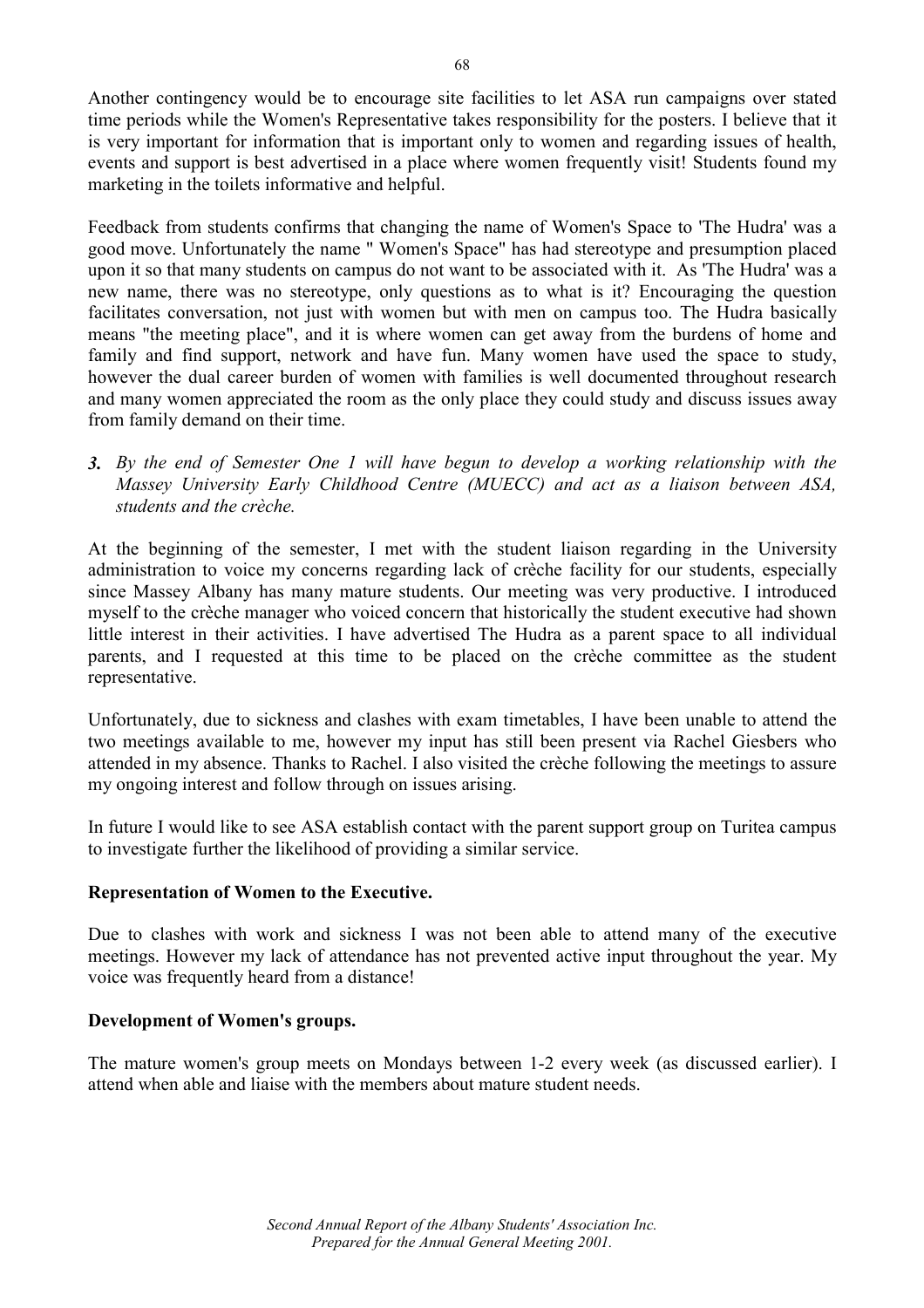#### **Liaison and Advocacy**

#### *Nationally*

Unfortunately, due to sickness, I missed the national conferences held in February and in June. Instead, I actively participated via Internet with our national Women's group - Tertiary Women's Focus Group (TWFG) to exchange ideas and seek information. Through the monthly teleconferences I had the opportunity to verbally `meet' other women representatives throughout New Zealand.

#### *ASA*

Ideas, concerns, and sometimes counter arguments, are always brought to the ASA and in particular our President. I valued feedback and responses received from all members. I requested that other women in the Executive assist in the teleconference regarding the voting in of our national women's representative. I did not consider that my vote should be personal and exclusive but representative and inclusive.

#### *Women*

I was very active in making myself known to fellow students as the Women's' Representative. I wanted to be more visible and brought this issue to the attention of the Executive on a number of separate occasions. Despite having my photo in every female toilet on campus and The Hudra, students still have trouble putting a face to the name. I would recommend that in future, all Executive members wear a badge to allow for 'immediate connection'. I think that if we are to represent students, the students need to easily hook in and see who represents them at any time they see us around campus. I recommend a campaign for greater visibility.

I had a body image, rape crises and violence against women presentation for a week in the main foyer. Unfortunately it was cut short due to graduation's need for notice boards. The campaign was very successful. I did not stay at the stand, just popped by to keep it all tidy. Students' felt free to browse and take information without feeling watched. I was happy that many of our male students took a strong interest. Instead of lots of written information, I utilised pamphlets and a strong emphasis on visual imagery.

The great cake eating and belly-dancing contest was held for Body Image Week. Some concern was expressed regarding encouraging `binge eating'. My response was to question why the same concern was not stated regarding the male participants. I also felt belly dancing encourages the celebration of the female body, especially a dancer as voluptuous as myself. The caterers, Eurest, supported the mission with some scrumptious cake, and although there was not high participation, it was great fun. The lovely Rachel Giesbers assisted me.

#### **Committees**

I am a member of the MUECC crèche committee, Equal Opportunity advisory and Spirituality committees. As stated earlier I requested to be placed on crèche committee and have been an active member, even if I have not made all the meetings.